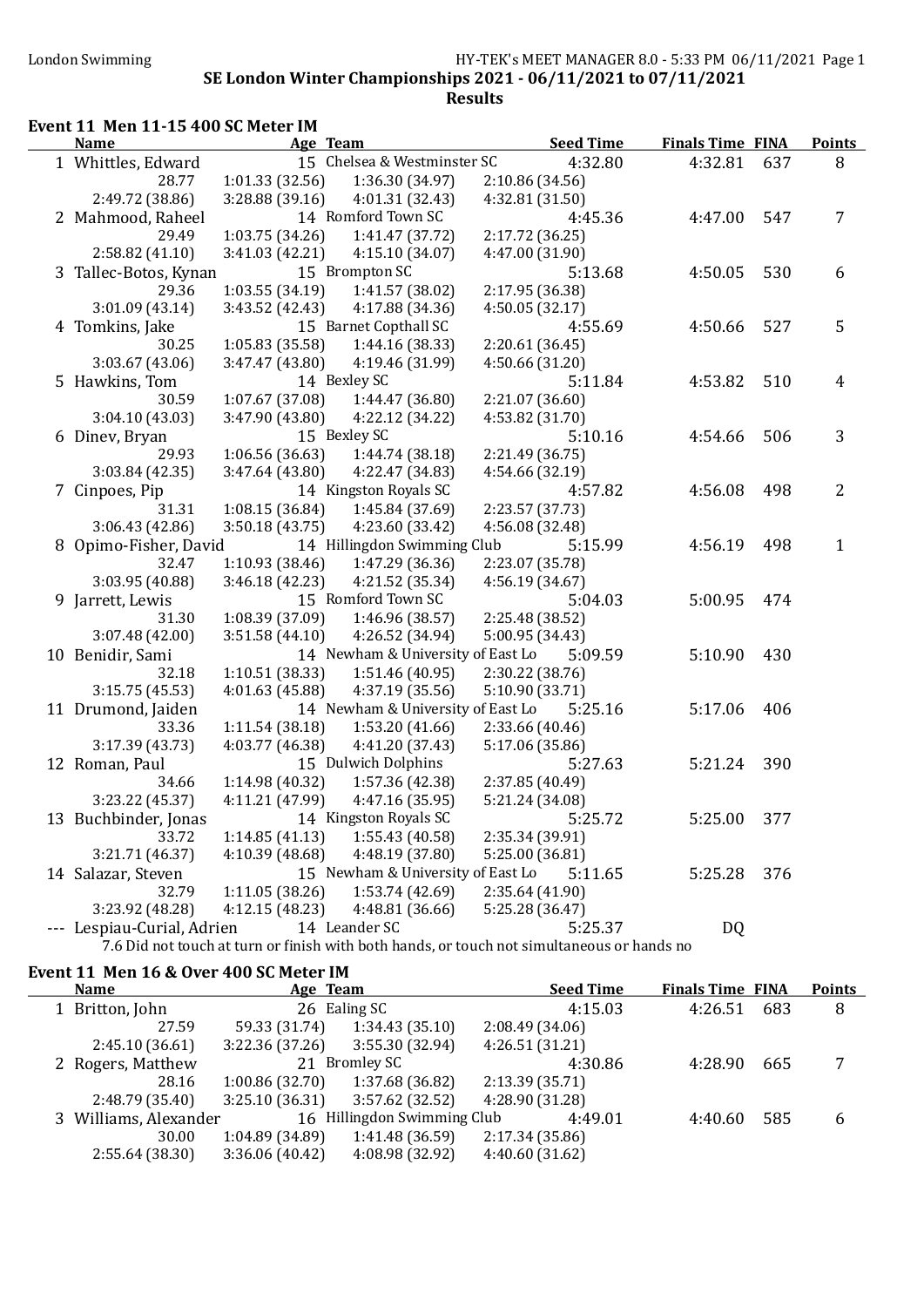## London Swimming HY-TEK's MEET MANAGER 8.0 - 5:33 PM 06/11/2021 Page 2

#### SE London Winter Championships 2021 - 06/11/2021 to 07/11/2021 Results

## (Event 11 Men 16 & Over 400 SC Meter IM)

|               | <b>Name</b>                                       |                 | Age Team                                                                                | <b>Seed Time</b>   | <b>Finals Time FINA</b> |       | <b>Points</b>  |
|---------------|---------------------------------------------------|-----------------|-----------------------------------------------------------------------------------------|--------------------|-------------------------|-------|----------------|
|               | 4 Austin, Alex                                    |                 | 17 Hillingdon Swimming Club                                                             | 4:49.96            | 4:40.99                 | 583   | 5              |
|               | 30.49                                             | 1:06.08(35.59)  | 1:43.00 (36.92)                                                                         | 2:19.78 (36.78)    |                         |       |                |
|               | 2:59.67 (39.89)                                   | 3:40.04 (40.37) | 4:11.21(31.17)                                                                          | 4:40.99 (29.78)    |                         |       |                |
|               | 5 Carlos, Cameron                                 |                 | 16 Barnet Copthall SC                                                                   | 4:50.14            | 4:41.37                 | 581   | 4              |
|               | 29.33                                             | 1:02.78(33.45)  | 1:38.98 (36.20)                                                                         | 2:13.73 (34.75)    |                         |       |                |
|               | 2:54.73 (41.00)                                   | 3:37.45 (42.72) | 4:09.99 (32.54)                                                                         | 4:41.37 (31.38)    |                         |       |                |
|               | 6 Woolfenden, Callum                              |                 | 16 Beckenham SC                                                                         | 4:52.81            | 4:42.98                 | 571   | 3              |
|               | 29.04                                             | 1:03.75(34.71)  | 1:42.15(38.40)                                                                          | 2:19.35 (37.20)    |                         |       |                |
|               | 2:57.86 (38.51)                                   | 3:37.07 (39.21) | 4:10.92(33.85)                                                                          | 4:42.98 (32.06)    |                         |       |                |
|               | 7 Quiddington, Harvey                             |                 | 17 Barnet Copthall SC                                                                   | 4:45.71            | 4:44.70                 | 561   | $\overline{2}$ |
|               | 30.09                                             | 1:04.46 (34.37) |                                                                                         | 2:20.97(           |                         |       |                |
|               | 2:58.56 (37.59)                                   |                 | 3:37.61 (39.05) 4:44.70 (1:07.09)                                                       |                    |                         |       |                |
|               | 8 Leberl, Timothy                                 |                 | 19 Beckenham SC                                                                         | 4:49.90            | 4:45.44                 | 556   | $\mathbf{1}$   |
|               | 29.88                                             | 1:04.09 (34.21) | 1:41.42 (37.33)                                                                         | 2:18.83(37.41)     |                         |       |                |
|               | 2:58.69 (39.86)                                   | 3:39.70 (41.01) | 4:13.25(33.55)                                                                          | 4:45.44 (32.19)    |                         |       |                |
|               | 9 Ogden, Kai                                      |                 | 18 Hackney Aquatics Club                                                                | 4:37.58            | 4:47.81                 | 543   |                |
|               | 31.47                                             | 1:07.41(35.94)  | 1:45.51(38.10)                                                                          | 2:22.21 (36.70)    |                         |       |                |
|               | 3:01.76 (39.55)                                   | 3:42.89(41.13)  | 4:15.86 (32.97)                                                                         | 4:47.81 (31.95)    |                         |       |                |
|               | 10 Irvine, William                                |                 | 16 Sutton & Cheam SC                                                                    | 5:03.16            | 4:52.15                 | 519   |                |
|               | 30.52                                             | 1:08.33(37.81)  | 1:44.04(35.71)                                                                          | 2:19.60(35.56)     |                         |       |                |
|               | 3:02.75(43.15)                                    | 3:44.35(41.60)  | 4:19.01(34.66)                                                                          | 4:52.15(33.14)     |                         |       |                |
|               | 11 Vencatachellum, Brandon-N: 18 South Croydon SC |                 |                                                                                         | 5:06.12            | 5:09.73                 | 435   |                |
|               | 30.74                                             | 1:07.88 (37.14) | 1:47.47 (39.59)                                                                         | 2:26.91 (39.44)    |                         |       |                |
|               | 3:11.13(44.22)                                    | 3:56.88(45.75)  | 4:33.80 (36.92)                                                                         | 5:09.73 (35.93)    |                         |       |                |
|               | 12 White, Josh                                    |                 | 16 Barking & Dagenham Aquatics Cl                                                       | 5:11.85            | 5:12.39                 | 424   |                |
|               | 31.87                                             | 1:09.29 (37.42) | 1:49.59(40.30)                                                                          | 2:29.64(40.05)     |                         |       |                |
|               | 3:14.61(44.97)                                    | 3:59.89 (45.28) | 4:36.98 (37.09)                                                                         | 5:12.39 (35.41)    |                         |       |                |
|               |                                                   |                 |                                                                                         |                    |                         |       |                |
|               | Event 12 Women 11-15 200 SC Meter Breaststroke    |                 |                                                                                         |                    |                         |       |                |
|               | <b>Name</b>                                       |                 | Age Team                                                                                | <b>Prelim Time</b> | <b>Finals Time FINA</b> |       | Points         |
| <b>Finals</b> |                                                   |                 |                                                                                         |                    |                         |       |                |
|               | 1 Leonard, Emily                                  |                 | 15 Natare West London Swimming Cl                                                       | 2:43.95            | 2:39.05                 | 605   | 8              |
|               | 35.67                                             | 1:16.09(40.42)  | 1:57.56(41.47)                                                                          | 2:39.05 (41.49)    |                         |       |                |
|               | 2 Ricca, Lavinia                                  |                 | 15 Chelsea & Westminster SC                                                             | 2:45.29            | 2:40.58                 | 588   | 7              |
|               | 36.12                                             | 1:16.31(40.19)  | 1:57.76(41.45)                                                                          | 2:40.58 (42.82)    |                         |       |                |
|               | 3 Murine, Monika                                  |                 | 14 Barking & Dagenham Aquatics Cl                                                       | 2:44.56            | 2:42.17                 | 571   | 6              |
|               | 36.84                                             | 1:17.99(41.15)  | 2:00.57 (42.58)                                                                         | 2:42.17(41.60)     |                         |       |                |
|               | 4 Richards, Aaliyah                               |                 | 15 Bor of Waltham Forest (Gators)                                                       | 2:41.42            | 2:42.21                 | 570   | 5              |
|               | 35.55                                             | 1:16.04(40.49)  | 1:58.42 (42.38)                                                                         | 2:42.21 (43.79)    |                         |       |                |
|               | 5 Shaw, Ava                                       |                 | 15 Chelsea & Westminster SC                                                             | 2:42.84            | 2:42.34                 | 569   | 4              |
|               | 35.94                                             | 1:17.13(41.19)  | 1:59.41 (42.28)                                                                         | 2:42.34 (42.93)    |                         |       |                |
|               | 6 Jeffs, Beatrice                                 |                 | 15 Hillingdon Swimming Club                                                             | 2:46.29            | 2:46.87                 | 524   | 3              |
|               | 38.14                                             | 1:20.24(42.10)  | 2:03.34(43.10)                                                                          | 2:46.87 (43.53)    |                         |       |                |
|               | 7 Stone, Indigo                                   |                 | 14 Dulwich Dolphins                                                                     | 2:49.08            | 2:48.42                 | 510   | 2              |
|               | 38.04                                             | 1:21.72 (43.68) | 2:05.27(43.55)                                                                          | 2:48.42 (43.15)    |                         |       |                |
|               | 8 Shchepovskikh, Ksenia                           |                 | 13 Camden Swiss Cottage SC                                                              | 2:48.66            | 2:48.46                 | 509   | $\mathbf{1}$   |
|               | 38.20                                             | 1:22.04 (43.84) | 2:06.18(44.14)                                                                          | 2:48.46 (42.28)    |                         |       |                |
|               | 9 Everett, Zoe                                    |                 | 15 Greenwich Royals SC                                                                  | 2:50.56            | 2:49.47                 | 500   |                |
|               | 37.13                                             | 1:20.37(43.24)  | 2:05.07 (44.70)                                                                         | 2:49.47 (44.40)    |                         |       |                |
|               | 10 HarrisBrown, Eva                               |                 | 14 Camden Swiss Cottage SC                                                              | 2:48.23            | 2:49.69                 | 498   |                |
|               | 38.20                                             | 1:20.93 (42.73) | 2:05.24(44.31)                                                                          | 2:49.69 (44.45)    |                         |       |                |
|               | Event 12 Women 11-15 200 SC Meter Breaststroke    |                 |                                                                                         |                    |                         |       |                |
|               | <b>Name</b>                                       |                 | Age Team                                                                                | <b>Seed Time</b>   | <b>Prelim Time FINA</b> |       |                |
|               | <b>Preliminaries</b>                              |                 |                                                                                         |                    |                         |       |                |
|               | 1 Richards, Aaliyah<br>36.14                      |                 | 15 Bor of Waltham Forest (Gators)<br>$1:16.66(40.52)$ $1:58.65(41.99)$ $2:41.42(42.77)$ | 2:42.07            | 2:41.42                 | - 579 |                |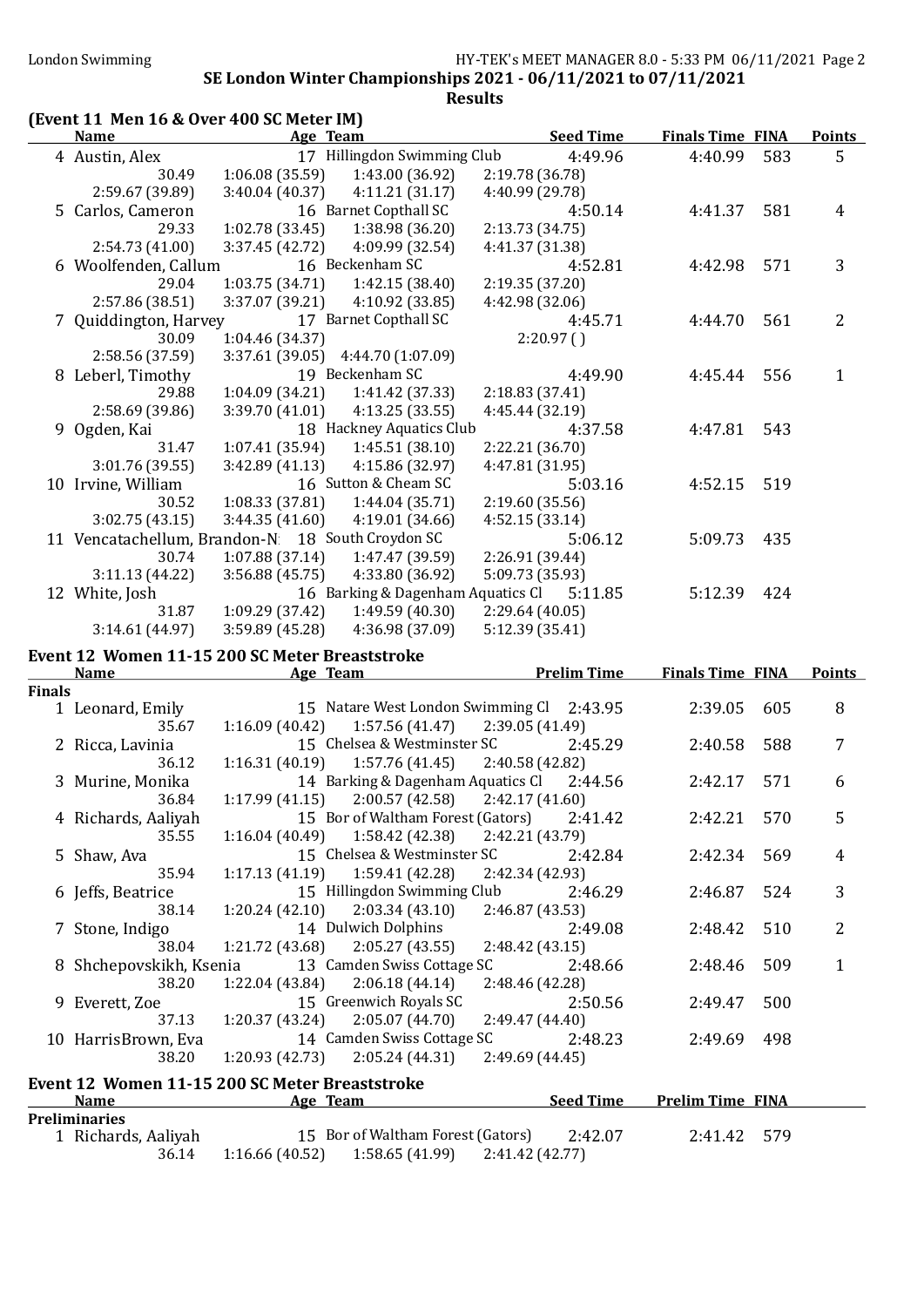#### Preliminaries ... (Event 12 Women 11-15 200 SC Meter Breaststroke)

| <b>Name</b>              | <b>Example 2018 Age Team</b>                               | <b>Seed Time</b>           | <b>Prelim Time FINA</b> |     |
|--------------------------|------------------------------------------------------------|----------------------------|-------------------------|-----|
| 2 Shaw, Ava              | 15 Chelsea & Westminster SC                                | 2:44.28                    | 2:42.84                 | 564 |
| 36.56                    | 1:17.16(40.60)<br>$1:59.77(42.61)$ $2:42.84(43.07)$        |                            |                         |     |
| 3 Leonard, Emily         | 15 Natare West London Swimming Cl 2:44.12                  |                            | 2:43.95                 | 552 |
| 36.81                    | 2:01.38 (42.69)<br>1:18.69(41.88)                          | 2:43.95 (42.57)            |                         |     |
| 4 Murine, Monika         | 14 Barking & Dagenham Aquatics Cl 2:46.32                  |                            | 2:44.56                 | 546 |
| 37.52                    | 2:01.71 (42.32)<br>1:19.39(41.87)                          | 2:44.56 (42.85)            |                         |     |
| 5 Ricca, Lavinia         | 15 Chelsea & Westminster SC                                | 2:46.20                    | 2:45.29                 | 539 |
| 38.77                    | 2:03.94(43.27)<br>1:20.67(41.90)                           | 2:45.29 (41.35)            |                         |     |
| 6 Jeffs, Beatrice        | 15 Hillingdon Swimming Club                                | 2:50.62                    | 2:46.29                 | 529 |
| 38.82                    | 2:03.80 (42.73)<br>1:21.07(42.25)                          | 2:46.29 (42.49)            |                         |     |
| 7 HarrisBrown, Eva       | 14 Camden Swiss Cottage SC                                 | 2:50.15                    | 2:48.23                 | 511 |
| 38.69                    | 1:21.39(42.70)<br>2:05.13(43.74)                           | 2:48.23 (43.10)            |                         |     |
| 8 Shchepovskikh, Ksenia  | 13 Camden Swiss Cottage SC                                 | 2:56.52                    | 2:48.66                 | 507 |
| 39.86                    | 1:23.59(43.73)<br>2:07.45(43.86)                           | 2:48.66 (41.21)            |                         |     |
| 9 Stone, Indigo          | 14 Dulwich Dolphins                                        | 2:49.07                    | 2:49.08                 | 504 |
| 38.00                    | 1:21.10(43.10)<br>2:05.76 (44.66)                          | 2:49.08 (43.32)            |                         |     |
| 10 Everett, Zoe          | 15 Greenwich Royals SC                                     | 2:50.33                    | 2:50.56                 | 491 |
| 38.31                    | $1:20.68(42.37)$ $2:07.05(46.37)$                          | 2:50.56 (43.51)            |                         |     |
| 11 Le, Lan               | 14 Bexley SC                                               | 2:49.81                    | 2:50.64                 | 490 |
| 37.35                    | 1:20.73 (43.38)<br>2:04.74(44.01)                          | 2:50.64(45.90)             |                         |     |
| 12 Roberts, Isla         | 13 Hackney Aquatics Club                                   | 2:55.37                    | 2:50.68                 | 490 |
| 38.92                    | 1:23.85(44.93)<br>2:07.83 (43.98)                          | 2:50.68(42.85)             |                         |     |
| 13 Long, Charlotte       | 15 Kingston Royals SC                                      | 2:50.31                    | 2:50.80                 | 489 |
| 38.79                    | 2:07.15(45.18)<br>1:21.97 (43.18)                          | 2:50.80 (43.65)            |                         |     |
| 14 Stoimenova, Margarita | 12 Newham & University of East Lo                          | 2:56.51                    | 2:50.98                 | 487 |
| 37.90                    | 1:21.07 (43.17)<br>2:06.08(45.01)                          | 2:50.98 (44.90)            |                         |     |
| 15 Wagjiani, Ayla        | 13 Hillingdon Swimming Club                                | 2:50.93                    | 2:51.20                 | 485 |
| 39.29                    | 2:06.98 (44.21)<br>1:22.77 (43.48)                         | 2:51.20 (44.22)            |                         |     |
| 16 Lewis, Hannah         | 15 Bromley SC                                              | 2:51.36                    | 2:52.90                 | 471 |
| 37.91                    | 1:21.61(43.70)<br>2:06.76(45.15)                           | 2:52.90 (46.14)            |                         |     |
| 17 Jenkins, Clare        | 13 Natare West London Swimming Cl 2:54.62                  |                            | 2:53.94                 | 463 |
| 38.57                    | 2:07.61(45.59)<br>1:22.02 (43.45)                          | 2:53.94 (46.33)            |                         |     |
| 18 Doyle, Ella<br>38.92  | 15 Greenwich Royals SC<br>1:24.06(45.14)<br>2:09.86(45.80) | 2:56.12                    | 2:54.41                 | 459 |
|                          | 15 Saxon Crown (Lewisham) SC                               | 2:54.41 (44.55)<br>2:51.70 | 2:55.02                 | 454 |
| 19 O'Hara, Erin<br>38.31 | $1:22.63(44.32)$ $2:08.59(45.96)$                          | 2:55.02 (46.43)            |                         |     |
|                          | 12 Greenwich Royals SC                                     | 3:02.34                    | 2:55.12                 | 453 |
| 20 Crozet, Vero<br>39.54 | 2:10.93(45.18)<br>1:25.75(46.21)                           | 2:55.12(44.19)             |                         |     |
| 21 Murray, Eva           | 15 Bor of Waltham Forest (Gators)                          | 2:59.00                    | 2:55.78                 | 448 |
| 38.62                    | 1:23.99 (45.37)<br>2:10.83 (46.84)                         | 2:55.78 (44.95)            |                         |     |
| 22 Brankeviciute, Saule  | 13 Barking & Dagenham Aquatics Cl                          | 3:07.90                    | 2:55.87                 | 447 |
| 40.32                    | 1:25.43(45.11)<br>2:11.14(45.71)                           | 2:55.87 (44.73)            |                         |     |
| 23 Bunimovich, Victoria  | 14 Chelsea & Westminster SC                                | 2:53.94                    | 2:56.81                 | 440 |
| 40.50                    | 1:25.09 (44.59)<br>2:11.18(46.09)                          | 2:56.81(45.63)             |                         |     |
| 24 Brennan, Chloe        | 15 Ealing SC                                               | 2:59.18                    | 2:56.89                 | 440 |
| 39.92                    | 1:24.86(44.94)<br>2:10.80(45.94)                           | 2:56.89 (46.09)            |                         |     |
| 25 Dizdarevic, Sandi     | 15 Dulwich Dolphins                                        | 2:56.15                    | 2:57.35                 | 436 |
| 38.29                    | 2:09.32 (47.08)<br>1:22.24(43.95)                          | 2:57.35(48.03)             |                         |     |
| 26 Bremen, Sophia        | 15 Anaconda SC                                             | 2:53.31                    | 2:57.66                 | 434 |
| 39.43                    | 1:24.42 (44.99)<br>2:10.91(46.49)                          | 2:57.66(46.75)             |                         |     |
| 27 Field, Charlotte      | 13 Orpington Ojays                                         | 2:49.61                    | 2:58.52                 | 428 |
| 38.93                    | $1:23.63(44.70)$ $2:10.57(46.94)$                          | 2:58.52 (47.95)            |                         |     |
| 28 Coogan, Rebecca       | 13 Romford Town SC                                         | 2:58.84                    | 2:58.53                 | 428 |
| 40.52                    | $1:26.03(45.51)$ $2:12.35(46.32)$                          | 2:58.53(46.18)             |                         |     |
| 29 Taylor, Louise        | 14 Beckenham SC                                            | 2:57.47                    | 2:58.74                 | 426 |
| 39.03                    | $1:25.29(46.26)$ $2:58.74(1:33.45)$                        |                            |                         |     |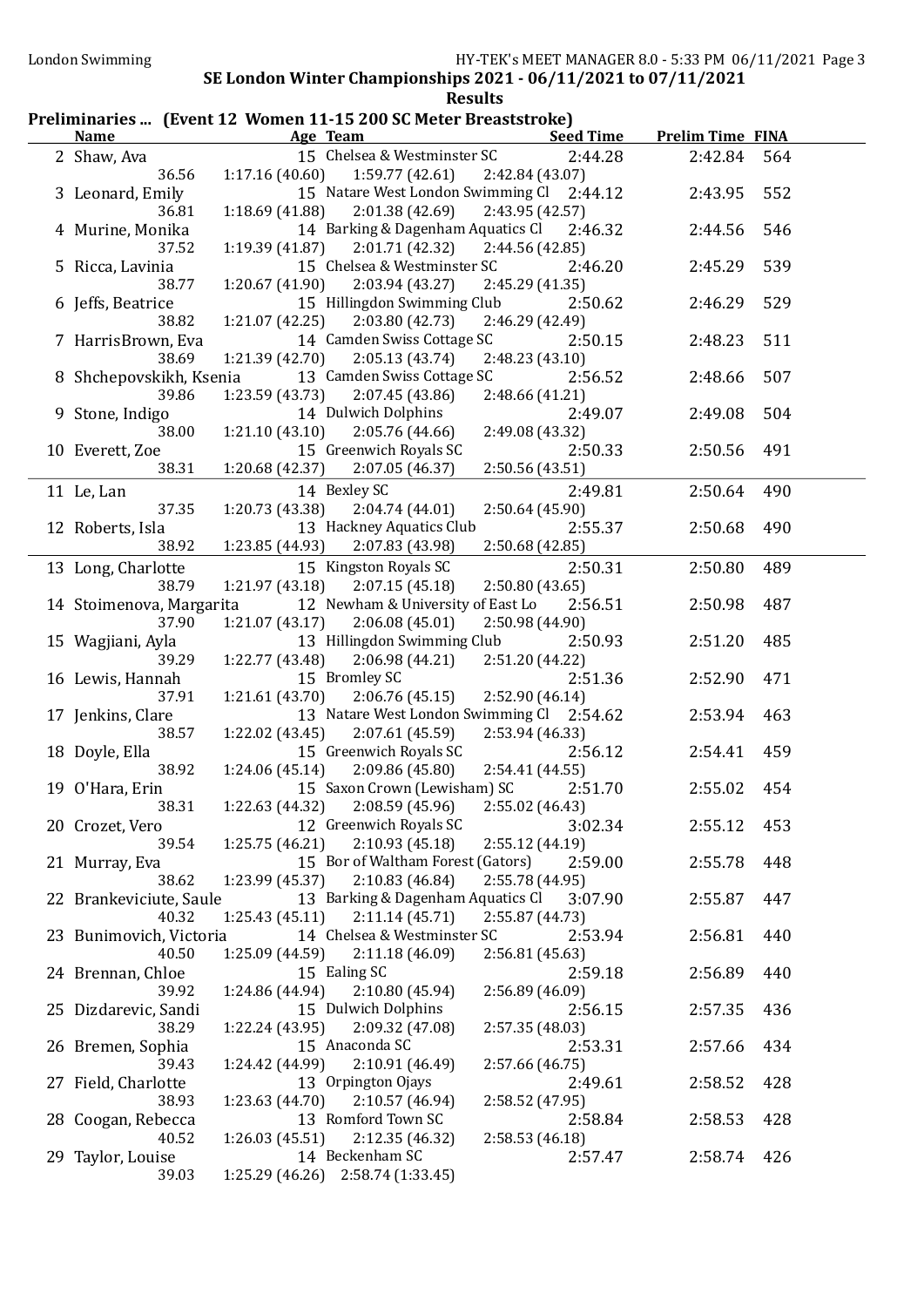### Preliminaries ... (Event 12 Women 11-15 200 SC Meter Breaststroke)

| <u>Name</u>                | Temminaries  [Event 12   WOMEN 11-15 200 5G MEter Dreaststroke]<br><b>Example 2</b> Age Team | <u>Seed Time</u>           | <b>Prelim Time FINA</b> |     |
|----------------------------|----------------------------------------------------------------------------------------------|----------------------------|-------------------------|-----|
| 30 Holt, Ava               | 14 Teddington SC                                                                             | 2:59.35                    | 2:59.50                 | 421 |
| 40.39                      | $1:26.33(45.94)$ $2:13.39(47.06)$                                                            | 2:59.50(46.11)             |                         |     |
| 31 Weaver, Poppy           | 14 Teddington SC                                                                             | 2:59.52                    | 3:00.09                 | 417 |
| 40.50                      | $1:27.96(47.46)$ $2:14.61(46.65)$                                                            | 3:00.09(45.48)             |                         |     |
| 32 Chisholm, Matilda       | 14 Leander SC                                                                                | 3:08.59                    | 3:00.29                 | 415 |
| 39.02                      | $1:23.73(44.71)$ $2:11.14(47.41)$                                                            | 3:00.29(49.15)             |                         |     |
| 33 Khan, Evelina           | 14 Newham & University of East Lo                                                            | 2:57.38                    | 3:00.37                 | 415 |
| 40.51                      | $1:26.54(46.03)$ $2:13.97(47.43)$                                                            | 3:00.37(46.40)             |                         |     |
|                            | 15 Hillingdon Swimming Club                                                                  | 3:00.74                    | 3:00.74 412             |     |
| 34 De Jager, Tara<br>40.60 |                                                                                              |                            |                         |     |
|                            | $1:26.31(45.71)$ $2:13.25(46.94)$<br>14 Hillingdon Swimming Club                             | 3:00.74 (47.49)<br>3:05.44 |                         |     |
| 35 Visaria, Ruhi<br>41.62  | 2:14.99(47.68)                                                                               |                            | 3:01.64                 | 406 |
|                            | 1:27.31 (45.69)<br>13 Hillingdon Swimming Club                                               | 3:01.64(46.65)             |                         |     |
| *36 Stone, Issy            |                                                                                              | 3:04.91                    | 3:02.15                 | 403 |
| 41.49                      | 2:14.86(46.96)<br>1:27.90(46.41)                                                             | 3:02.15(47.29)             |                         |     |
| *36 Pawelkowicz, Matylda   | 14 Sutton & Cheam SC                                                                         | 2:58.74                    | 3:02.15                 | 403 |
| 42.08                      | 2:15.95(46.83)<br>1:29.12 (47.04)                                                            | 3:02.15(46.20)             |                         |     |
| 38 Davey, Chloe            | 15 Croydon Amphibians SC                                                                     | 3:03.20                    | 3:02.83                 | 398 |
| 40.94                      | 1:27.58(46.64)<br>2:15.47 (47.89)                                                            | 3:02.83 (47.36)            |                         |     |
| 39 Jovanov, Lili           | 13 Dulwich Dolphins                                                                          | 3:07.44                    | 3:02.84                 | 398 |
| 40.84                      | 2:16.24(48.14)<br>1:28.10(47.26)                                                             | 3:02.84(46.60)             |                         |     |
| 40 Karagianni, Anisa       | 13 London Borough of Hounslow                                                                | 3:01.19                    | 3:03.31                 | 395 |
| 40.86                      | 1:28.05(47.19)<br>2:15.87(47.82)                                                             | 3:03.31(47.44)             |                         |     |
| 41 Andriulaityte, Ausrine  | 15 Leander SC                                                                                | 3:11.16                    | 3:03.40                 | 395 |
| 41.99                      | 1:29.06 (47.07)<br>2:16.41(47.35)                                                            | 3:03.40 (46.99)            |                         |     |
| 42 Cornish, Katie          | 15 Enfield Swim Squad                                                                        | 3:08.58                    | 3:04.37                 | 388 |
| 41.15                      | 2:15.95(47.52)<br>1:28.43(47.28)                                                             | 3:04.37 (48.42)            |                         |     |
| 43 Velasquez, Abrielle     | 13 Havering Dolphins                                                                         | 3:00.99                    | 3:04.44                 | 388 |
| 39.89                      | 1:26.23 (46.34)<br>2:16.51(50.28)                                                            | 3:04.44 (47.93)            |                         |     |
| 44 Baring, Olivia          | 11 Brompton SC                                                                               | 3:10.46                    | 3:05.31                 | 382 |
| 41.93                      | 2:17.76 (48.32)<br>1:29.44(47.51)                                                            | 3:05.31 (47.55)            |                         |     |
| 45 Grzybek, Maja           | 14 Haringey Aquatics                                                                         | 3:09.03                    | 3:06.65                 | 374 |
| 41.08                      | 1:29.22(48.14)<br>2:17.76 (48.54)                                                            | 3:06.65 (48.89)            |                         |     |
| 46 Stringer, Esme          | 13 Romford Town SC                                                                           | 3:07.22                    | 3:07.49                 | 369 |
| 41.04                      | 1:28.75 (47.71)<br>2:17.92(49.17)                                                            | 3:07.49 (49.57)            |                         |     |
| 47 Dudman, Aimee           | 14 Killerwhales SC (Havering)                                                                | 3:06.86                    | 3:08.04                 | 366 |
| 41.23                      | $1:28.86(47.63)$ $2:18.72(49.86)$                                                            | 3:08.04(49.32)             |                         |     |
| 48 Dizdarevic, Janna       | 15 Dulwich Dolphins 3:08.46                                                                  |                            | 3:13.76                 | 335 |
| 42.02                      | 1:31.66 (49.64)<br>2:22.61 (50.95)                                                           | 3:13.76(51.15)             |                         |     |
| 49 Skoplakis, Stephanie    | 14 Anaconda SC                                                                               | 3:02.05                    | 3:17.23                 | 317 |
| 41.65                      | 1:30.83(49.18)<br>2:22.91 (52.08)                                                            | 3:17.23 (54.32)            |                         |     |
| 50 Eguakhide, Ruthie       | 12 Romford Town SC                                                                           | 3:17.46                    | 3:21.71                 | 296 |
| 43.70                      | 1:34.71 (51.01)<br>2:27.58 (52.87)                                                           | 3:21.71 (54.13)            |                         |     |
| 51 Bernatskaya, Diana      | 15 Hillingdon Swimming Club                                                                  | 3:08.15                    | 3:23.37                 | 289 |
| 43.71                      | 2:28.32 (54.71)<br>1:33.61 (49.90)                                                           | 3:23.37 (55.05)            |                         |     |
| --- Man, Katie             | 14 Natare West London Swimming Cl                                                            | 2:58.77                    | <b>DQ</b>               |     |
|                            | 7.6 Did not touch at turn or finish with both hands, or touch not simultaneous or hands no   |                            |                         |     |
| --- D'Souza, Elisha        | 13 Hillingdon Swimming Club                                                                  | 3:05.19                    | DQ                      |     |
|                            | 7.4 Leg movements not simultaneous (alternating leg movement)                                |                            |                         |     |
| --- Keegan, Chloe          | 14 Killerwhales SC (Havering)                                                                | 3:08.52                    | <b>DQ</b>               |     |
|                            | 7.1 Head not breaking the surface before hands turn inward at widest point in second strok   |                            |                         |     |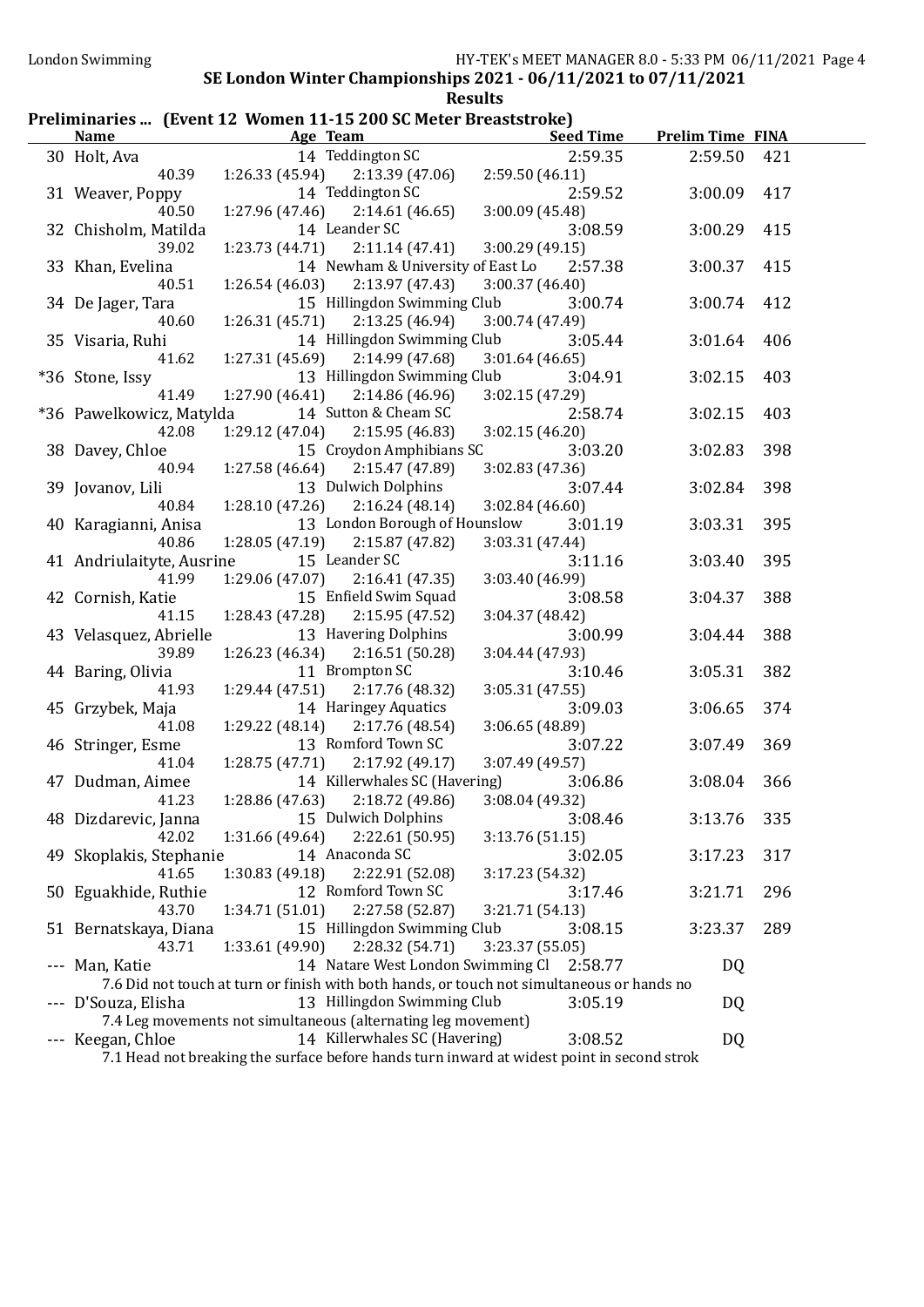|        | <b>Name</b>               | Age Team                                           | <b>Prelim Time</b> | <b>Finals Time FINA</b> |     | <b>Points</b> |
|--------|---------------------------|----------------------------------------------------|--------------------|-------------------------|-----|---------------|
| Finals |                           |                                                    |                    |                         |     |               |
|        | 1 McEver, Ella            | 16 Camden Swiss Cottage SC                         | 2:35.99            | 2:36.46 636             |     | 8             |
|        | 36.20                     | $1:16.46(40.26)$ $1:56.51(40.05)$                  | 2:36.46 (39.95)    |                         |     |               |
|        | 2 Lale-Klasicki, Pixie    | 25 Brompton SC                                     | 2:38.74            | 2:36.54                 | 635 | 7             |
|        | 35.75                     | $1:15.81(40.06)$ $1:56.24(40.43)$                  | 2:36.54 (40.30)    |                         |     |               |
|        | 3 Adams-Howard, Izzie     | 18 Beckenham SC                                    | 2:42.39            | 2:42.71                 | 565 | 6             |
|        | 36.51                     | $1:18.24(41.73)$ $2:00.78(42.54)$                  | 2:42.71 (41.93)    |                         |     |               |
|        | 4 Kinsler, Teddy          | 17 Dulwich Dolphins                                | 2:43.63            | 2:42.94                 | 563 | 5             |
|        | 37.41                     | $1:17.91(40.50)$ $2:00.58(42.67)$                  | 2:42.94 (42.36)    |                         |     |               |
|        |                           | 17 Hackney Aquatics Club                           |                    |                         |     |               |
|        | 5 Brooks, Aoife           |                                                    | 2:45.55            | 2:44.96                 | 542 | 4             |
|        | 38.16                     | $1:19.94(41.78)$ $2:02.41(42.47)$                  | 2:44.96 (42.55)    |                         |     |               |
|        | 6 Hagan, Holly            | 17 Romford Town SC                                 | 2:47.89            | 2:48.81                 | 506 | 3             |
|        | 36.36                     | $1:18.89(42.53)$ $2:03.37(44.48)$                  | 2:48.81 (45.44)    |                         |     |               |
|        | 7 Struc, Cassie           | 16 Hillingdon Swimming Club                        | 2:52.77            | 2:53.14                 | 469 | 2             |
|        | 38.81                     | $1:22.50(43.69)$ $2:07.62(45.12)$                  | 2:53.14(45.52)     |                         |     |               |
|        | 8 Wootton, Evie           | 16 Haringey Aquatics                               | 2:54.51            | 2:56.09                 | 446 | $\mathbf{1}$  |
|        | 38.34                     | 1:22.62 (44.28) 2:09.19 (46.57)                    | 2:56.09 (46.90)    |                         |     |               |
|        | 9 Evans, Olwen            | 17 Bexley SC                                       | 2:58.76            | 2:56.35                 | 444 |               |
|        | 38.39                     | $1:22.67(44.28)$ $2:09.27(46.60)$                  | 2:56.35(47.08)     |                         |     |               |
|        | 10 Mujer, Maegan          | 16 Sutton & Cheam SC                               | 2:58.45            | 3:01.36                 | 408 |               |
|        | 39.77                     | $1:24.84(45.07)$ $2:11.87(47.03)$                  | 3:01.36 (49.49)    |                         |     |               |
|        |                           |                                                    |                    |                         |     |               |
|        |                           | Event 12 Women 16 & Over 200 SC Meter Breaststroke |                    |                         |     |               |
|        | Name                      | <b>Example 2</b> Age Team                          | <b>Seed Time</b>   | <b>Prelim Time FINA</b> |     |               |
|        | Preliminaries             |                                                    |                    |                         |     |               |
|        | 1 McEver, Ella            | 16 Camden Swiss Cottage SC                         | 2:37.93            | 2:35.99                 | 642 |               |
|        | 36.22                     | $1:15.82(39.60)$ $1:55.77(39.95)$                  | 2:35.99 (40.22)    |                         |     |               |
|        | 2 Lale-Klasicki, Pixie    | 25 Brompton SC                                     | 2:32.10            | 2:38.74                 | 609 |               |
|        | 35.60                     | 1:15.64 (40.04)<br>1:56.70 (41.06)                 | 2:38.74 (42.04)    |                         |     |               |
|        | 3 Adams-Howard, Izzie     | 18 Beckenham SC                                    | 2:39.60            | 2:42.39                 | 569 |               |
|        | 36.11                     | $1:18.10(41.99)$ $2:00.17(42.07)$                  | 2:42.39 (42.22)    |                         |     |               |
|        | 4 Kinsler, Teddy          | 17 Dulwich Dolphins                                | 2:43.43            | 2:43.63                 | 556 |               |
|        | 36.74                     | $1:18.43(41.69)$ $2:01.20(42.77)$                  | 2:43.63 (42.43)    |                         |     |               |
|        | 5 Brooks, Aoife           | 17 Hackney Aquatics Club                           | 2:46.60            | 2:45.55                 | 537 |               |
|        | 37.25                     | $1:19.89(42.64)$ $2:02.34(42.45)$                  | 2:45.55 (43.21)    |                         |     |               |
|        | 6 Hagan, Holly            | 17 Romford Town SC                                 | 2:46.53            | 2:47.89                 | 514 |               |
|        | 37.10                     |                                                    |                    |                         |     |               |
|        |                           | $1:20.24(43.14)$ $2:03.69(43.45)$                  | 2:47.89 (44.20)    |                         |     |               |
|        | 7 Struc, Cassie           | 16 Hillingdon Swimming Club 2:51.60                |                    | 2:52.77                 | 472 |               |
|        | 38.29                     | 1:21.51 (43.22)<br>2:06.72(45.21)                  | 2:52.77 (46.05)    |                         |     |               |
|        | 8 Wootton, Evie           | 16 Haringey Aquatics                               | 2:57.27            | 2:54.51                 | 458 |               |
|        | 39.30                     | 2:09.08(45.26)<br>1:23.82 (44.52)                  | 2:54.51 (45.43)    |                         |     |               |
|        | 9 Mujer, Maegan           | 16 Sutton & Cheam SC                               | 2:57.61            | 2:58.45                 | 428 |               |
|        | 39.83                     | 2:11.15(45.39)<br>1:25.76 (45.93)                  | 2:58.45 (47.30)    |                         |     |               |
|        | 10 Evans, Olwen           | 17 Bexley SC                                       | 2:49.58            | 2:58.76                 | 426 |               |
|        | 38.71                     | 1:24.78 (46.07)<br>2:12.01 (47.23)                 | 2:58.76 (46.75)    |                         |     |               |
|        | 11 Bhugun, Emma           | 16 Chelsea & Westminster SC                        | 2:59.75            | 2:59.18                 | 423 |               |
|        | 41.26                     | 1:27.17 (45.91)                                    |                    |                         |     |               |
|        |                           | 2:13.47 (46.30)                                    | 2:59.18 (45.71)    |                         |     |               |
|        | 12 Lipsey-Swarbrick, Leah | 16 Hackney Aquatics Club                           | 2:51.96            | 3:01.22                 | 409 |               |
|        | 41.14                     | 2:13.66 (46.92)<br>1:26.74 (45.60)                 | 3:01.22 (47.56)    |                         |     |               |
|        | 13 Hawkins, Amie          | 19 Bexley SC                                       | 2:54.99            | 3:01.73                 | 406 |               |
|        | 40.00                     | 1:26.03(46.03)<br>2:13.91 (47.88)                  | 3:01.73 (47.82)    |                         |     |               |
|        | 14 Littlemore, Matilda    | 16 Chelsea & Westminster SC                        | 3:00.96            | 3:03.38                 | 395 |               |
|        | 42.62                     | 2:16.39 (46.96)<br>1:29.43(46.81)                  | 3:03.38 (46.99)    |                         |     |               |
|        | 15 Koon, Abigail          | 16 Newham & University of East Lo                  | 3:02.54            | 3:04.49                 | 388 |               |
|        | 40.92                     | 2:15.99 (48.32)<br>1:27.67(46.75)                  | 3:04.49(48.50)     |                         |     |               |
|        |                           |                                                    |                    |                         |     |               |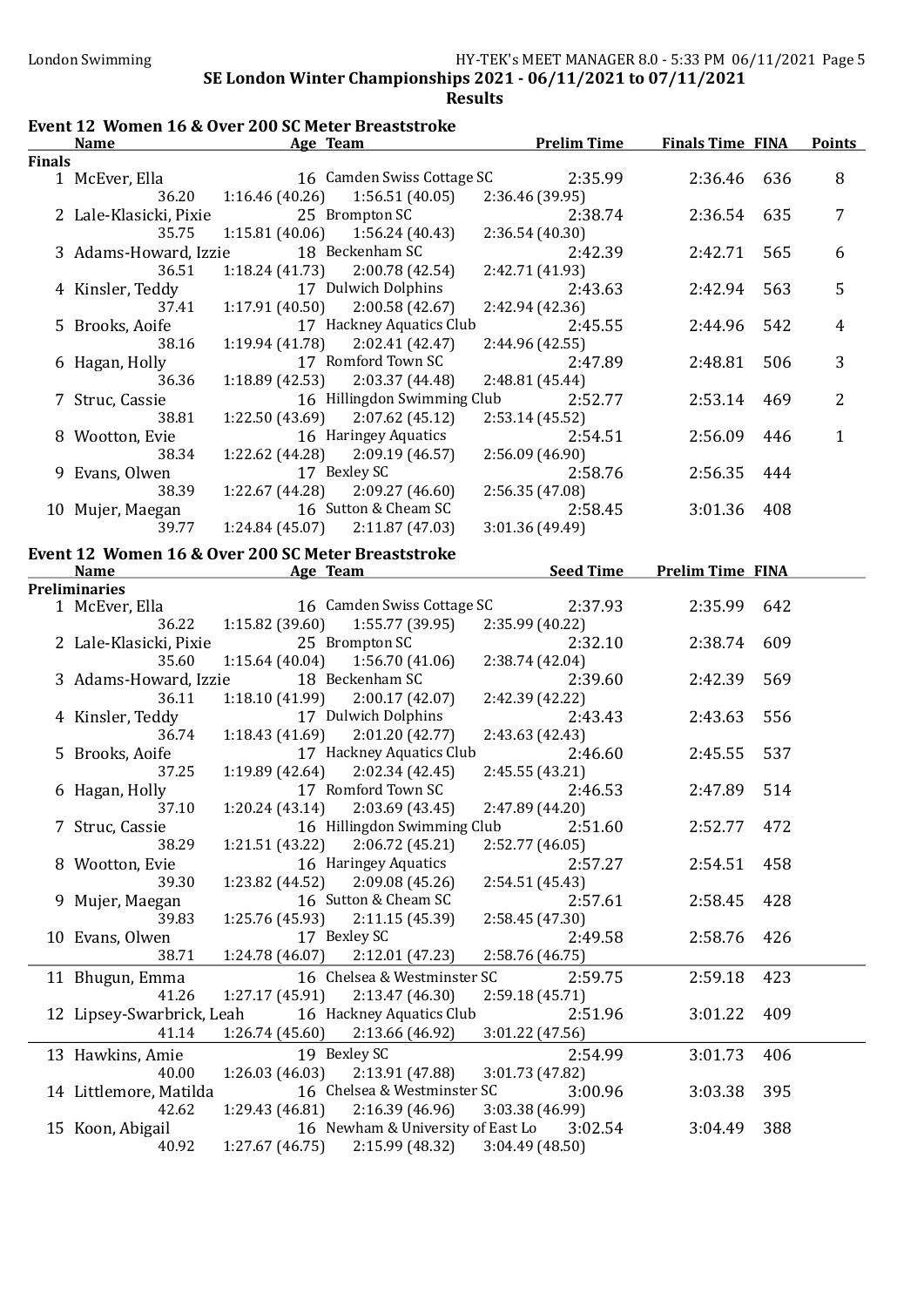|               | Preliminaries  (Event 12 Women 16 & Over 200 SC Meter Breaststroke)<br><b>Name</b> |                | Age Team                          | <b>Seed Time</b>   | <b>Prelim Time FINA</b> |     |               |
|---------------|------------------------------------------------------------------------------------|----------------|-----------------------------------|--------------------|-------------------------|-----|---------------|
|               | 16 Frisby, Amelia                                                                  |                | 17 Orpington Ojays                | 3:01.45            | 3:06.48                 | 375 |               |
|               | 40.74                                                                              | 1:28.03(47.29) | 2:16.74(48.71)                    | 3:06.48(49.74)     |                         |     |               |
|               | 17 Pepperday, Rose                                                                 |                | 20 Haringey Aquatics              | 3:00.26            | 3:06.65                 | 374 |               |
|               | 41.61                                                                              | 1:28.37(46.76) | 2:17.62(49.25)                    | 3:06.65(49.03)     |                         |     |               |
|               |                                                                                    |                |                                   |                    |                         |     |               |
|               | Event 13 Men 11-15 50 SC Meter Backstroke<br><b>Name</b>                           |                | Age Team                          | <b>Prelim Time</b> | <b>Finals Time FINA</b> |     | <b>Points</b> |
| <b>Finals</b> |                                                                                    |                |                                   |                    |                         |     |               |
|               | 1 Gray, Henry                                                                      |                | 15 Chelsea & Westminster SC       | 26.93              | 27.34                   | 536 | 8             |
|               | 2 Oladele-ajose, Noah                                                              |                | 15 Bromley SC                     | 27.55              | 27.48                   | 528 | 7             |
|               | 3 Orpin, Aidan                                                                     |                | 13 Sutton & Cheam SC              | 29.14              | 28.38                   | 479 | 6             |
|               | 4 Enslin, Erik                                                                     |                | 15 Killerwhales SC (Havering)     | 28.83              | 28.78                   | 460 | 5             |
|               | *5 Jemmott, Kadeen                                                                 |                | 15 Bexley SC                      | 28.89              | 28.87                   | 455 | 3.50          |
|               | *5 Ryan, Sam                                                                       |                | 15 Orpington Ojays                | 28.84              | 28.87                   | 455 | 3.50          |
| 7             | Malcev, Lucas                                                                      |                | 14 Hackney Aquatics Club          | 28.95              | 29.05                   | 447 | 2             |
|               | 8 Atotileto, Joshua                                                                |                | 15 Newham & University of East Lo | 29.64              | 29.69                   | 419 | $\mathbf{1}$  |
|               | 9 Lea, Tom                                                                         |                | 15 Hackney Aquatics Club          | 29.84              | 29.71                   | 418 |               |
|               | 10 Zeren, Mehmet                                                                   |                | 15 Brompton SC                    | 29.05              | 30.10                   | 402 |               |
|               |                                                                                    |                |                                   |                    |                         |     |               |
|               | Event 13 Men 11-15 50 SC Meter Backstroke                                          |                |                                   |                    |                         |     |               |
|               | <b>Name</b><br><b>Preliminaries</b>                                                |                | Age Team                          | <b>Seed Time</b>   | <b>Prelim Time FINA</b> |     |               |
|               | 1 Gray, Henry                                                                      |                | 15 Chelsea & Westminster SC       | 26.88              | 26.93                   | 561 |               |
|               | 2 Oladele-ajose, Noah                                                              |                | 15 Bromley SC                     | 28.71              | 27.55                   | 524 |               |
|               | 3 Enslin, Erik                                                                     |                | 15 Killerwhales SC (Havering)     | 29.64              | 28.83                   | 457 |               |
|               | 4 Ryan, Sam                                                                        |                | 15 Orpington Ojays                | 28.85              | 28.84                   | 457 |               |
|               | 5 Jemmott, Kadeen                                                                  |                | 15 Bexley SC                      | 29.62              | 28.89                   | 454 |               |
|               | 6 Malcev, Lucas                                                                    |                | 14 Hackney Aquatics Club          | 29.51              | 28.95                   | 452 |               |
|               | 7 Zeren, Mehmet                                                                    |                | 15 Brompton SC                    | 32.28              | 29.05                   | 447 |               |
|               | 8 Orpin, Aidan                                                                     |                | 13 Sutton & Cheam SC              | 29.84              | 29.14                   | 443 |               |
|               | 9 Atotileto, Joshua                                                                |                | 15 Newham & University of East Lo | 30.54              | 29.64                   | 421 |               |
|               | *10 Lea, Tom                                                                       |                | 15 Hackney Aquatics Club          | 30.58              | 29.84                   | 412 |               |
|               | *10 Khairul, Hadi                                                                  |                | 15 Newham & University of East Lo | 30.50              | 29.84                   | 412 |               |
|               | <b>Swim-Off Required</b>                                                           |                |                                   |                    |                         |     |               |
|               | 12 Bryl, Lucas                                                                     |                | 14 Bromley SC                     | 30.94              | 29.91                   | 409 |               |
|               | 13 Ellis, Luke                                                                     |                | 15 Beckenham SC                   | 30.33              | 29.94                   | 408 |               |
|               | 14 Adams, Sam                                                                      |                | 14 Hackney Aquatics Club          | 31.38              | 29.98                   | 407 |               |
|               | 15 Pratt, Lanre                                                                    |                | 15 Chelsea & Westminster SC       | 30.55              | 30.28                   | 395 |               |
|               | 16 Blanks, Baylan                                                                  |                | 14 Sutton & Cheam SC              | 30.58              | 30.31                   | 393 |               |
| 17            | Kisic, Damjan                                                                      |                | 15 Chelsea & Westminster SC       | 30.41              | 30.33                   | 393 |               |
|               | 18 Hassaballa, Omar                                                                |                | 15 Hackney Aquatics Club          | 30.78              | 30.38                   | 391 |               |
|               | 19 Abdulhafiz, Rami                                                                |                | 14 Dulwich Dolphins               | 30.98              | 30.46                   | 388 |               |
|               | 20 Chaudhury, Harry                                                                | 13             | Croydon Amphibians SC             | 31.09              | 30.47                   | 387 |               |
|               | 21 Ubertalli, Zeno                                                                 |                | 14 Natare West London Swimming Cl | 30.63              | 30.69                   | 379 |               |
|               | 22 Heggenhougen, Storm                                                             | 13             | <b>Hackney Aquatics Club</b>      | 32.76              | 30.70                   | 379 |               |
|               | 23 Drelev, Denis                                                                   | 15             | Romford Town SC                   | 30.62              | 30.80                   | 375 |               |
|               | 24 Thomas, Taran                                                                   | 15             | Anaconda SC                       | 31.78              | 30.83                   | 374 |               |
|               | 25 Findell, Noah                                                                   | 15             | Croydon Amphibians SC             | 32.02              | 30.86                   | 373 |               |
|               | 26 Dawood, Ahmad                                                                   | 15             | Newham & University of East Lo    | 31.02              | 30.87                   | 372 |               |
|               | 27 Norman, Henry                                                                   | 14             | <b>Bromley SC</b>                 | 31.27              | 30.88                   | 372 |               |
|               | 28 Al-Khudairy, Yahya                                                              | 15             | Teddington SC                     | 31.21              | 30.99                   | 368 |               |
|               | 29 Lawrie, Alexander                                                               |                | 14 Leander SC                     | 32.00              | 31.01                   | 367 |               |
|               | 30 Caci, Jack                                                                      | 15             | Romford Town SC                   | 32.03              | 31.13                   | 363 |               |
|               | 31 Chittock, Thomas                                                                |                | 14 Bor of Waltham Forest (Gators) | 30.88              | 31.18                   | 361 |               |
|               | 32 Landeman, Sonny                                                                 | 13             | <b>Bromley SC</b>                 | 33.06              | 31.35                   | 356 |               |
|               | 33 Ephigene, Ashton                                                                |                | 15 Erith & District SC            | 31.31              | 31.40                   | 354 |               |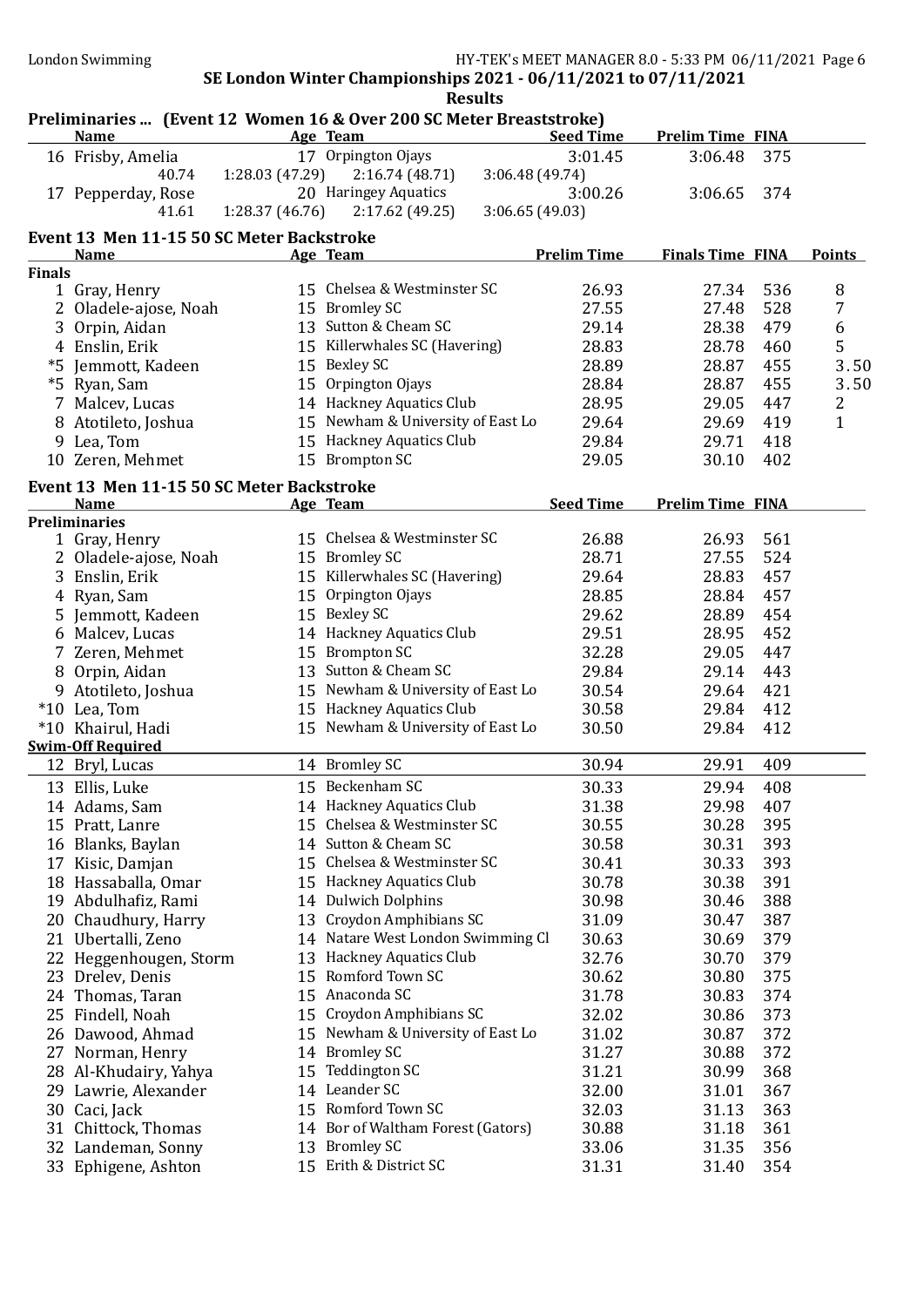#### Preliminaries ... (Event 13 Men 11-15 50 SC Meter Backstroke)

| <b>Name</b>                                   | Age Team                          | <b>Seed Time</b>   | <b>Prelim Time FINA</b> |               |
|-----------------------------------------------|-----------------------------------|--------------------|-------------------------|---------------|
| 34 Laniyan, Tarelle                           | 14 Newham & University of East Lo | 32.46              | 31.41                   | 354           |
| 35 Cleaver, Luke                              | 14 Bromley SC                     | 32.09              | 31.45                   | 352           |
| 36 Roberts, Owen                              | 13 Borough of Harrow S C          | 33.12              | 31.56                   | 348           |
| 37 Yuen, Marco                                | 14 Romford Town SC                | 32.08              | 31.62                   | 347           |
| 38 Turner, Patrick                            | 14 Croydon Amphibians SC          | 32.20              | 31.69                   | 344           |
| 39 Hyde, Danny                                | 13 Barking & Dagenham Aquatics Cl | 31.92              | 31.73                   | 343           |
| 40 Carnegie, Jeremiah                         | 12 Beckenham SC                   | 32.84              | 31.79                   | 341           |
| 41 Benidir, Sami                              | 14 Newham & University of East Lo | 31.87              | 31.81                   | 340           |
| 42 Gordon, Josh                               | 14 Natare West London Swimming Cl | 31.98              | 31.95                   | 336           |
| 43 Hossain, Aman                              | 13 Barking & Dagenham Aquatics Cl | 31.45              | 31.99                   | 335           |
| 44 Sugrue, James                              | 15 Saxon Crown (Lewisham) SC      | 33.33              | 32.00                   | 334           |
| 45 Dooley, Ryan                               | 14 Romford Town SC                | 32.14              | 32.02                   | 334           |
| 46 Robinson, Jack                             | 13 Kingston Royals SC             | 31.00              | 32.22                   | 327           |
| 47 Holder, Jakob                              | 14 Teddington SC                  | 35.70              | 32.24                   | 327           |
| 48 Kadhim, Zain                               | 15 Killerwhales SC (Havering)     | 32.23              | 32.40                   | 322           |
| 49 Pasheli, Sapir                             | 13 Camden Swiss Cottage SC        | 33.97              | 32.50                   | 319           |
| 50 Lecuyer, Edouard                           | 14 Bromley SC                     | 33.00              | 32.72                   | 313           |
| 51 Baker, Toby                                | 15 Ealing SC                      | 33.28              | 32.76                   | 312           |
| 52 Barrot, Gabriel                            | 14 Camden Swiss Cottage SC        | 32.22              | 32.80                   | 310           |
| 53 Griffith-Preprah, Kyrique                  | 15 Haringey Aquatics              | 32.43              | 32.86                   | 309           |
| 54 Platonovs, Aleksandr                       | 15 Newham & University of East Lo | 32.63              | 32.88                   | 308           |
| 55 Neacsu, Andrei                             | 15 South Croydon SC               | 34.10              | 32.92                   | 307           |
| 56 Dubey, Akash                               | 14 Hillingdon Swimming Club       | 33.15              | 33.14                   | 301           |
| 57 Nnaji, Angelo                              | 14 Hillingdon Swimming Club       | 33.73              | 33.15                   | 301           |
| 58 Buchbinder, Jonas                          | 14 Kingston Royals SC             | 33.30              | 33.16                   | 300           |
| 59 Singer, Joshua                             | 14 Enfield Swim Squad             | 32.61              | 33.17                   | 300           |
| 60 Blackman, Harry                            | 13 Sutton & Cheam SC              | 33.22              | 33.31                   | 296           |
| 61 Mahendrakumar, Shoban                      | 15 Bromley SC                     | 32.93              | 33.41                   | 294           |
| 62 Aleksejevs, Alan                           | 15 Newham & University of East Lo | 32.90              | 33.43                   | 293           |
| 63 Nogueira, Victor                           | 14 Leander SC                     | 38.70              | 33.64                   | 288           |
| 64 Caravati-Pringle, Elia                     | 15 Haringey Aquatics              | 34.74              | 33.66                   | 287           |
| 65 Knight, Luke                               | 12 Brompton SC                    | 33.31              | 33.82                   | 283           |
| 66 Nogueira, William                          | 14 Leander SC                     | 38.96              | 34.08                   | 277           |
| 67 Hitchcock, Malachy                         | 13 Camden Swiss Cottage SC        | 36.19              | 34.13                   | 275           |
| 68 Gohar, Fabio                               | 14 Teddington SC                  | 35.66              | 34.59                   | 265           |
| 69 Roberts, Thomas                            | 13 Hackney Aquatics Club          | 36.50              | 34.87                   | 258           |
| *70 Eler, Aslan                               | 13 Chelsea & Westminster SC       | 36.35              | 34.96                   | 256           |
| *70 Bramham, Cillian                          | 13 Camden Swiss Cottage SC        | 36.29              | 34.96                   | 256           |
| 72 Farnell, Oscar                             | 13 Leander SC                     | 39.21              | 35.25                   | 250           |
| 73 Blackburn, Xavier                          | 13 Dulwich Dolphins               | 35.85              | 35.95                   | 236           |
| 74 Mohamed Saleem, Shabir                     | 12 Barking & Dagenham Aquatics Cl | 42.03              | 39.44                   | 178           |
| 75 Kwok, Aidan                                | 13 Dulwich Dolphins               | 44.53              | 40.86                   | 160           |
| Event 13 Men 16 & Over 50 SC Meter Backstroke |                                   |                    |                         |               |
| <b>Name</b>                                   | Age Team                          | <b>Prelim Time</b> | <b>Finals Time FINA</b> | <b>Points</b> |

|               | .                   | $\frac{1}{2}$                     | .     | 1 111419 111110 111111 |     | . |
|---------------|---------------------|-----------------------------------|-------|------------------------|-----|---|
| <b>Finals</b> |                     |                                   |       |                        |     |   |
|               | 1 Mahmutoglu, Jason | 17 Chelsea & Westminster SC       | 26.19 | 26.01                  | 623 | 8 |
|               | 2 Cleaver, James    | 16 Bromley SC                     | 26.58 | 26.47                  | 591 | 7 |
|               | 3 Gencas, Daniel    | 18 Barking & Dagenham Aquatics Cl | 26.59 | 26.53                  | 587 | 6 |
|               | 4 McPhail, Jordon   | 18 Natare West London Swimming Cl | 26.85 | 26.74                  | 573 | 5 |
|               | 5 Ubertalli, Pietro | 17 Natare West London Swimming Cl | 26.89 | 26.98                  | 558 | 4 |
|               | 6 Sproston, James   | 16 Erith & District SC            | 27.21 | 27.15                  | 548 | 3 |
|               | 7 Soulas, Oskar     | 20 Enfield Swim Squad             | 27.19 | 27.26                  | 541 | 2 |
|               | 8 Murphy, Jahrel    | 22 Ealing SC                      | 27.25 | 27.32                  | 538 |   |
|               | 9 Wilson, Aaron     | 19 Barking & Dagenham Aquatics Cl | 27.34 | 27.63                  | 520 |   |
| 10            | Wilding, Daniel     | Erith & District SC               | 28.22 | 28.51                  | 473 |   |
|               |                     |                                   |       |                        |     |   |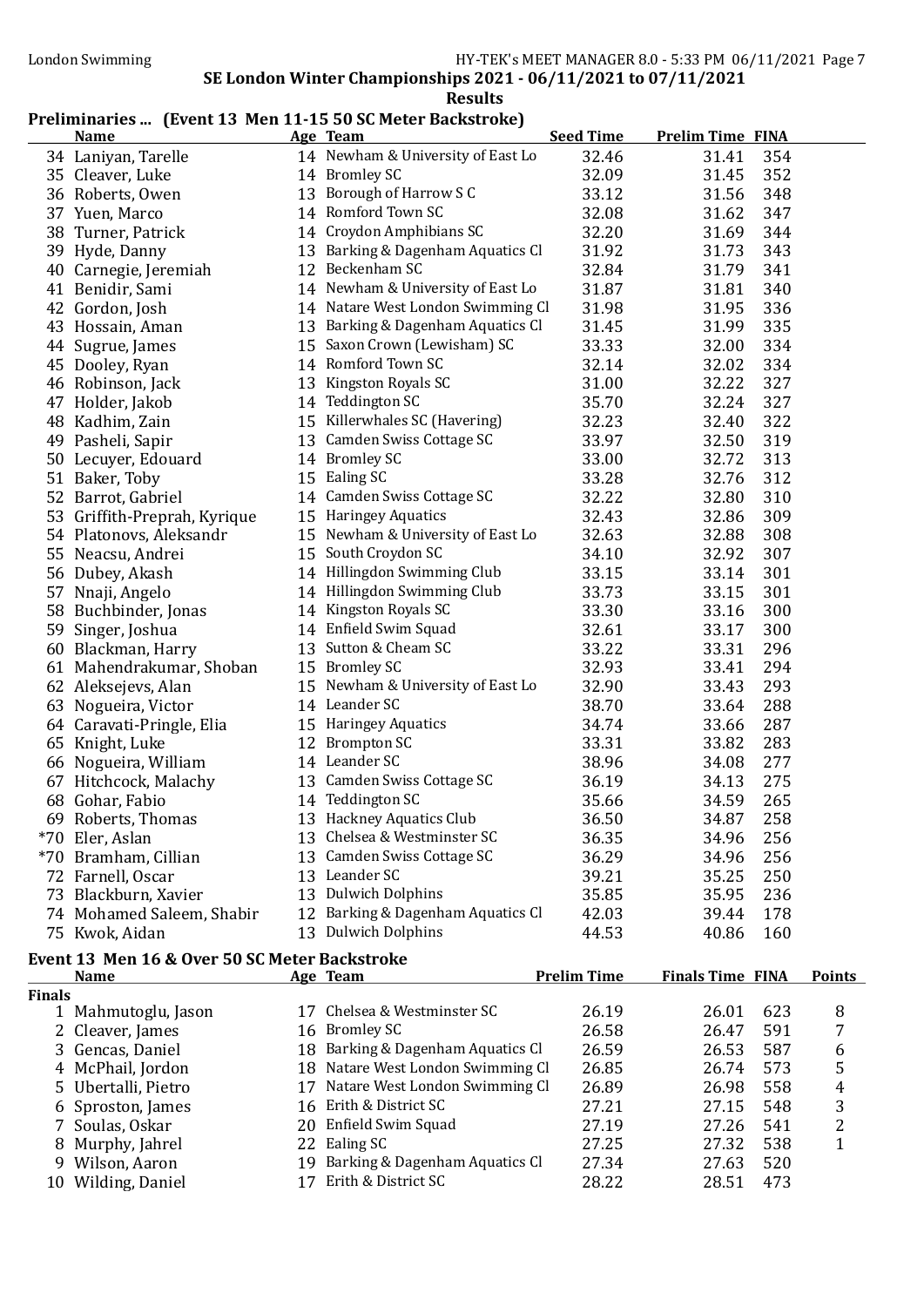### Event 13 Men 16 & Over 50 SC Meter Backstroke

|               | <b>Name</b>                                            |    | Age Team                          | <b>Seed Time</b>   | <b>Prelim Time FINA</b> |               |
|---------------|--------------------------------------------------------|----|-----------------------------------|--------------------|-------------------------|---------------|
|               | <b>Preliminaries</b>                                   |    |                                   |                    |                         |               |
|               | 1 Mahmutoglu, Jason                                    |    | 17 Chelsea & Westminster SC       | 26.57              | 26.19                   | 610           |
|               | 2 Cleaver, James                                       |    | 16 Bromley SC                     | 26.93              | 26.58                   | 584           |
|               | 3 Gencas, Daniel                                       |    | 18 Barking & Dagenham Aquatics Cl | 28.10              | 26.59                   | 583           |
|               | 4 McPhail, Jordon                                      |    | 18 Natare West London Swimming Cl | 26.66              | 26.85                   | 566           |
|               | 5 Ubertalli, Pietro                                    |    | 17 Natare West London Swimming Cl | 27.43              | 26.89                   | 564           |
|               | 6 Soulas, Oskar                                        |    | 20 Enfield Swim Squad             | 27.68              | 27.19                   | 545           |
| 7             | Sproston, James                                        |    | 16 Erith & District SC            | 29.17              | 27.21                   | 544           |
|               | 8 Murphy, Jahrel                                       |    | 22 Ealing SC                      | 27.35              | 27.25                   | 542           |
|               | 9 Wilson, Aaron                                        | 19 | Barking & Dagenham Aquatics Cl    | 28.31              | 27.34                   | 536           |
|               | 10 Bartley, Joseph                                     | 17 | Sutton & Cheam SC                 | 27.52              | 27.65                   | 518           |
|               | 11 Chou, Nevan                                         |    | 16 Bromley SC                     | 28.55              | 28.04                   | 497           |
|               | 12 Podmore, Tyler                                      | 23 | <b>Dulwich Dolphins</b>           | 28.16              | 28.18                   | 490           |
|               | 13 Wilding, Daniel                                     |    | 17 Erith & District SC            | 28.69              | 28.22                   | 488           |
|               | 14 Biss, Brandon                                       |    | 16 Camden Swiss Cottage SC        | 29.60              | 28.27                   | 485           |
|               | 15 Hoole, Haydn                                        |    | 17 Haringey Aquatics              | 28.79              | 28.29                   | 484           |
|               | 16 Bennett, Adam                                       | 17 | Hillingdon Swimming Club          | 28.47              | 28.39                   | 479           |
|               | 17 Morgan, Aaron                                       |    | 24 Ealing SC                      | 29.50              | 28.45                   | 476           |
|               | 18 Callaway, Jasper                                    |    | 16 Dulwich Dolphins               | 28.65              | 28.58                   | 469           |
|               | 19 Barretta, Luca                                      |    | 18 Croydon Amphibians SC          | 28.64              | 28.91                   | 454           |
|               | 20 Vencatachellum, Brandon-N                           |    | 18 South Croydon SC               | 29.59              | 29.15                   | 442           |
|               | 21 Williams, Harrison                                  |    | 17 Ealing SC                      | 31.26              | 29.38                   | 432           |
|               | 22 Irvine, William                                     |    | 16 Sutton & Cheam SC              | 29.30              | 29.41                   | 431           |
|               | 23 Brenner Tran, Thomas                                |    | 16 Teddington SC                  | 30.74              | 29.54                   | 425           |
|               | 24 Dufour, Lorenzo                                     |    | 17 Brompton SC                    | 30.00              | 29.71                   | 418           |
|               | 25 Rudd, Jonathan                                      |    | 16 Chelsea & Westminster SC       | 29.80              | 29.85                   | 412           |
|               |                                                        | 17 | Kingston Royals SC                | 30.01              | 29.98                   | 407           |
|               | 26 Davies, Louis                                       |    | 17 Dulwich Dolphins               | 29.78              |                         |               |
|               | 27 Hazelwood, Turner                                   |    | 18 Hillingdon Swimming Club       |                    | 30.03                   | 405           |
|               | 28 Kelly, Josh                                         |    |                                   | 30.41              | 30.44                   | 388           |
|               | 29 Salazar, Kurt Francis                               |    | 16 Newham & University of East Lo | 30.39              | 30.45                   | 388           |
|               | 30 Tunsley, Jamie                                      | 17 | <b>Bexley SC</b>                  | 30.58              | 30.54                   | 385           |
|               | 31 Morse, Oliver                                       | 17 | <b>Bexley SC</b>                  | 30.19              | 30.57                   | 384           |
|               | 32 Harden-Wilson, Stephen                              |    | 16 Haringey Aquatics              | 31.55              | 30.92                   | 371           |
|               | 33 Lane, Nico                                          |    | 16 Croydon Amphibians SC          | 30.72              | 30.98                   | 368           |
|               | 34 Nimoh, Pharell                                      | 17 | <b>Bexley SC</b>                  | 32.84              | 31.06                   | 366           |
|               | 35 Dakin, Jimmy                                        |    | 17 Leander SC                     | 31.08              | 31.18                   | 361           |
|               | 36 Revenko, Andrei                                     |    | 16 Hillingdon Swimming Club       | 31.72              | 31.57                   | 348           |
|               | 37 Ayad, Ismail                                        |    | 17 Newham & University of East Lo | 31.28              | 31.68                   | 345           |
|               | 38 Robinson, Harry                                     |    | 17 Barking & Dagenham Aquatics Cl | 31.25              | 32.30                   | 325           |
|               | 39 Kechagias, Ilias                                    |    | 16 Dulwich Dolphins               | 33.70              | 33.38                   | 294           |
|               | <b>Event 13 Men 50 SC Meter Backstroke Multi-Class</b> |    |                                   |                    |                         |               |
|               | <b>Name</b>                                            |    | Age Team                          | <b>Seed Time</b>   | <b>Prelim Time Para</b> |               |
|               | <b>Preliminaries</b>                                   |    |                                   |                    |                         |               |
|               | 1 Bradford, Kai S9                                     |    | 12 Romford Town SC                | 47.15              | 45.54<br>224            |               |
|               | Event 14 Women 11-15 100 SC Meter IM                   |    |                                   |                    |                         |               |
| <b>Finals</b> | <b>Name</b>                                            |    | <b>Age Team</b>                   | <b>Prelim Time</b> | <b>Finals Time FINA</b> | <b>Points</b> |
|               | 1 Ricca, Lavinia                                       |    | 15 Chelsea & Westminster SC       | 1:07.83            | 1:07.90                 | 8<br>576      |
|               | 1:07.90(36.10)<br>31.80                                |    |                                   |                    |                         |               |
|               | 2 Hayes, Mabel                                         |    | 15 Anaconda SC                    | 1:10.82            | 1:09.07                 | 547<br>7      |
|               | 1:09.07(37.65)<br>31.42                                |    |                                   |                    |                         |               |
|               | 3 Doring, Lucy                                         |    | 15 Dulwich Dolphins               | 1:10.30            | 1:09.28                 | 542<br>6      |
|               | 1:09.28 (37.26)<br>32.02                               |    |                                   |                    |                         |               |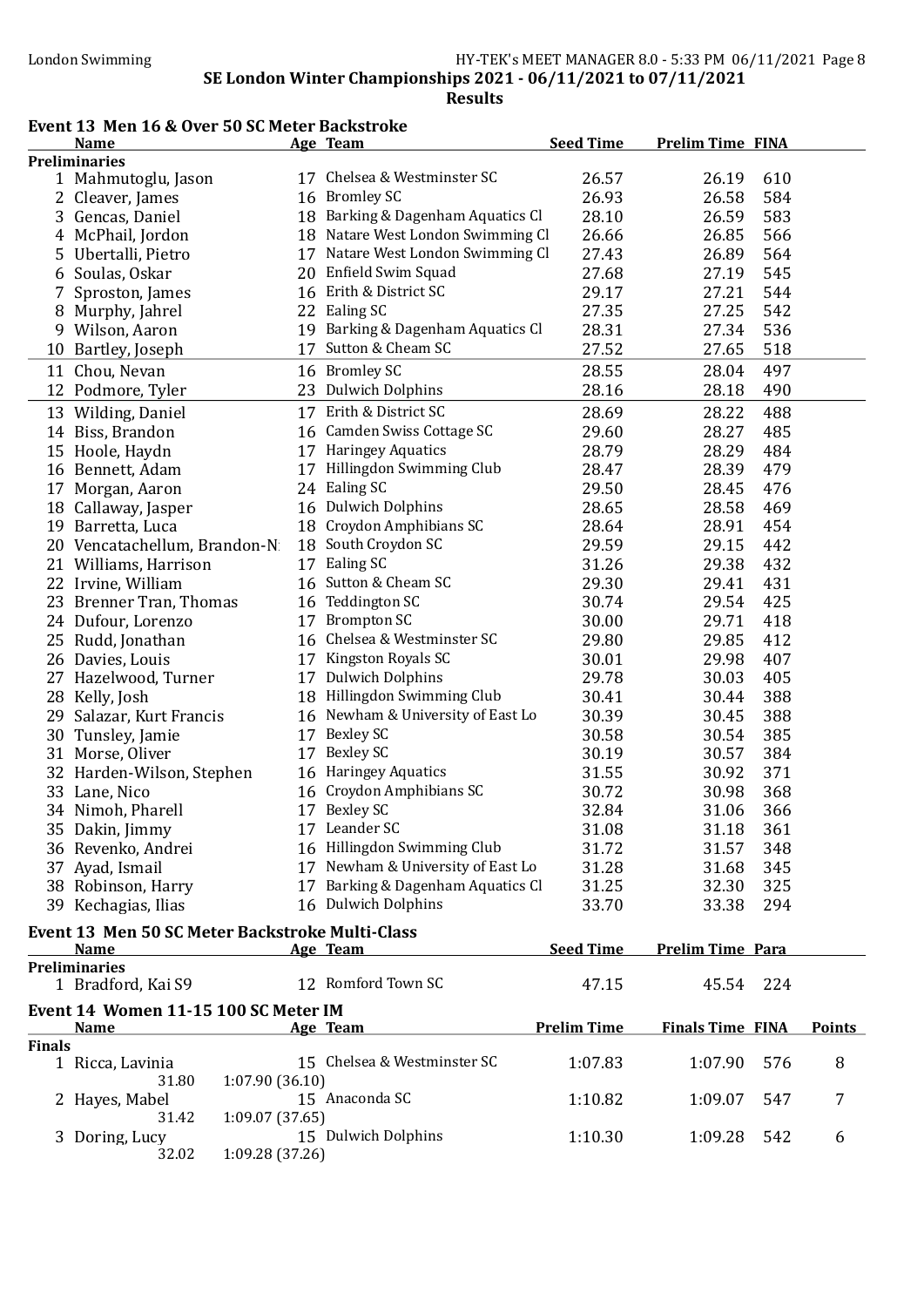### Finals ... (Event 14 Women 11-15 100 SC Meter IM)

| <b>Name</b>                                         | <u>Age Team and Age Team</u>                                                  |                  | <b>Prelim Time Finals Time FINA</b> | <b>Points</b>  |
|-----------------------------------------------------|-------------------------------------------------------------------------------|------------------|-------------------------------------|----------------|
| 4 Ogden, Mika<br>31.14                              | 15 Hackney Aquatics Club<br>1:09.58(38.44)                                    | 1:10.34          | 1:09.58<br>535                      | 5              |
| 5 Grove, Thomasina<br>32.11                         | 15 Chelsea & Westminster SC<br>1:10.27(38.16)                                 | 1:09.21          | 1:10.27<br>520                      | 4              |
| 6 Shaw, Ava<br>34.28                                | 15 Chelsea & Westminster SC<br>1:11.17 (36.89)                                | 1:11.64          | 1:11.17<br>500                      | 3              |
| 7 McCall, Chloe<br>32.30                            | 15 Kingston Royals SC<br>1:12.78 (40.48)                                      | 1:12.64          | 1:12.78<br>468                      | $\overline{2}$ |
| 8 Facius, Astrid<br>32.88                           | 12 Wandsworth SC<br>1:13.10(40.22)                                            | 1:13.05          | 1:13.10<br>461                      | $\mathbf{1}$   |
| 9 Bunimovich, Victoria<br>33.95                     | 14 Chelsea & Westminster SC<br>1:13.47 (39.52)                                | 1:13.09          | 1:13.47<br>455                      |                |
| 10 Karabacz, Martyna<br>33.56                       | 13 Greenwich Royals SC<br>1:13.73(40.17)                                      | 1:12.44          | 1:13.73<br>450                      |                |
| Event 14 Women 11-15 100 SC Meter IM<br><u>Name</u> | <u>Age Team</u>                                                               | <b>Seed Time</b> | <b>Prelim Time FINA</b>             |                |
| <b>Preliminaries</b>                                |                                                                               |                  |                                     |                |
| 1 Ricca, Lavinia<br>32.39                           | 15 Chelsea & Westminster SC<br>1:07.83 (35.44)                                | 1:08.35          | 578<br>1:07.83                      |                |
| 2 Grove, Thomasina<br>30.46                         | 15 Chelsea & Westminster SC<br>1:09.21 (38.75)                                | 1:09.75          | 1:09.21<br>544                      |                |
| 3 Doring, Lucy<br>32.40                             | 15 Dulwich Dolphins<br>1:10.30 (37.90)                                        | 1:10.18          | 1:10.30<br>519                      |                |
| 4 Ogden, Mika<br>31.16                              | 15 Hackney Aquatics Club<br>1:10.34(39.18)                                    | 1:09.60          | 1:10.34<br>518                      |                |
| 5 Hayes, Mabel<br>32.19                             | 15 Anaconda SC<br>1:10.82 (38.63)                                             | 1:11.18          | 1:10.82<br>508                      |                |
| 6 Shaw, Ava<br>33.64                                | 15 Chelsea & Westminster SC<br>1:11.64(38.00)                                 | 1:09.92          | 490<br>1:11.64                      |                |
| 7 Karabacz, Martyna<br>33.95                        | 13 Greenwich Royals SC<br>1:12.44 (38.49)                                     | 1:12.00          | 1:12.44<br>474                      |                |
| 8 McCall, Chloe<br>32.27                            | 15 Kingston Royals SC<br>1:12.64(40.37)                                       | 1:10.78          | 470<br>1:12.64                      |                |
| 9 Facius, Astrid<br>32.81                           | 12 Wandsworth SC<br>1:13.05 (40.24)                                           | 1:14.08          | 1:13.05<br>462                      |                |
|                                                     | 10 Bunimovich, Victoria 14 Chelsea & Westminster SC<br>34.01  1:13.09 (39.08) | 1:11.54          | 1:13.09<br>462                      |                |
| 11 Stone, Indigo<br>35.14                           | 14 Dulwich Dolphins<br>1:13.43 (38.29)                                        | 1:12.71          | 1:13.43<br>455                      |                |
| 12 Venuti, Veronica<br>32.52                        | 13 Chelsea & Westminster SC<br>1:13.48 (40.96)                                | 1:15.43          | 1:13.48<br>454                      |                |
| 13 Jeffs, Beatrice<br>35.29                         | 15 Hillingdon Swimming Club<br>1:13.75 (38.46)                                | 1:12.97          | 1:13.75<br>449                      |                |
| 14 Butler, Ethel<br>34.41                           | 12 Dulwich Dolphins<br>1:19.01 (44.60)                                        | 1:17.86          | 1:19.01<br>365                      |                |
| 15 Martin, Faith<br>33.81                           | 14 Hounslow Jets<br>1:19.77 (45.96)                                           | 1:21.85          | 355<br>1:19.77                      |                |
| 16 Morris, Lucy<br>36.31                            | 14 Croydon Amphibians SC<br>1:19.81(43.50)                                    | 1:22.14          | 1:19.81<br>354                      |                |
| 17 Osorio, Keira<br>37.20                           | 13 Chelsea & Westminster SC<br>1:19.98 (42.78)                                | 1:20.79          | 1:19.98<br>352                      |                |
| 18 Kurati, Kaltra<br>36.75                          | 13 Chelsea & Westminster SC<br>1:20.21(43.46)                                 | 1:20.85          | 1:20.21<br>349                      |                |
| 19 Hulston, Bella<br>37.73                          | 12 Dulwich Dolphins<br>1:24.55 (46.82)                                        | 1:32.00          | 1:24.55<br>298                      |                |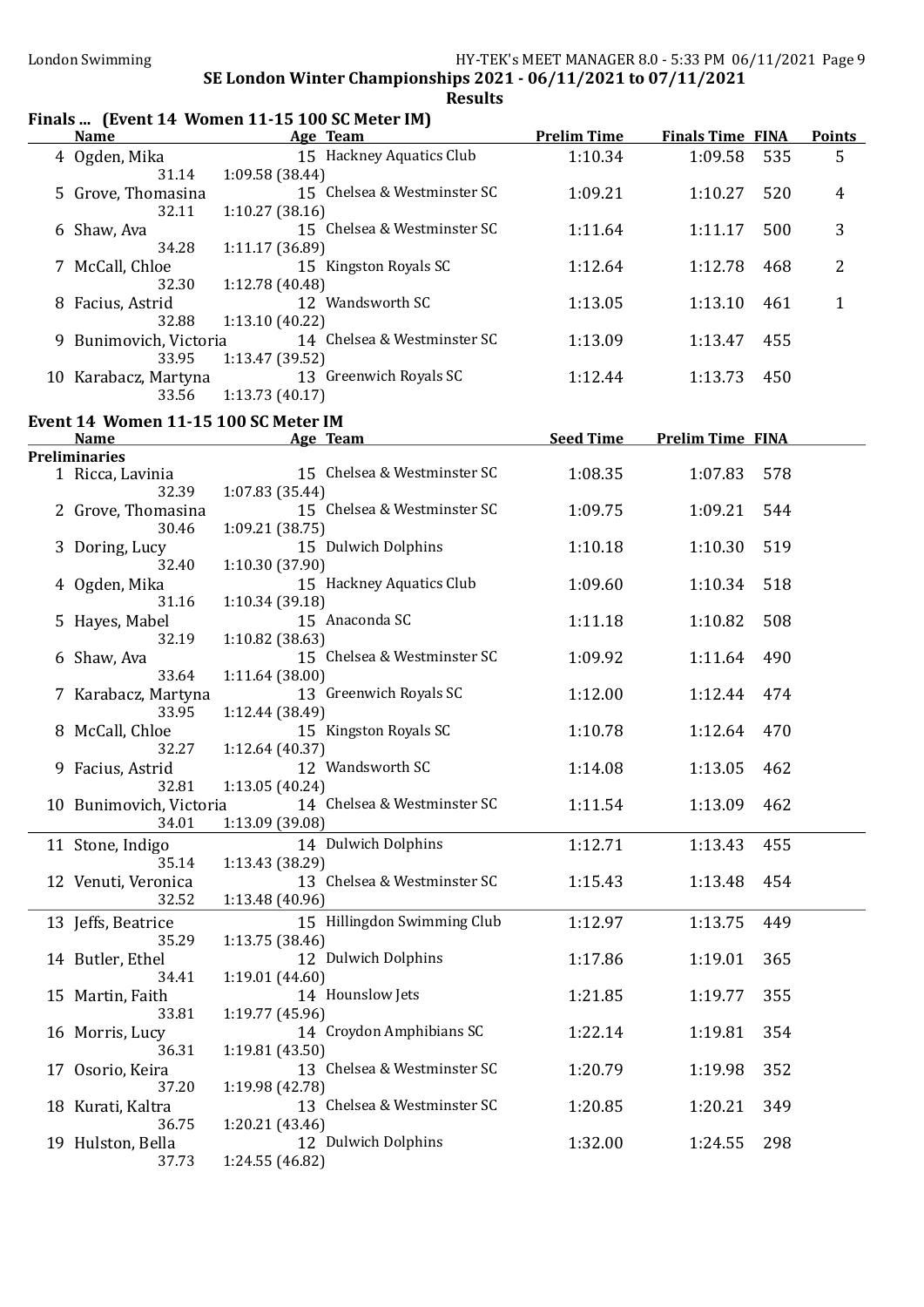| Event 14 Women 16 & Over 100 SC Meter IM |                                                         |                           |                                   |                    |                         |     |               |
|------------------------------------------|---------------------------------------------------------|---------------------------|-----------------------------------|--------------------|-------------------------|-----|---------------|
|                                          | <b>Name</b>                                             | <b>Example 2</b> Age Team |                                   | <b>Prelim Time</b> | <b>Finals Time FINA</b> |     | <b>Points</b> |
| <b>Finals</b>                            |                                                         |                           |                                   |                    |                         |     |               |
|                                          | 1 Latham, Katie<br>28.39                                | 1:04.05 (35.66)           | 24 Bromley SC                     | 1:05.20            | 1:04.05                 | 686 | 8             |
|                                          | 2 Powell, Eliza<br>32.38                                | 1:07.56 (35.18)           | 17 Bromley SC                     | 1:07.71            | 1:07.56                 | 585 | 7             |
|                                          | 3 Lale-Klasicki, Pixie                                  |                           | 25 Brompton SC                    | 1:07.23            | 1:08.32                 | 565 | 6             |
|                                          | 32.28<br>4 Sargent, Imogen                              | 1:08.32 (36.04)           | 17 Chelsea & Westminster SC       | 1:09.00            | 1:08.57                 | 559 | 5             |
|                                          | 31.63<br>5 Daffey, Schuyler                             | 1:08.57 (36.94)           | 17 Brompton SC                    | 1:09.06            | 1:08.80                 | 554 | 4             |
|                                          | 31.28<br>6 Paisley, Tallulah                            | 1:08.80 (37.52)           | 17 Natare West London Swimming Cl | 1:09.41            | 1:10.05                 | 524 | 3             |
|                                          |                                                         |                           |                                   |                    |                         |     |               |
|                                          | 7 Jackson, Samantha<br>32.37                            | 1:11.43 (39.06)           | 16 Orpington Ojays                | 1:12.52            | 1:11.43                 | 495 | 2             |
|                                          | 8 Verbaityte, Emilia<br>33.11                           | 1:12.07 (38.96)           | 17 Greenwich Royals SC            | 1:11.43            | 1:12.07                 | 482 | $\mathbf{1}$  |
|                                          | 9 Kinsler, Teddy<br>34.94                               | 1:13.24 (38.30)           | 17 Dulwich Dolphins               | 1:12.11            | 1:13.24                 | 459 |               |
|                                          |                                                         |                           |                                   |                    |                         |     |               |
|                                          | Event 14 Women 16 & Over 100 SC Meter IM<br><b>Name</b> | <b>Example 2</b> Age Team |                                   | <b>Seed Time</b>   | <b>Prelim Time FINA</b> |     |               |
|                                          | <b>Preliminaries</b>                                    |                           |                                   |                    |                         |     |               |
|                                          | 1 Latham, Katie                                         |                           | 24 Bromley SC                     | 1:05.58            | 1:05.20                 | 651 |               |
|                                          | 28.61<br>2 Lale-Klasicki, Pixie                         | 1:05.20 (36.59)           | 25 Brompton SC                    | 1:07.74            | 1:07.23                 | 593 |               |
|                                          | 31.64<br>3 Powell, Eliza                                | 1:07.23 (35.59)           | 17 Bromley SC                     | 1:09.63            | 1:07.71                 | 581 |               |
|                                          | 32.19                                                   | 1:07.71 (35.52)           |                                   |                    |                         |     |               |
|                                          | 4 Sargent, Imogen<br>31.12                              | 1:09.00 (37.88)           | 17 Chelsea & Westminster SC       | 1:08.47            | 1:09.00                 | 549 |               |
|                                          | 5 Daffey, Schuyler<br>31.86                             | 1:09.06 (37.20)           | 17 Brompton SC                    | 1:10.28            | 1:09.06                 | 547 |               |
|                                          | 6 Paisley, Tallulah<br>31.40                            |                           | 17 Natare West London Swimming Cl | 1:09.46            | 1:09.41                 | 539 |               |
|                                          | 7 Verbaityte, Emilia                                    | 1:09.41 (38.01)           | 17 Greenwich Royals SC            | 1:10.70            | 1:11.43                 | 495 |               |
|                                          | 32.81<br>8 Kinsler, Teddy                               | 1:11.43 (38.62)           | 17 Dulwich Dolphins               | 1:10.05            | 1:12.11 481             |     |               |
|                                          | 35.35<br>9 Jackson, Samantha                            | 1:12.11 (36.76)           | 16 Orpington Ojays                | 1:08.70            | 1:12.52                 | 473 |               |
|                                          | 33.08                                                   | 1:12.52 (39.44)           |                                   |                    |                         |     |               |
|                                          | Event 15 Men 11-15 100 SC Meter Freestyle               |                           |                                   |                    |                         |     |               |
|                                          | <b>Name</b>                                             |                           | Age Team                          | <b>Prelim Time</b> | <b>Finals Time FINA</b> |     | <b>Points</b> |
| <b>Finals</b>                            |                                                         |                           |                                   |                    |                         |     |               |
|                                          | 1 Gray, Henry<br>25.63                                  | 52.93 (27.30)             | 15 Chelsea & Westminster SC       | 54.79              | 52.93                   | 612 | 8             |
|                                          | 2 Lander, Samuel<br>26.03                               | 53.53 (27.50)             | 15 Bromley SC                     | 54.38              | 53.53                   | 591 | 7             |
|                                          | 3 Porter, Llewellyn                                     |                           | 13 Camden Swiss Cottage SC        | 55.06              | 54.37                   | 564 | 6             |
|                                          | 26.63<br>4 Macgonigal, Oliver                           | 54.37 (27.74)             | 15 Borough of Harrow S C          | 55.13              | 54.86                   | 549 | 5             |
|                                          | 26.13<br>5 Kazlauskas, Justinas                         | 54.86 (28.73)             | 15 Barking & Dagenham Aquatics Cl | 55.44              | 54.98                   | 546 | 4             |
|                                          | 26.51                                                   | 54.98 (28.47)             |                                   |                    |                         |     |               |
|                                          | 6 Cinpoes, Pip<br>27.38                                 | 56.19 (28.81)             | 14 Kingston Royals SC             | 56.21              | 56.19                   | 511 | 3             |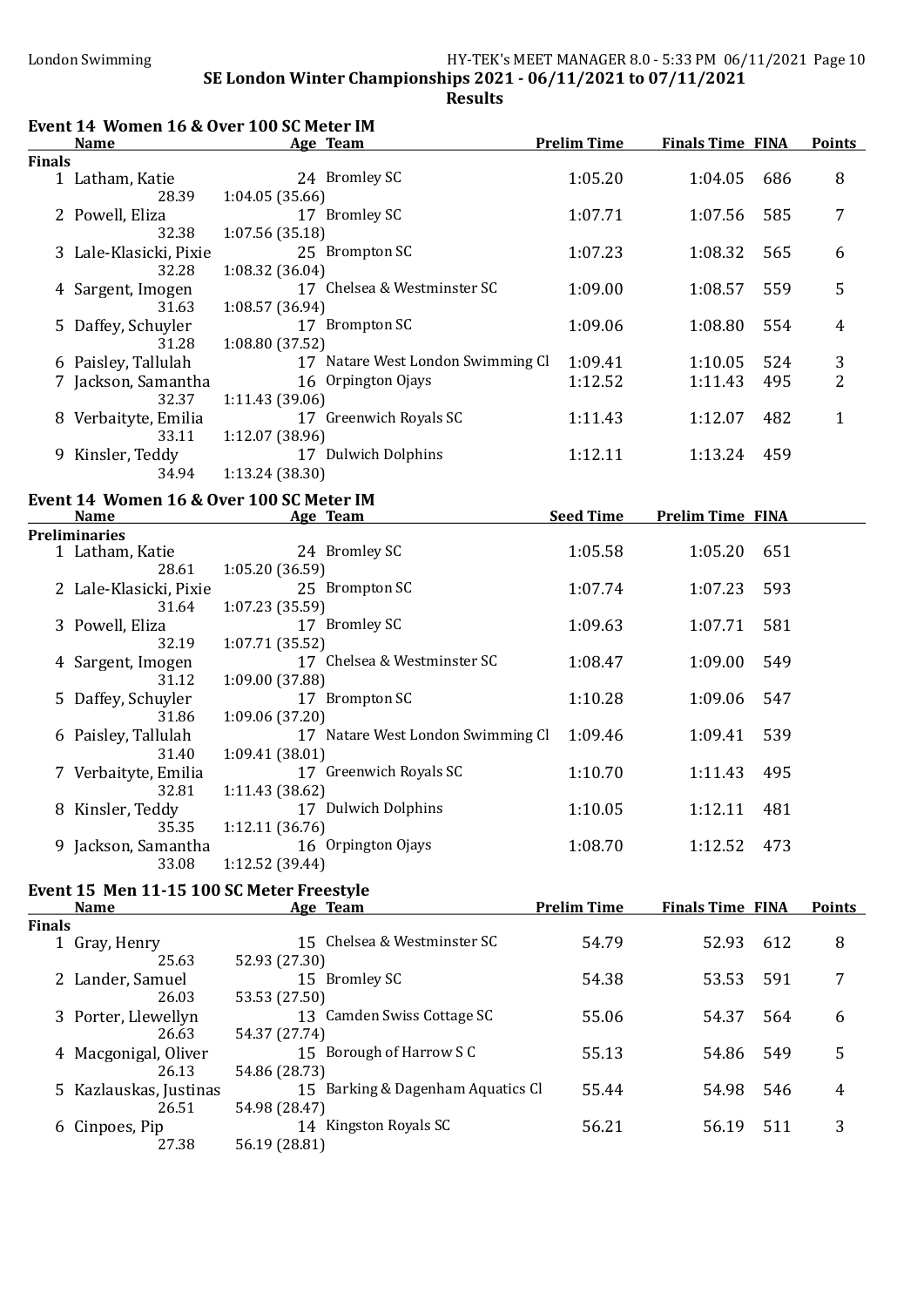# **Results**

### Finals ... (Event 15 Men 11-15 100 SC Meter Freestyle)

| <b>Name</b>                      | Age Team                          | <b>Prelim Time</b> | <b>Finals Time FINA</b> |      | <b>Points</b> |
|----------------------------------|-----------------------------------|--------------------|-------------------------|------|---------------|
| 7 Cao, Kevin                     | 14 Greenwich Royals SC            | 55.46              | 56.35                   | -507 | 2             |
| 27.19                            | 56.35 (29.16)                     |                    |                         |      |               |
| 8 Diney, Bryan                   | 15 Bexley SC                      | 56.62              | 56.44                   | 504  |               |
| 26.86                            | 56.44 (29.58)                     |                    |                         |      |               |
| 9 Enslin, Erik                   | 15 Killerwhales SC (Havering)     | 56.67              | 57.69                   | 472  |               |
| 27.79                            | 57.69 (29.90)                     |                    |                         |      |               |
| --- Adams, Josef                 | 14 Natare West London Swimming Cl | 55.92              | DQ                      |      |               |
| 4.4 Start before starting signal |                                   |                    |                         |      |               |

#### Event 15 Men 11-15 100 SC Meter Freestyle

| <b>Name</b>            | Age Team                          | <b>Seed Time</b> | <b>Prelim Time FINA</b> |     |
|------------------------|-----------------------------------|------------------|-------------------------|-----|
| <b>Preliminaries</b>   |                                   |                  |                         |     |
| 1 Lander, Samuel       | 15 Bromley SC                     | 53.69            | 54.38                   | 564 |
| 26.19                  | 54.38 (28.19)                     |                  |                         |     |
| 2 Gray, Henry          | 15 Chelsea & Westminster SC       | 52.97            | 54.79                   | 551 |
| 26.33                  | 54.79 (28.46)                     |                  |                         |     |
| 3 Porter, Llewellyn    | 13 Camden Swiss Cottage SC        | 56.00            | 55.06                   | 543 |
| 26.80                  | 55.06 (28.26)                     |                  |                         |     |
| 4 Macgonigal, Oliver   | 15 Borough of Harrow S C          | 54.98            | 55.13                   | 541 |
| 26.17                  | 55.13 (28.96)                     |                  |                         |     |
| 5 Kazlauskas, Justinas | 15 Barking & Dagenham Aquatics Cl | 58.04            | 55.44                   | 532 |
| 26.68                  | 55.44 (28.76)                     |                  |                         |     |
| 6 Cao, Kevin           | 14 Greenwich Royals SC            | 57.57            | 55.46                   | 532 |
| 26.69                  | 55.46 (28.77)                     |                  |                         |     |
| 7 Adams, Josef         | 14 Natare West London Swimming Cl | 55.98            | 55.92                   | 519 |
| 26.87                  | 55.92 (29.05)                     |                  |                         |     |
| 8 Cinpoes, Pip         | 14 Kingston Royals SC             | 55.48            | 56.21                   | 511 |
| 26.94                  | 56.21 (29.27)                     |                  |                         |     |
| 9 Dinev, Bryan         | 15 Bexley SC                      | 56.94            | 56.62                   | 500 |
| 27.14                  | 56.62 (29.48)                     |                  |                         |     |
| 10 Enslin, Erik        | 15 Killerwhales SC (Havering)     | 57.04            | 56.67                   | 498 |
| 27.32                  | 56.67 (29.35)                     |                  |                         |     |
| 11 Neacsu, David Ioan  | 13 Barking & Dagenham Aquatics Cl | 56.20            | 56.80                   | 495 |
| 26.98                  | 56.80 (29.82)                     |                  |                         |     |
| 12 Malcev, Lucas       | 14 Hackney Aquatics Club          | 57.92            | 56.98                   | 490 |
| 28.12                  | 56.98 (28.86)                     |                  |                         |     |
| 13 Orpin, Aidan        | 13 Sutton & Cheam SC              | 57.67            | 57.01                   | 489 |
| 27.55                  | 57.01 (29.46)                     |                  |                         |     |
| 14 Rayment, Adam       | 15 Hillingdon Swimming Club       | 57.77            | 57.15                   | 486 |
| 27.79                  | 57.15 (29.36)                     |                  |                         |     |
| 15 Wilson, Laurence    | 15 Beckenham SC                   | 59.21            | 57.27                   | 483 |
| 27.47                  | 57.27 (29.80)                     |                  |                         |     |
| 16 Caci, Jack          | 15 Romford Town SC                | 57.06            | 57.38                   | 480 |
| 27.63                  | 57.38 (29.75)                     |                  |                         |     |
| 17 Thomas, Sonny       | 15 Leander SC                     | 57.43            | 57.44                   | 478 |
| 27.51                  | 57.44 (29.93)                     |                  |                         |     |
| 18 Roberts, Owen       | 13 Borough of Harrow S C          | 57.91            | 57.58<br>475            |     |
| 27.82                  | 57.58 (29.76)                     |                  |                         |     |
| 19 Bainbridge, Billy   | 15 Teddington SC                  | 57.44            | 57.62                   | 474 |
| 20 Pratt, Lanre        | 15 Chelsea & Westminster SC       | 58.24            | 57.76                   | 470 |
| 27.34                  | 57.76 (30.42)                     |                  |                         |     |
| 21 Ellis, Luke         | 15 Beckenham SC                   | 58.81            | 57.89                   | 467 |
| 27.51                  | 57.89 (30.38)                     |                  |                         |     |
| 22 Drelev, Denis       | 15 Romford Town SC                | 59.14            | 57.94                   | 466 |
| 27.83                  | 57.94 (30.11)                     |                  |                         |     |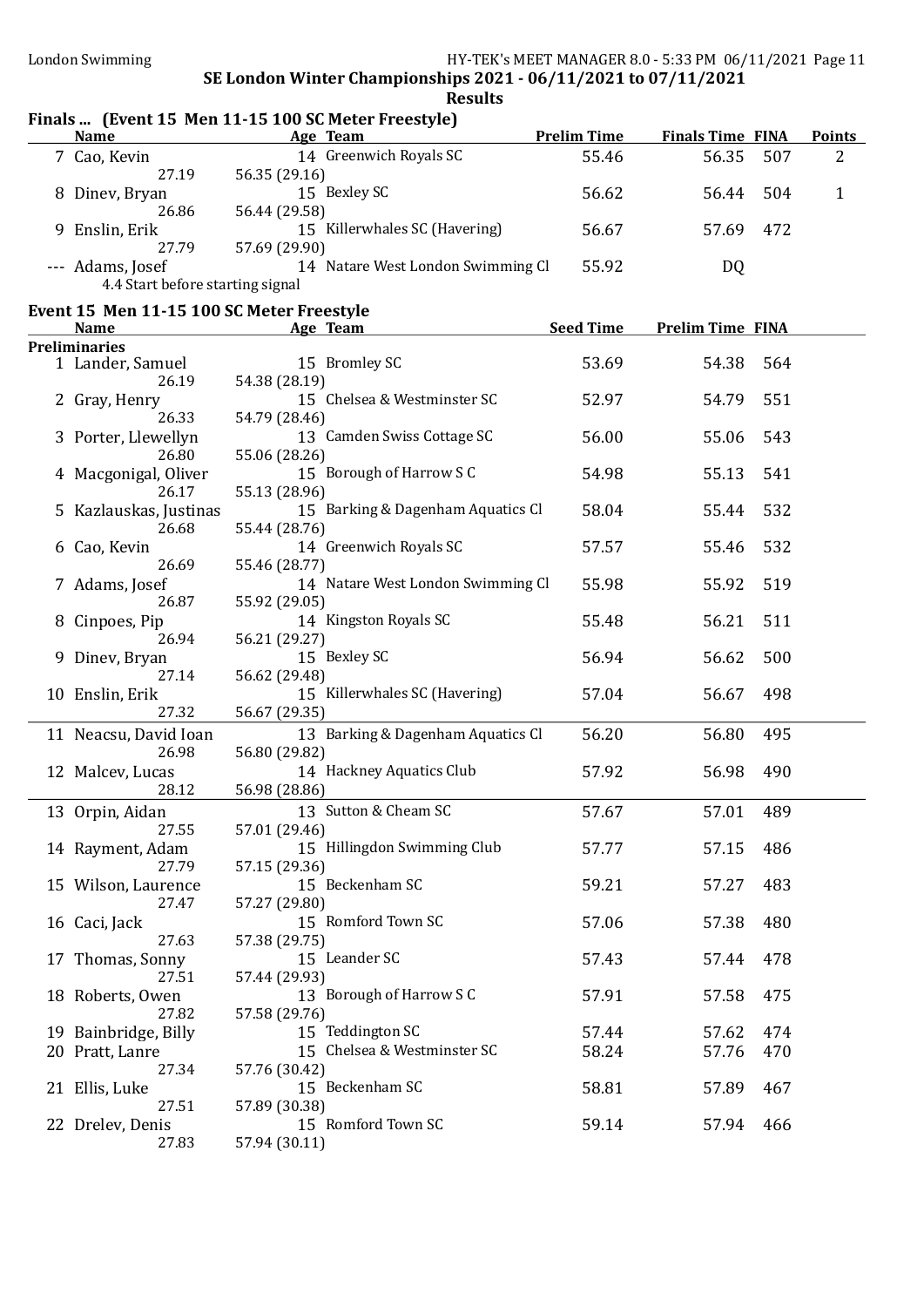### Preliminaries ... (Event 15 Men 11-15 100 SC Meter Freestyle)

| <b>Name</b>                                           | Age Team                                                              | <b>Seed Time</b> | <b>Prelim Time FINA</b> |            |
|-------------------------------------------------------|-----------------------------------------------------------------------|------------------|-------------------------|------------|
| 23 Jemmott, Kadeen<br>27.60                           | 15 Bexley SC<br>57.98 (30.38)                                         | 58.34            | 57.98                   | 465        |
| *24 Laniyan, Tarelle<br>28.06                         | 14 Newham & University of East Lo<br>58.07 (30.01)                    | 58.61            | 58.07                   | 463        |
| *24 Giustiniani, Rocco<br>28.00                       | 14 Anaconda SC<br>58.07 (30.07)                                       | 1:00.50          | 58.07                   | 463        |
| 26 Abdulhafiz, Rami<br>27.54                          | 14 Dulwich Dolphins<br>58.09 (30.55)                                  | 57.53            | 58.09                   | 463        |
| 27 Robinson, Jack<br>27.55                            | 13 Kingston Royals SC<br>58.13 (30.58)                                | 59.02            | 58.13                   | 462        |
| 28 Segatta, Luca<br>27.90                             | 15 Sutton & Cheam SC<br>58.37 (30.47)                                 | 59.70            | 58.37                   | 456        |
| 29 Inglis, Joshua<br>28.65                            | 14 Bexley SC<br>58.40 (29.75)                                         | 58.60            | 58.40                   | 455        |
| 30 Zouali, Adam<br>27.26                              | 15 Bexley SC<br>58.54 (31.28)                                         | 1:00.97          | 58.54                   | 452        |
| 31 Subba, Judah<br>27.96                              | 14 Borough of Harrow S C<br>58.60 (30.64)                             | 58.54            | 58.60                   | 451        |
| *32 Sugrue, James<br>28.12                            | 15 Saxon Crown (Lewisham) SC<br>58.73 (30.61)                         | 1:00.41          | 58.73                   | 448        |
| *32 Farquhar-Smith, Ben<br>28.20                      | 15 Teddington SC<br>58.73 (30.53)                                     | 58.53            | 58.73                   | 448        |
| 34 Markov, Nik<br>27.94                               | 15 Camden Swiss Cottage SC<br>58.74 (30.80)                           | 59.49            | 58.74                   | 447        |
| 35 Ubertalli, Zeno<br>28.77                           | 14 Natare West London Swimming Cl<br>58.88 (30.11)                    | 58.63            | 58.88                   | 444        |
| 36 Bohm, Lucas<br>28.77                               | 14 Camden Swiss Cottage SC<br>58.92 (30.15)                           | 59.50            | 58.92                   | 443        |
| 37 Williams, Seb<br>28.46                             | 14 Beckenham SC<br>58.96 (30.50)                                      | 59.64            | 58.96                   | 442        |
| 38 Grant, Ritchie<br>28.73                            | 14 Camden Swiss Cottage SC<br>59.11 (30.38)<br>15 Erith & District SC | 59.24            | 59.11                   | 439        |
| 39 Ephigene, Ashton<br>28.18<br>40 Alexandre, Virgile | 59.30 (31.12)<br>15 Wandsworth SC                                     | 1:01.41<br>58.95 | 59.30<br>59.31          | 435<br>435 |
| 28.46<br>41 Peters, Matthew                           | 59.31 (30.85)<br>15 Chelsea & Westminster SC                          | 59.82            | 59.38                   | 433        |
| 27.57<br>42 Lecuyer, Edouard                          | 59.38 (31.81)<br>14 Bromley SC                                        | 1:00.82          | 59.43                   | 432        |
| 29.15<br>43 Odong, Saint                              | 59.43 (30.28)<br>14 Brompton SC                                       | 59.63            | 59.47                   | 431        |
| 28.53<br>44 Lewis, Teddy                              | 59.47 (30.94)<br>15 Saxon Crown (Lewisham) SC                         | 58.30            | 59.54                   | 430        |
| 28.31<br>45 Findell, Noah                             | 59.54 (31.23)<br>15 Croydon Amphibians SC                             | 59.90            | 59.80                   | 424        |
| 28.66<br>46 Biggs, Lincoln                            | 59.80 (31.14)<br>14 Hillingdon Swimming Club                          | 1:00.70          | 59.83                   | 423        |
| 28.70<br>47 O'Brien, Dennis                           | 59.83 (31.13)<br>14 Bethnal Green SC                                  | 1:00.75          | 1:00.11                 | 417        |
| 28.12<br>48 Rolfe-Cane, Travis                        | 1:00.11 (31.99)<br>15 Ealing SC                                       | 1:01.03          | 1:00.12                 | 417        |
| 28.81<br>49 Astbury, Joshua                           | 1:00.12 (31.31)<br>15 Wandsworth SC                                   | 59.63            | 1:00.13                 | 417        |
| 28.91<br>50 Chittock, Thomas                          | 1:00.13 (31.22)<br>14 Bor of Waltham Forest (Gators)                  | 57.49            | 1:00.25                 | 414        |
| 28.79<br>51 Evans, Ben                                | 1:00.25 (31.46)<br>15 Barnes SC                                       | 1:01.55          | 1:00.26                 | 414        |
| 29.28                                                 | 1:00.26 (30.98)                                                       |                  |                         |            |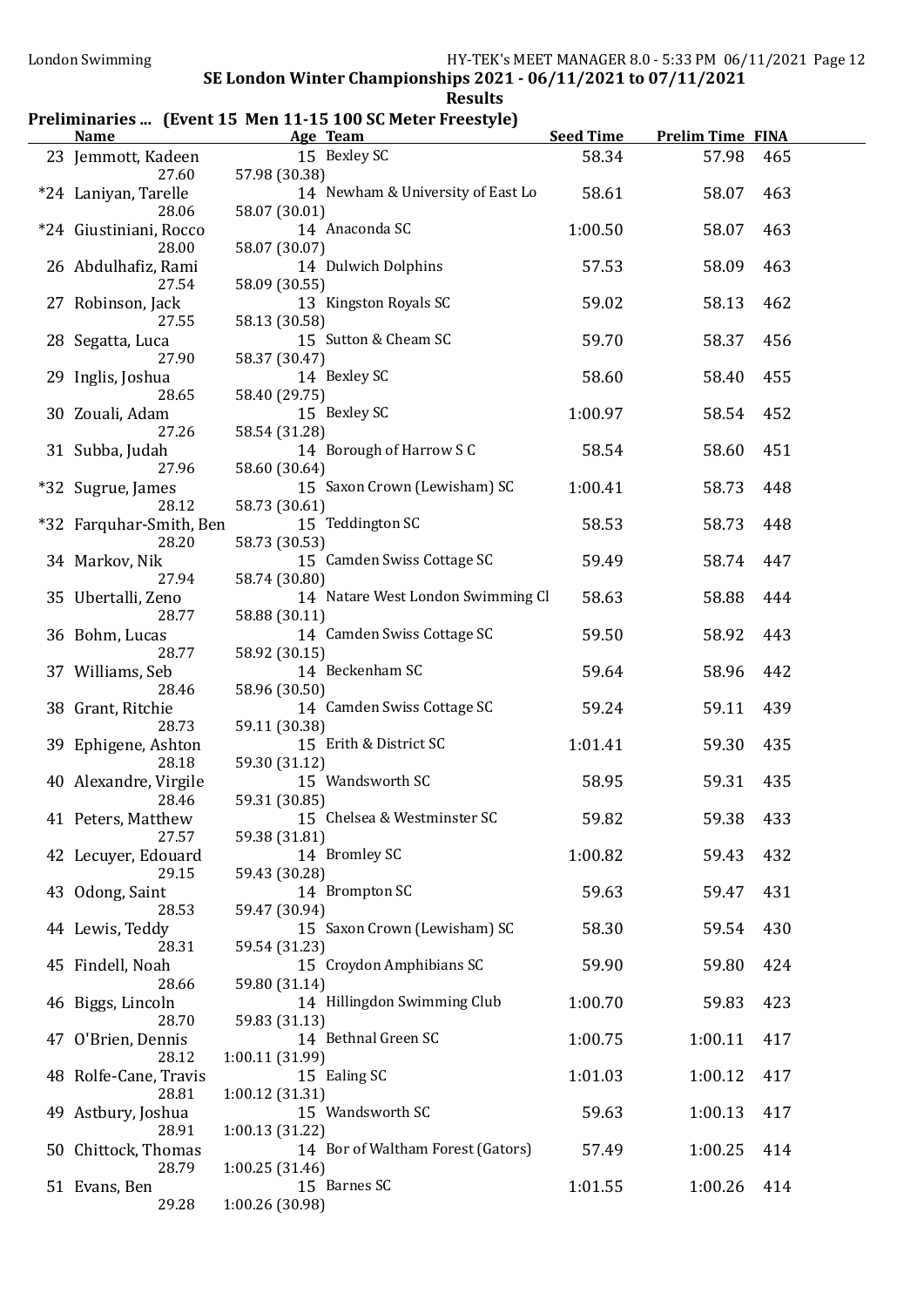# Preliminaries ... (Event 15 Men 11-15 100 SC Meter Freestyle)

|               | <b>Name</b>               | $\mathbf{r}$ reminimation. There is no mean to the sense in the reserves<br>Age Team | <b>Seed Time</b>   | <b>Prelim Time FINA</b> |     |               |
|---------------|---------------------------|--------------------------------------------------------------------------------------|--------------------|-------------------------|-----|---------------|
|               |                           | 13 Newham & University of East Lo                                                    |                    |                         |     |               |
|               | 52 Tshuma, David<br>29.34 | 1:00.43 (31.09)                                                                      | 1:01.11            | 1:00.43                 | 411 |               |
|               |                           | 15 Dulwich Dolphins                                                                  | 1:01.30            | 1:00.62                 | 407 |               |
|               | 53 Roman, Paul<br>29.60   | 1:00.62 (31.02)                                                                      |                    |                         |     |               |
|               | 54 Hurst, Archie          | 15 Teddington SC                                                                     | 1:00.21            | 1:00.81                 | 403 |               |
|               | 28.79                     | 1:00.81 (32.02)                                                                      |                    |                         |     |               |
|               | 55 Platonovs, Aleksandr   | 15 Newham & University of East Lo                                                    | 1:01.19            | 1:00.95                 | 400 |               |
|               | 29.31                     | 1:00.95 (31.64)                                                                      |                    |                         |     |               |
|               | 56 Gordon, Josh           | 14 Natare West London Swimming Cl                                                    | 1:01.10            | 1:01.02                 | 399 |               |
|               | 29.45                     | 1:01.02 (31.57)                                                                      |                    |                         |     |               |
|               | 57 Bain, Buster           | 13 Bromley SC                                                                        | 1:00.86            | 1:01.09                 | 398 |               |
|               | 29.18                     | 1:01.09 (31.91)                                                                      |                    |                         |     |               |
|               | 58 Kokkini, Andreas       | 14 Beckenham SC                                                                      | 1:00.30            | 1:01.19                 | 396 |               |
|               | 29.02                     | 1:01.19 (32.17)                                                                      |                    |                         |     |               |
|               | 59 Remington, Alastair    | 15 Ealing SC                                                                         | 1:01.03            | 1:01.23                 | 395 |               |
|               | 29.46                     | 1:01.23 (31.77)                                                                      |                    |                         |     |               |
|               | 60 Steadman, Tom          | 15 Killerwhales SC (Havering)                                                        | 1:00.27            | 1:01.33                 | 393 |               |
|               | 28.88                     | 1:01.33(32.45)                                                                       |                    |                         |     |               |
|               | 61 Drumond, Jaiden        | 14 Newham & University of East Lo                                                    | 1:01.60            | 1:01.77                 | 385 |               |
|               | 29.92                     | 1:01.77(31.85)                                                                       |                    |                         |     |               |
|               | 62 Ntiamoah, Kal-El       | 13 Beckenham SC                                                                      | 59.67              | 1:02.62                 | 369 |               |
|               | 29.50                     | 1:02.62(33.12)                                                                       |                    |                         |     |               |
|               |                           | Event 15 Men 16 & Over 100 SC Meter Freestyle                                        |                    |                         |     |               |
|               | <b>Name</b>               | Age Team                                                                             | <b>Prelim Time</b> | <b>Finals Time FINA</b> |     | <b>Points</b> |
| <b>Finals</b> |                           |                                                                                      |                    |                         |     |               |
|               | 1 Dobb, Joseph            | 21 Bromley SC                                                                        | 50.97              | 50.74                   | 694 | 8             |
|               | 24.30                     | 50.74 (26.44)<br>18 Barnes SC                                                        | 51.41              | 51.08                   | 680 | 7             |
|               | 2 Cohen, Malachi<br>24.68 | 51.08 (26.40)                                                                        |                    |                         |     |               |
|               | 3 Kirlew, Josh            | 22 Enfield Swim Squad                                                                | 51.80              | 51.37                   | 669 | 6             |
|               | 25.09                     | 51.37 (26.28)                                                                        |                    |                         |     |               |
|               | 4 Gencas, Daniel          | 18 Barking & Dagenham Aquatics Cl                                                    | 51.69              | 51.41                   | 667 | 5             |
|               | 25.08                     | 51.41 (26.33)                                                                        |                    |                         |     |               |
|               | 5 Leong, Bryan            | 18 Natare West London Swimming Cl                                                    | 52.02              | 51.94                   | 647 | 4             |
|               | 24.83                     | 51.94 (27.11)                                                                        |                    |                         |     |               |
|               | 6 Din, Aryaan             | 18 Chelsea & Westminster SC                                                          | 52.12              | 51.96                   | 646 | 3             |
|               | 24.93                     | 51.96 (27.03)                                                                        |                    |                         |     |               |
|               | 7 Bartley, Joseph         | 17 Sutton & Cheam SC                                                                 | 52.82              | 52.93                   | 612 | 2             |
|               | 25.70                     | 52.93 (27.23)                                                                        |                    |                         |     |               |
|               | 8 Mackay, Alex            | 29 Haringey Aquatics                                                                 | 52.56              | 53.45                   | 594 | $\mathbf{1}$  |
|               | 25.52                     | 53.45 (27.93)                                                                        |                    |                         |     |               |
|               | 9 Cleaver, James          | 16 Bromley SC                                                                        | 52.45              | 54.16                   | 571 |               |
|               | 26.16                     | 54.16 (28.00)                                                                        |                    |                         |     |               |
|               | 10 Mahmutoglu, Jason      | 17 Chelsea & Westminster SC                                                          | 52.97              | 54.77                   | 552 |               |
|               | 25.97                     | 54.77 (28.80)                                                                        |                    |                         |     |               |
|               |                           | Event 15 Men 16 & Over 100 SC Meter Freestyle                                        |                    |                         |     |               |
|               | <b>Name</b>               | Age Team                                                                             | <b>Seed Time</b>   | <b>Prelim Time FINA</b> |     |               |
|               | <b>Preliminaries</b>      |                                                                                      |                    |                         |     |               |
|               | 1 Dobb, Joseph            | 21 Bromley SC                                                                        | 50.82              | 50.97                   | 685 |               |
|               | 24.38                     | 50.97 (26.59)                                                                        |                    |                         |     |               |
|               | 2 Cohen, Malachi          | 18 Barnes SC                                                                         | 52.65              | 51.41                   | 667 |               |
|               | 25.07                     | 51.41 (26.34)<br>18 Barking & Dagenham Aquatics Cl                                   |                    |                         |     |               |
|               | 3 Gencas, Daniel          |                                                                                      | 53.39              | 51.69                   | 657 |               |
|               |                           |                                                                                      |                    |                         |     |               |
|               | 25.19                     | 51.69 (26.50)                                                                        |                    |                         |     |               |
|               | 4 Kirlew, Josh<br>25.16   | 22 Enfield Swim Squad<br>51.80 (26.64)                                               | 53.42              | 51.80                   | 652 |               |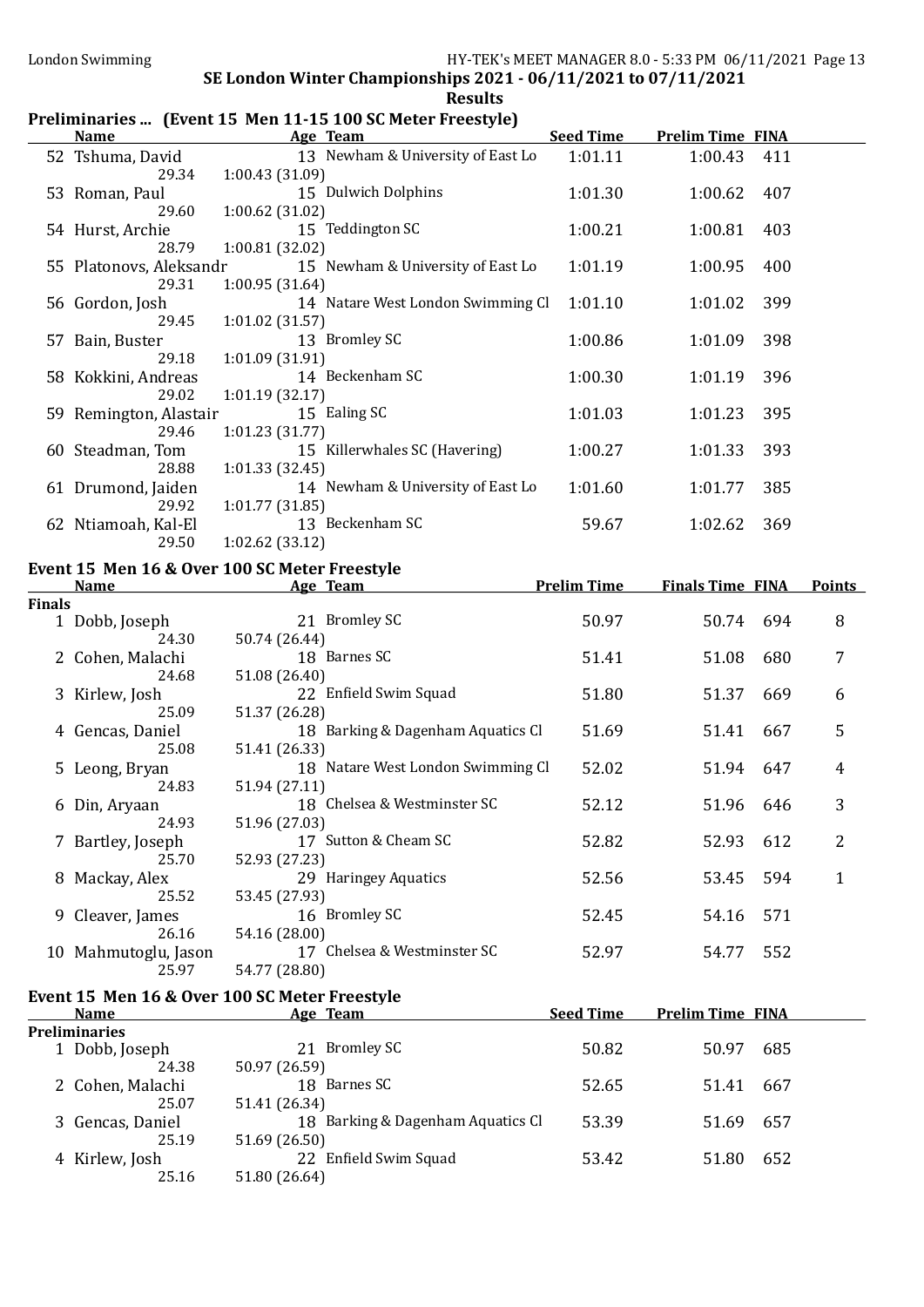### Preliminaries ... (Event 15 Men 16 & Over 100 SC Meter Freestyle)

| <b>Name</b>                        |               | Age Team                          | <b>Seed Time</b> | <b>Prelim Time FINA</b> |     |
|------------------------------------|---------------|-----------------------------------|------------------|-------------------------|-----|
| 5 Leong, Bryan<br>25.29            | 52.02 (26.73) | 18 Natare West London Swimming Cl | 53.06            | 52.02                   | 644 |
| 6 Din, Aryaan<br>25.08             | 52.12 (27.04) | 18 Chelsea & Westminster SC       | 51.03            | 52.12                   | 641 |
| 7 Barnes, George<br>24.91          | 52.38 (27.47) | 20 Brompton SC                    | 55.04            | 52.38                   | 631 |
| 8 Cleaver, James<br>25.44          | 52.45 (27.01) | 16 Bromley SC                     | 53.32            | 52.45                   | 629 |
| 9 Mackay, Alex<br>25.03            | 52.56 (27.53) | 29 Haringey Aquatics              | 53.24            | 52.56                   | 625 |
| 10 Bartley, Joseph<br>25.48        | 52.82 (27.34) | 17 Sutton & Cheam SC              | 53.03            | 52.82                   | 615 |
| 11 Mahmutoglu, Jason<br>25.44      | 52.97 (27.53) | 17 Chelsea & Westminster SC       | 53.10            | 52.97                   | 610 |
| 12 Din, Kamran<br>26.09            | 53.30 (27.21) | 17 Chelsea & Westminster SC       | 53.69            | 53.30                   | 599 |
| 13 Japal, Lewis<br>25.68           | 53.42 (27.74) | 18 Enfield Swim Squad             | 56.81            | 53.42                   | 595 |
| 14 Wilding, Daniel<br>25.17        | 53.49 (28.32) | 17 Erith & District SC            | 54.69            | 53.49                   | 593 |
| 15 Ridgley, Samuel<br>25.46        | 53.57 (28.11) | 17 Dulwich Dolphins               | 53.76            | 53.57                   | 590 |
| 16 Bowden, Piers<br>25.91          | 53.89 (27.98) | 20 Ealing SC                      | 53.56            | 53.89                   | 579 |
| 17 Cornish, Sam<br>25.34           | 53.91 (28.57) | 17 Enfield Swim Squad             | 54.66            | 53.91                   | 579 |
| 18 Raykin, Georgi<br>25.98         | 54.15 (28.17) | 16 Newham & University of East Lo | 54.75            | 54.15                   | 571 |
| 19 Biss, Brandon<br>26.14          | 54.41 (28.27) | 16 Camden Swiss Cottage SC        | 54.48            | 54.41                   | 563 |
| 20 Banga, Nathan<br>25.76          | 54.43 (28.67) | 18 Barking & Dagenham Aquatics Cl | 54.20            | 54.43                   | 562 |
| 21 Malov, Filip<br>25.90           | 54.49 (28.59) | 16 Sutton & Cheam SC              | 53.13            | 54.49                   | 560 |
| 22 Ogden, Kai<br>26.45             | 54.51 (28.06) | 18 Hackney Aquatics Club          | 53.96            | 54.51                   | 560 |
| 23 Sheehan, Joseph<br>26.25        | 54.54 (28.29) | 24 Ealing SC                      | 53.49            | 54.54                   | 559 |
| 24 Hoole, Haydn<br>25.52           | 54.63 (29.11) | 17 Haringey Aquatics              | 55.02            | 54.63                   | 556 |
| 25 Dakin, Jimmy<br>26.58           | 54.80 (28.22) | 17 Leander SC                     | 56.22            | 54.80                   | 551 |
| 26 Hampton, Elliott<br>26.64       | 54.83 (28.19) | 17 Wandsworth SC                  | 55.37            | 54.83                   | 550 |
| 27 Kirdar, Tim<br>26.65            | 54.92 (28.27) | 16 Bromley SC                     | 56.49            | 54.92                   | 547 |
| 28 Wilson, Aaron<br>26.13          | 55.04 (28.91) | 19 Barking & Dagenham Aquatics Cl | 57.10            | 55.04                   | 544 |
| 29 Solly, Josh<br>26.08            | 55.10 (29.02) | 17 Bromley SC                     | 53.45            | 55.10                   | 542 |
| 30 Garfield, Joseph<br>26.72       | 55.17 (28.45) | 16 Bor of Waltham Forest (Gators) | 56.02            | 55.17                   | 540 |
| 31 Isaza Ocampo, Fernando<br>26.11 | 55.18 (29.07) | 21 Haringey Aquatics              | 55.61            | 55.18                   | 540 |
| 32 Chou, Nevan<br>26.46            | 55.20 (28.74) | 16 Bromley SC                     | 56.13            | 55.20                   | 539 |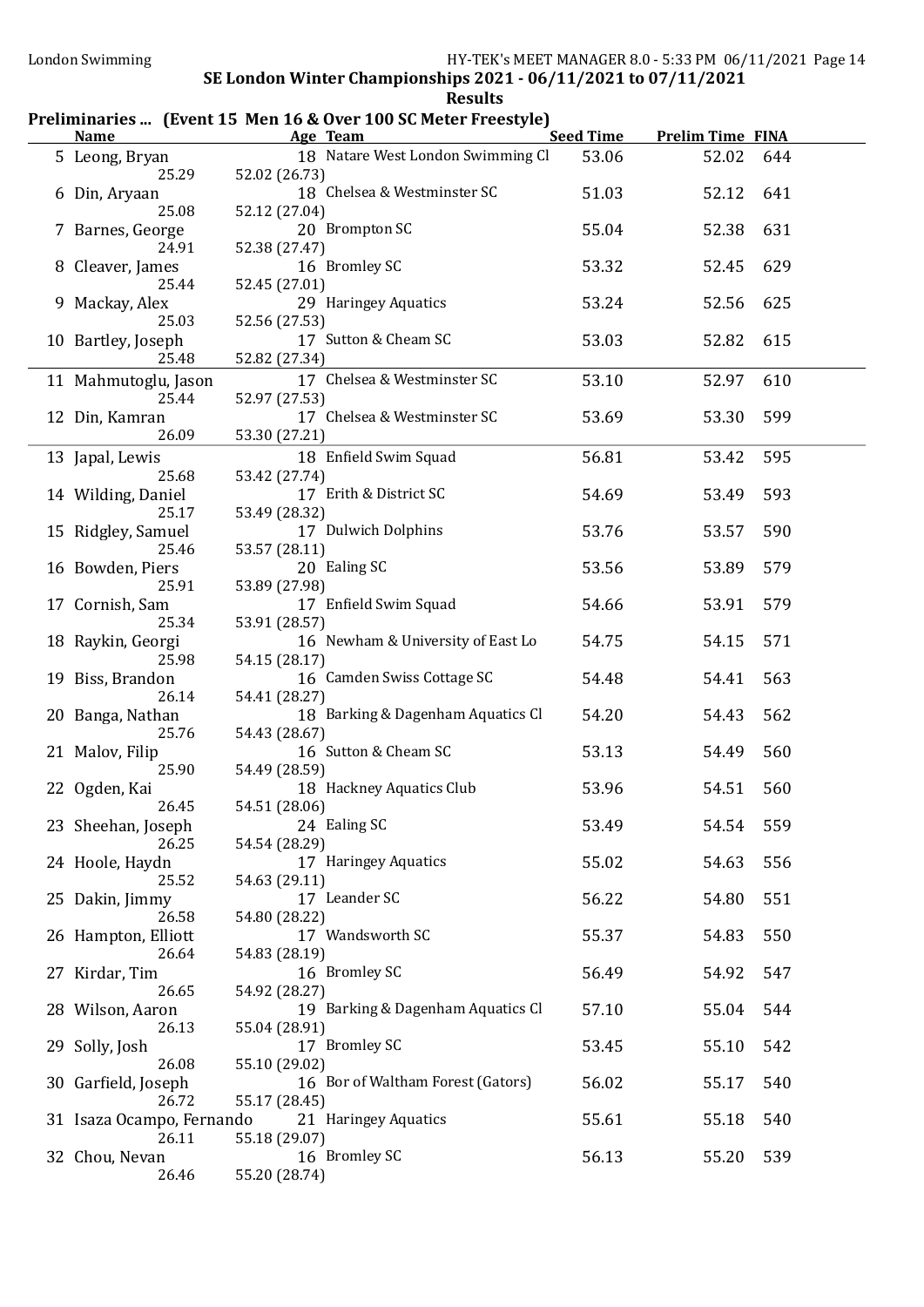#### Preliminaries ... (Event 15 Men 16 & Over 100 SC Meter Freestyle)

| <b>Name</b>                           | Age Team                                                       | <b>Seed Time</b> | <b>Prelim Time FINA</b> |     |
|---------------------------------------|----------------------------------------------------------------|------------------|-------------------------|-----|
| 33 Pickering, Sebastian<br>26.64      | 16 Bromley SC<br>55.21 (28.57)                                 | 55.99            | 55.21                   | 539 |
| *34 Divet, Antoine<br>26.21           | 16 Camden Swiss Cottage SC<br>55.25 (29.04)                    | 55.58            | 55.25                   | 538 |
| *34 Corner, Jago                      | 17 Hackney Aquatics Club                                       | 55.97            | 55.25                   | 538 |
| 26.74<br>36 Khadraoui, Sami           | 55.25 (28.51)<br>16 Enfield Swim Squad                         | 55.47            | 55.37                   | 534 |
| 26.53<br>37 Zawada, Isaac             | 55.37 (28.84)<br>16 Teddington SC                              | 55.90            | 55.40                   | 533 |
| 26.65<br>38 Bransby, Craig            | 55.40 (28.75)<br>47 Enfield Swim Squad                         | 55.65            | 55.47                   | 531 |
| 26.45<br>*39 Nimoh, Pharell           | 55.47 (29.02)<br>17 Bexley SC                                  | 55.70            | 55.49                   | 531 |
| 26.69<br>*39 Matloub, Adam            | 55.49 (28.80)<br>18 Romford Town SC                            | 55.64            | 55.49                   | 531 |
| 26.70<br>41 Morgan, Aaron             | 55.49 (28.79)<br>24 Ealing SC                                  | 54.75            | 55.73                   | 524 |
| 26.49<br>42 Callaway, Jasper          | 55.73 (29.24)<br>16 Dulwich Dolphins                           | 56.41            | 56.06                   | 515 |
| 27.13<br>43 Borak, Yuriy              | 56.06 (28.93)<br>16 Chelsea & Westminster SC                   | 56.88            | 56.10                   | 514 |
| 26.28<br>44 Barretta, Luca            | 56.10 (29.82)<br>18 Croydon Amphibians SC                      | 54.76            | 56.12                   | 513 |
| 26.67<br>*45 Irvine, William          | 56.12 (29.45)<br>16 Sutton & Cheam SC                          | 55.93            | 56.50                   | 503 |
| 27.01<br>*45 Leberl, Timothy          | 56.50 (29.49)<br>19 Beckenham SC                               | 56.48            | 56.50                   | 503 |
| 27.02<br>47 Lead, George              | 56.50 (29.48)<br>17 Enfield Swim Squad                         | 57.53            | 56.64                   | 499 |
| 27.10<br>48 Hazelwood, Turner         | 56.64 (29.54)<br>17 Dulwich Dolphins                           | 54.97            | 56.84                   | 494 |
| 27.19<br>49 Mccarthy, Connor<br>27.14 | 56.84 (29.65)<br>16 Romford Town SC                            | 56.87            | 56.86                   | 493 |
| 50 Charles, Maceo<br>26.97            | 56.86 (29.72)<br>16 Ealing SC                                  | 56.78            | 56.96                   | 491 |
| 26.93                                 | 56.96 (29.99)<br>51 Van Domselaar, Martin 16 Sutton & Cheam SC | 58.10            | 57.02                   | 489 |
| 52 Roberts, Daniel<br>28.01           | 57.02 (30.09)<br>17 Kingston Royals SC<br>57.05 (29.04)        | 57.08            | 57.05                   | 488 |
| 53 Ayad, Ismail<br>27.28              | 17 Newham & University of East Lo<br>57.36 (30.08)             | 58.18            | 57.36                   | 480 |
| 54 Haywood Crouch, Jackson<br>26.62   | 17 Borough of Harrow S C<br>57.39 (30.77)                      | 57.05            | 57.39                   | 480 |
| 55 Langley, David<br>27.30            | 16 Beckenham SC<br>57.48 (30.18)                               | 57.61            | 57.48                   | 477 |
| 56 Davies, Louis<br>27.68             | 17 Kingston Royals SC<br>57.63 (29.95)                         | 57.66            | 57.63                   | 474 |
| 57 Robinson, Jacob<br>27.60           | 16 Killerwhales SC (Havering)<br>57.85 (30.25)                 | 57.64            | 57.85                   | 468 |
| 58 Williams, Harrison<br>27.50        | 17 Ealing SC<br>58.01 (30.51)                                  | 58.06            | 58.01                   | 464 |
| 59 Piedra Ojeda, Bryan<br>28.10       | 16 Hackney Aquatics Club<br>58.13 (30.03)                      | 59.20            | 58.13                   | 462 |
| 60 Green, Joe<br>27.84                | 17 Sutton & Cheam SC<br>58.29 (30.45)                          | 58.33            | 58.29                   | 458 |
| 61 Rudd, Jonathan<br>27.74            | 16 Chelsea & Westminster SC<br>58.32 (30.58)                   | 58.01            | 58.32                   | 457 |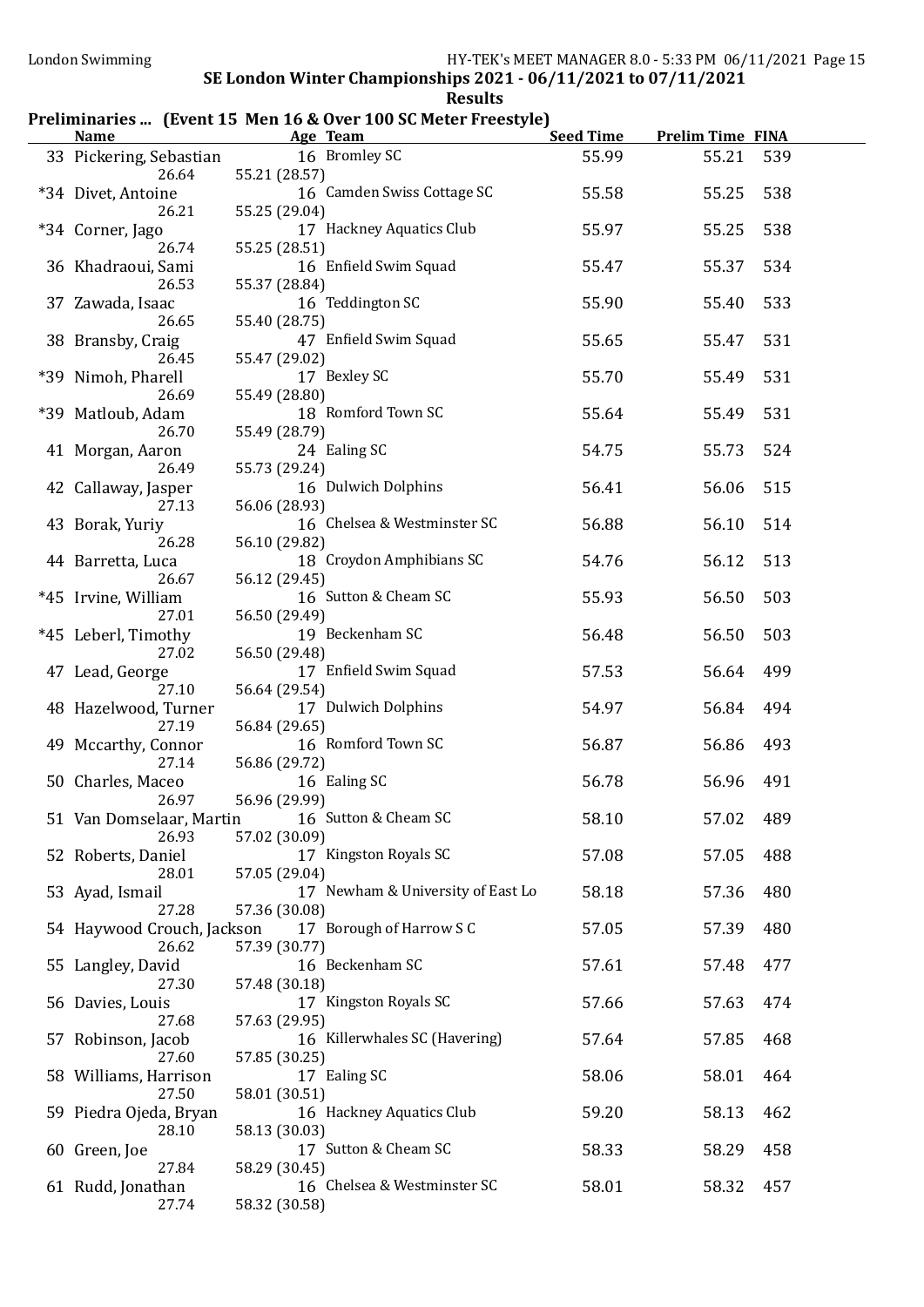### Preliminaries ... (Event 15 Men 16 & Over 100 SC Meter Freestyle)

|        | <b>Name</b>                           | <b>Example 2018 Age Team</b>                           | <b>Seed Time</b>   | <b>Prelim Time FINA</b> |     |                  |
|--------|---------------------------------------|--------------------------------------------------------|--------------------|-------------------------|-----|------------------|
|        |                                       | 62 Wootten, Finn 17 Beckenham SC                       | 57.53              | 58.37                   | 456 |                  |
|        | 27.94                                 | 58.37 (30.43)                                          |                    |                         |     |                  |
|        | 63 Tubilewicz, Philip                 | 16 Ealing SC                                           | 57.12              | 58.40                   | 455 |                  |
|        | 27.90                                 | 58.40 (30.50)                                          |                    |                         |     |                  |
|        | 64 Kelly, Josh                        | 18 Hillingdon Swimming Club                            | 57.05              | 58.46                   | 454 |                  |
|        | 28.00                                 | 58.46 (30.46)                                          |                    |                         |     |                  |
|        | 65 Jayasinghe, Dillon<br>27.96        | 17 Bexley SC<br>58.69 (30.73)                          | 1:00.00            | 58.69                   | 448 |                  |
|        | 66 Alvarado, Matthias                 | 16 Camden Swiss Cottage SC                             | 58.15              | 58.78                   | 446 |                  |
|        | 27.51                                 | 58.78 (31.27)                                          |                    |                         |     |                  |
|        | 67 Macklin, Andrew                    | 18 Bexley SC                                           | 1:00.75            | 58.93                   | 443 |                  |
|        | 27.93                                 | 58.93 (31.00)                                          |                    |                         |     |                  |
|        | 68 Palmer, Ben                        | 17 Killerwhales SC (Havering)                          | 59.53              | 58.94                   | 443 |                  |
|        | 27.97                                 | 58.94 (30.97)                                          |                    |                         |     |                  |
|        | 69 Ellingham, Luke                    | 17 Haringey Aquatics                                   | 59.13              | 58.98                   | 442 |                  |
|        | 28.21                                 | 58.98 (30.77)                                          |                    |                         |     |                  |
|        | 70 Tshuma, Daniel                     | 17 Newham & University of East Lo                      | 1:00.22            | 59.01                   | 441 |                  |
|        | 28.17                                 | 59.01 (30.84)                                          |                    |                         |     |                  |
|        | 71 Farquhar-Smith, Tom                | 17 Teddington SC                                       | 1:00.15            | 59.08                   | 440 |                  |
|        | 28.64                                 | 59.08 (30.44)                                          |                    |                         |     |                  |
|        | 72 Walker, Jacob                      | 16 Greenwich Royals SC                                 | 59.92              | 59.68                   | 426 |                  |
|        | 28.83                                 | 59.68 (30.85)<br>16 Teddington SC                      | 59.54              |                         |     |                  |
|        | 73 Hall, Samuel<br>28.56              | 59.80 (31.24)                                          |                    | 59.80                   | 424 |                  |
|        |                                       | 74 Harden-Wilson, Stephen 16 Haringey Aquatics         | 1:00.59            | 1:00.03                 | 419 |                  |
|        | 28.87                                 | 1:00.03(31.16)                                         |                    |                         |     |                  |
|        |                                       | 75 Mclennon-Defoe, Zachary 17 Dulwich Dolphins         | 58.72              | 1:00.06                 | 418 |                  |
|        | 28.39                                 | 1:00.06 (31.67)                                        |                    |                         |     |                  |
|        | 76 Catling, Ben                       | 16 Teddington SC                                       | 58.38              | 1:00.38                 | 412 |                  |
|        | 28.03                                 | 1:00.38(32.35)                                         |                    |                         |     |                  |
|        | 77 Revenko, Andrei                    | 16 Hillingdon Swimming Club                            | 1:00.43            | 1:00.58                 | 408 |                  |
|        | 28.99                                 | 1:00.58 (31.59)                                        |                    |                         |     |                  |
|        | 78 Kechagias, Ilias                   | 16 Dulwich Dolphins                                    | 1:06.97            | 1:04.51                 | 338 |                  |
|        | 32.03                                 | 1:04.51(32.48)                                         |                    |                         |     |                  |
|        |                                       | Event 15 Men 100 SC Meter Freestyle Multi-Class        |                    |                         |     |                  |
|        | <b>Name</b>                           | Age Team                                               | <b>Seed Time</b>   | <b>Prelim Time Para</b> |     |                  |
|        | <b>Preliminaries</b>                  |                                                        |                    |                         |     |                  |
|        | 1 Paredes-Flores, Darren S10<br>32.14 | 16 Newham & University of East Lo<br>1:06.04(33.90)    | 1:07.94            | 1:06.04                 | 401 |                  |
|        | 2 Bradshaw, Balthazar S10             | 15 Brompton SC                                         | 1:07.34            | 1:06.24                 | 397 |                  |
|        | 31.83                                 | 1:06.24(34.41)                                         |                    |                         |     |                  |
|        |                                       |                                                        |                    |                         |     |                  |
|        | <b>Name</b>                           | Event 16 Women 11-15 50 SC Meter Butterfly<br>Age Team | <b>Prelim Time</b> | <b>Finals Time FINA</b> |     | <b>Points</b>    |
| Finals |                                       |                                                        |                    |                         |     |                  |
|        | 1 Dewhurst, Annabel                   | 15 Anaconda SC                                         | 28.80              | 28.53                   | 624 | 8                |
| 2      | Cottrell, Annabella                   | 15 Greenwich Royals SC                                 | 28.88              | 28.60                   | 619 | 7                |
| 3      | Grove, Thomasina                      | 15 Chelsea & Westminster SC                            | 29.31              | 29.43                   | 568 | 6                |
| 4      | Jenkins, Clare                        | 13 Natare West London Swimming Cl                      | 30.13              | 29.57                   | 560 | 5                |
| 5.     | Van Zyl, Kayla                        | 15 Hillingdon Swimming Club                            | 29.94              | 29.69                   | 553 | $\boldsymbol{4}$ |
|        | 6 Pattle, Grace                       | 15 Chelsea & Westminster SC                            | 30.28              | 29.80                   | 547 | 3                |
|        | Spence, Indigo                        | 13 Chelsea & Westminster SC                            | 29.76              | 29.91                   | 541 | 2                |
|        | *8 Serafini, Emily                    | 14 Bromley SC                                          | 30.16              | 30.28                   | 521 | .50              |
| *8     | Guimond-Beetham, Ines                 | 13 Camden Swiss Cottage SC                             | 30.01              | 30.28                   | 521 | .50              |
|        | 10 Burns, Lola                        | 15 Beckenham SC                                        | 30.09              | 30.99                   | 486 |                  |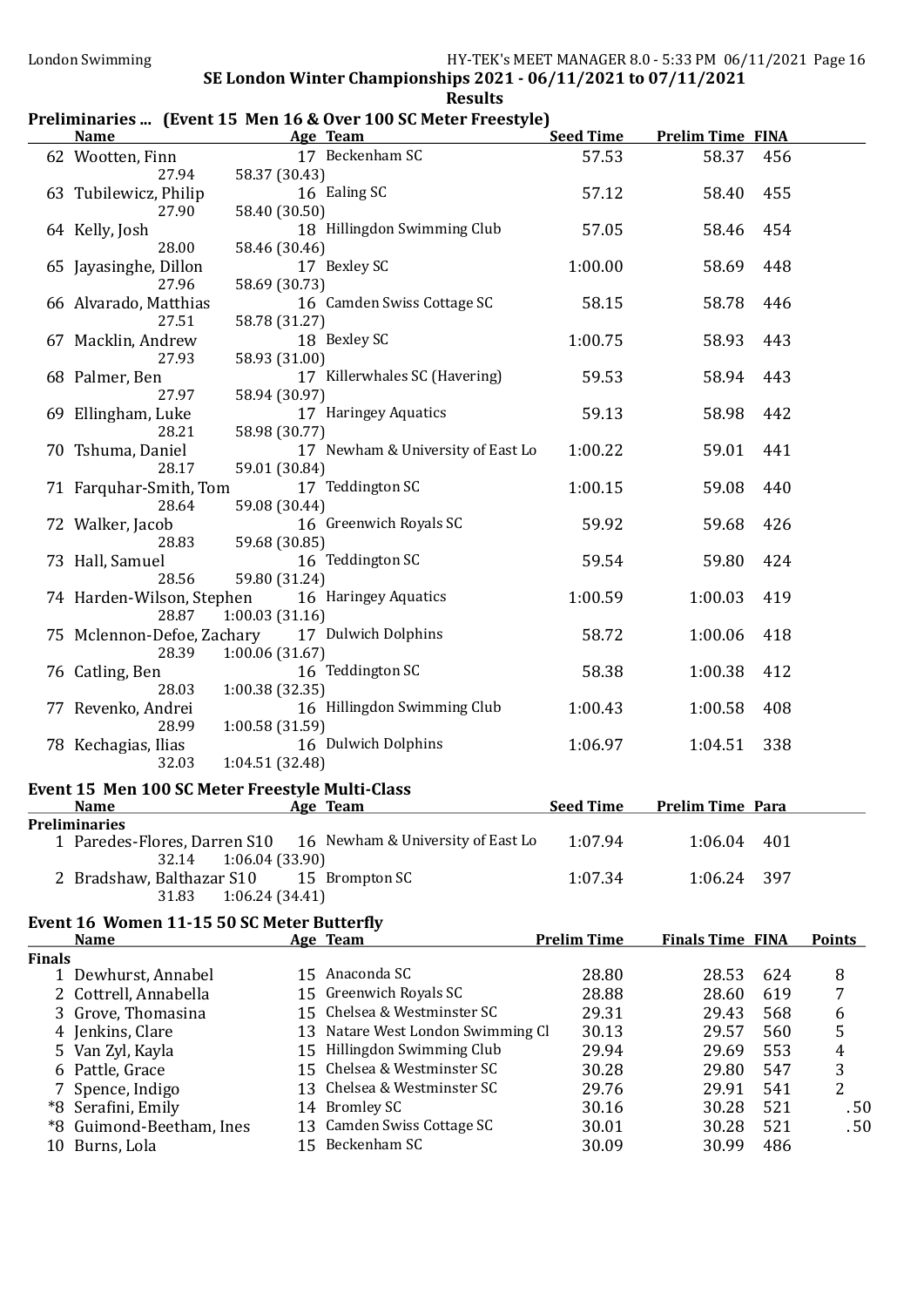#### London Swimming HY-TEK's MEET MANAGER 8.0 - 5:33 PM 06/11/2021 Page 17 SE London Winter Championships 2021 - 06/11/2021 to 07/11/2021

Results

## Event 16 Women 11-15 50 SC Meter Butterfly

|               | EVEILL TO WOMEN II-IS SO SCIMELEI DULLEI M<br><b>Name</b> | Age Team                          | <b>Seed Time</b>   | <b>Prelim Time FINA</b> |     |               |
|---------------|-----------------------------------------------------------|-----------------------------------|--------------------|-------------------------|-----|---------------|
|               | <b>Preliminaries</b>                                      |                                   |                    |                         |     |               |
|               | 1 Dewhurst, Annabel                                       | 15 Anaconda SC                    | 31.03              | 28.80                   | 606 |               |
|               | 2 Cottrell, Annabella                                     | 15 Greenwich Royals SC            | 28.12              | 28.88                   | 601 |               |
|               | 3 Grove, Thomasina                                        | 15 Chelsea & Westminster SC       | 29.24              | 29.31                   | 575 |               |
|               | 4 Adelaja, Toluwani                                       | 15 Barnet Copthall SC             | 29.30              | 29.71                   | 552 |               |
|               | 5 Spence, Indigo                                          | 13 Chelsea & Westminster SC       | 29.92              | 29.76                   | 549 |               |
|               | 6 Van Zyl, Kayla                                          | 15 Hillingdon Swimming Club       | 29.94              | 29.94                   | 539 |               |
|               | 7 Guimond-Beetham, Ines                                   | 13 Camden Swiss Cottage SC        | 30.59              | 30.01                   | 536 |               |
|               | 8 Burns, Lola                                             | 15 Beckenham SC                   | 29.81              | 30.09                   | 531 |               |
|               | 9 Jenkins, Clare                                          | 13 Natare West London Swimming Cl | 29.63              | 30.13                   | 529 |               |
|               |                                                           | 14 Bromley SC                     | 31.41              | 30.16                   | 528 |               |
|               | 10 Serafini, Emily                                        |                                   |                    |                         |     |               |
|               | 11 Pattle, Grace                                          | 15 Chelsea & Westminster SC       | 30.24              | 30.28                   | 521 |               |
|               | 12 Waite, Lily                                            | 15 Anaconda SC                    | 30.82              | 30.42                   | 514 |               |
|               | 13 Bridge, Elsa                                           | 14 Dulwich Dolphins               | 30.85              | 30.51                   | 510 |               |
|               | 14 Hayes, Mabel                                           | 15 Anaconda SC                    | 31.77              | 30.72                   | 499 |               |
|               | 15 Doring, Lucy                                           | 15 Dulwich Dolphins               | 30.56              | 30.86                   | 493 |               |
|               | 16 Onobrauche, Malaika                                    | 12 Barnet Copthall SC             | 31.20              | 31.02                   | 485 |               |
|               | 17 McCall, Chloe                                          | 15 Kingston Royals SC             | 29.87              | 31.06                   | 483 |               |
|               | 18 Bill, Jessica                                          | 15 Bexley SC                      | 32.07              | 31.11                   | 481 |               |
|               | 19 Moule, Sophia                                          | 14 Romford Town SC                | 30.20              | 31.28                   | 473 |               |
|               | 20 Shaw, Charlotte                                        | 15 Camden Swiss Cottage SC        | 31.83              | 31.33                   | 471 |               |
|               | 21 Weekly, Katie                                          | 15 Beckenham SC                   | 30.79              | 31.34                   | 470 |               |
|               | 22 Wagjiani, Ayla                                         | 13 Hillingdon Swimming Club       | 31.36              | 31.43                   | 466 |               |
|               | 23 To, Jessica                                            | 15 Leander SC                     | 31.82              | 31.59                   | 459 |               |
|               | 24 Nurney, Alexandra                                      | 11 Camden Swiss Cottage SC        | 31.75              | 31.77                   | 451 |               |
|               | 25 Chisholm, Matilda                                      | 14 Leander SC                     | 31.08              | 31.83                   | 449 |               |
|               | 26 Garner, Bea                                            | 15 Leander SC                     | 32.33              | 31.99                   | 442 |               |
|               | 27 Bunimovich, Victoria                                   | 14 Chelsea & Westminster SC       | 31.68              | 32.16                   | 435 |               |
|               | 28 Rooney, Tierney                                        | 15 Romford Town SC                | 31.64              | 32.63                   | 417 |               |
|               | *29 Le, Lan                                               | 14 Bexley SC                      | 31.91              | 32.65                   | 416 |               |
|               | *29 Venuti, Veronica                                      | 13 Chelsea & Westminster SC       | 32.13              | 32.65                   | 416 |               |
|               |                                                           | 15 Greenwich Royals SC            | 32.06              | 32.72                   | 413 |               |
|               | 31 Mcglinchey, Erica                                      | 13 Camden Swiss Cottage SC        |                    |                         |     |               |
|               | 32 Fielding, Lucy                                         |                                   | 33.81              | 32.88                   | 407 |               |
|               | 33 Martin, Faith                                          | 14 Hounslow Jets                  | 32.41              | 32.92                   | 406 |               |
|               | 34 Evered, Bella                                          | 13 Teddington SC                  | 32.69              | 33.12                   | 398 |               |
|               | 35 Berry, Leilani                                         | 13 Croydon Amphibians SC          | 34.24              | 33.41                   | 388 |               |
|               | 36 HarrisBrown, Eva                                       | 14 Camden Swiss Cottage SC        | 34.00              | 33.49                   | 385 |               |
|               | 37 Taylor, Louise                                         | 14 Beckenham SC                   | 33.34              | 33.69                   | 378 |               |
|               | 38 Beament, Sophia                                        | 12 Bromley SC                     | 39.29              | 33.94                   | 370 |               |
|               | 39 Stone, Lara                                            | 12 Bromley SC                     | 33.78              | 34.03                   | 367 |               |
|               | 40 Sleap, Sophie                                          | 13 Teddington SC                  | 32.82              | 34.56                   | 351 |               |
|               | 41 Kurati, Kaltra                                         | 13 Chelsea & Westminster SC       | 35.23              | 34.95                   | 339 |               |
|               | *42 Butler, Ethel                                         | 12 Dulwich Dolphins               | 39.31              | 35.17                   | 333 |               |
|               | *42 Naranjo, Constanze                                    | 13 Barnet Copthall SC             | 35.71              | 35.17                   | 333 |               |
|               | 44 Hufton, Lucy                                           | 14 Leander SC                     | 36.38              | 35.60                   | 321 |               |
|               | 45 Andriulaityte, Ausrine                                 | 15 Leander SC                     | 36.19              | 35.81                   | 315 |               |
|               | 46 Morris, Lucy                                           | 14 Croydon Amphibians SC          | 37.97              | 36.05                   | 309 |               |
|               | 47 Wavamuno, Chantelle                                    | 13 London Borough of Hounslow     | 35.57              | 36.45                   | 299 |               |
|               | 48 Hulston, Bella                                         | 12 Dulwich Dolphins               | 40.72              | 37.44                   | 276 |               |
|               | Event 16 Women 16 & Over 50 SC Meter Butterfly            |                                   |                    |                         |     |               |
|               | <b>Name</b>                                               | Age Team                          | <b>Prelim Time</b> | <b>Finals Time FINA</b> |     | <b>Points</b> |
| <b>Finals</b> |                                                           |                                   |                    |                         |     |               |
|               | 1 Latham, Katie                                           | 24 Bromley SC                     | 27.52              | 27.89                   | 667 | 8             |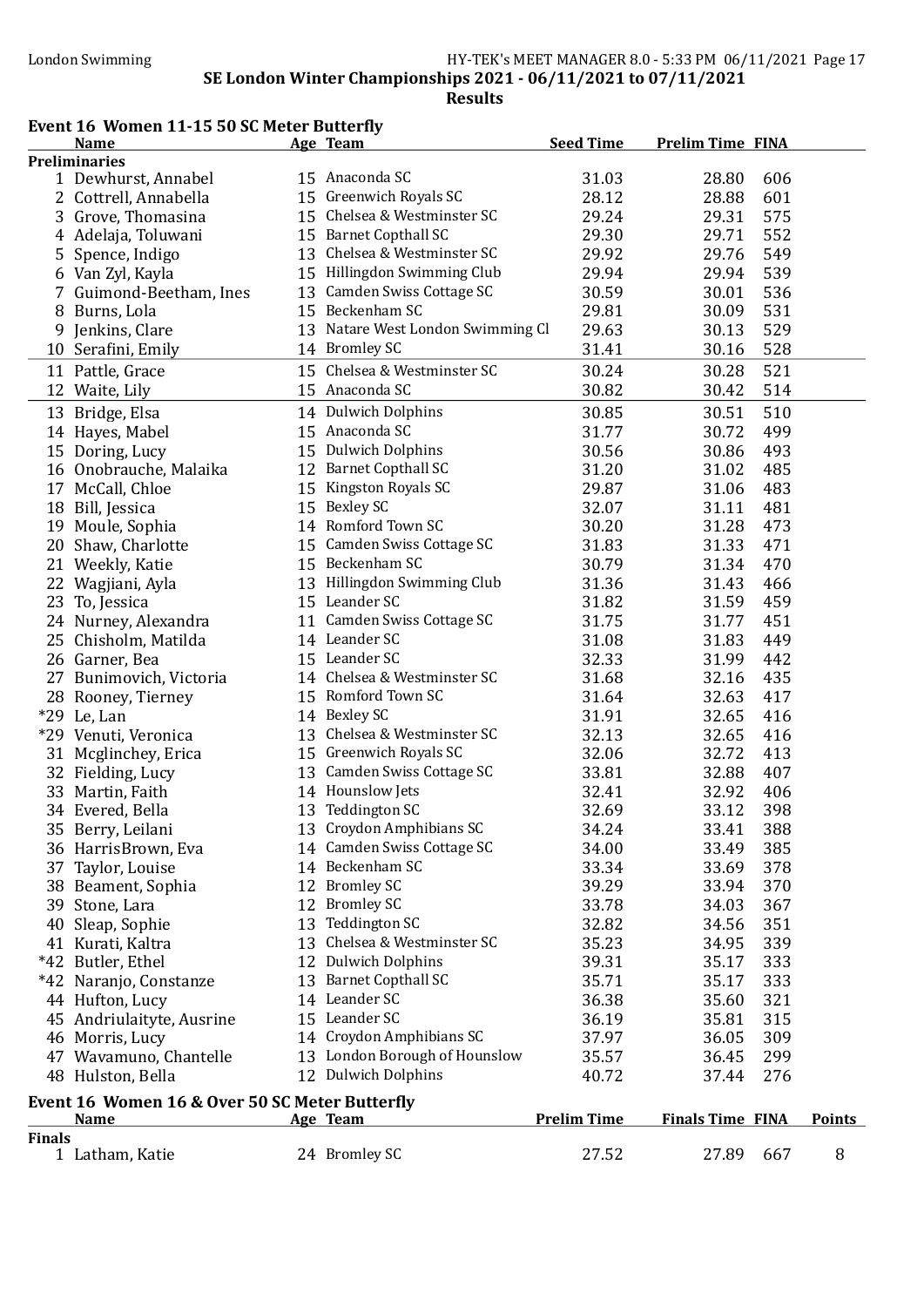#### Finals ... (Event 16 Women 16 & Over 50 SC Meter Butterfly)

|               | <b>Name</b>                                        |                 | Age Team                          | <b>Prelim Time</b> | <b>Finals Time FINA</b> |     | <b>Points</b>  |
|---------------|----------------------------------------------------|-----------------|-----------------------------------|--------------------|-------------------------|-----|----------------|
|               | 2 Davis, Evie                                      |                 | 17 Bromley SC                     | 28.64              | 28.32                   | 638 | 7              |
|               | *3 Thornton, Lucy                                  |                 | 22 Ealing SC                      | 28.60              | 28.56                   | 622 | 5.50           |
|               | *3 Musial, Zoe                                     |                 | 17 Chelsea & Westminster SC       | 28.76              | 28.56                   | 622 | 5.50           |
| 5             | Iley, Isabel                                       |                 | 16 Hackney Aquatics Club          | 28.85              | 28.61                   | 618 | 4              |
|               | 6 Van Selm, Emma                                   |                 | 18 Bromley SC                     | 28.06              | 28.62                   | 618 | 3              |
|               | 7 Gordon, Kennedy                                  |                 | 16 Natare West London Swimming Cl | 28.84              | 28.77                   | 608 | $\overline{c}$ |
|               | 8 Smith, Annabel                                   |                 | 18 Bromley SC                     | 28.73              | 28.84                   | 604 | $\mathbf{1}$   |
|               | 9 Paisley, Tallulah                                |                 | 17 Natare West London Swimming Cl | 29.00              | 29.15                   | 585 |                |
|               | 10 Judge, Brodie                                   |                 | 20 Ealing SC                      | 29.05              | 29.53                   | 562 |                |
|               |                                                    |                 |                                   |                    |                         |     |                |
|               | Event 16 Women 16 & Over 50 SC Meter Butterfly     |                 |                                   |                    |                         |     |                |
|               | <b>Name</b>                                        |                 | Age Team                          | <b>Seed Time</b>   | <b>Prelim Time FINA</b> |     |                |
|               | <b>Preliminaries</b>                               |                 | 24 Bromley SC                     |                    |                         |     |                |
|               | 1 Latham, Katie                                    |                 |                                   | 27.75              | 27.52                   | 695 |                |
|               | 2 Van Selm, Emma                                   |                 | 18 Bromley SC                     | 28.87              | 28.06                   | 655 |                |
|               | 3 Thornton, Lucy                                   |                 | 22 Ealing SC                      | 27.90              | 28.60                   | 619 |                |
|               | 4 Davis, Evie                                      |                 | 17 Bromley SC                     | 28.91              | 28.64                   | 616 |                |
|               | 5 Smith, Annabel                                   |                 | 18 Bromley SC                     | 28.10              | 28.73                   | 611 |                |
|               | 6 Musial, Zoe                                      |                 | 17 Chelsea & Westminster SC       | 29.06              | 28.76                   | 609 |                |
|               | 7 Gordon, Kennedy                                  |                 | 16 Natare West London Swimming Cl | 28.00              | 28.84                   | 604 |                |
|               | 8 Iley, Isabel                                     |                 | 16 Hackney Aquatics Club          | 28.00              | 28.85                   | 603 |                |
|               | 9 Paisley, Tallulah                                |                 | 17 Natare West London Swimming Cl | 29.03              | 29.00                   | 594 |                |
|               | 10 Judge, Brodie                                   |                 | 20 Ealing SC                      | 28.21              | 29.05                   | 591 |                |
| 11            | Magliocco, Emilia                                  |                 | 16 Camden Swiss Cottage SC        | 29.28              | 29.61                   | 558 |                |
|               | 12 Powell, Eliza                                   |                 | 17 Bromley SC                     | 29.46              | 29.90                   | 542 |                |
|               | 13 Hobsley, Jo                                     |                 | 17 Barnet Copthall SC             | 29.05              | 29.96                   | 538 |                |
|               | 14 Wilson, Annabel                                 |                 | 17 Beckenham SC                   | 29.96              | 30.54                   | 508 |                |
|               | 15 Berenger-Fleming, Evie                          | 16              | <b>Bromley SC</b>                 | 30.05              | 30.59                   | 506 |                |
|               | 16 Saeijs, Lilou                                   |                 | 16 Bromley SC                     | 29.89              | 30.65                   | 503 |                |
|               |                                                    | 17              | Kingston Royals SC                | 30.98              | 30.74                   | 498 |                |
|               | 17 Wang, Jessica                                   |                 | 16 Natare West London Swimming Cl |                    |                         |     |                |
|               | *18 Harris, Rachel                                 |                 | 16 Sutton & Cheam SC              | 30.61              | 30.83                   | 494 |                |
|               | *18 Mujer, Maegan                                  |                 |                                   | 29.79              | 30.83                   | 494 |                |
|               | 20 Sargent, Imogen                                 |                 | 17 Chelsea & Westminster SC       | 29.75              | 30.86                   | 493 |                |
|               | 21 Pagan, Stephanie                                |                 | 16 Bor of Waltham Forest (Gators) | 30.69              | 30.98                   | 487 |                |
|               | 22 Medcalf, Lucy Jane                              |                 | 16 Sutton & Cheam SC              | 30.19              | 31.02                   | 485 |                |
|               | 23 McEver, Ella                                    |                 | 16 Camden Swiss Cottage SC        | 30.20              | 31.27                   | 473 |                |
|               | 24 Baxter, Ellisia                                 |                 | 17 Enfield Swim Squad             | 30.32              | 31.28                   | 473 |                |
|               | 25 Bhugun, Emma                                    |                 | 16 Chelsea & Westminster SC       | 30.84              | 31.51                   | 463 |                |
|               | 26 Llewellyn, Emma                                 |                 | 16 Brompton SC                    | 30.82              | 31.56                   | 460 |                |
|               | 27 Kelsall, Natalia                                |                 | 16 Brompton SC                    | 30.95              | 31.63                   | 457 |                |
|               | 28 McArdle, Kiera                                  |                 | 17 Leander SC                     | 30.14              | 31.73                   | 453 |                |
|               | 29 Littlemore, Matilda                             |                 | 16 Chelsea & Westminster SC       | 31.00              | 31.76                   | 452 |                |
|               | 30 Billings, Katie                                 |                 | 16 Beckenham SC                   | 32.10              | 31.94                   | 444 |                |
|               | 31 Cole, Evelyn                                    |                 | 16 Anaconda SC                    | 31.45              | 32.22                   | 433 |                |
|               | 32 Barrett, Alex                                   |                 | 16 Teddington SC                  | 31.93              | 32.66                   | 415 |                |
|               | 33 Sautschak, Emma                                 |                 | 16 Hillingdon Swimming Club       | 31.95              | 32.71                   | 414 |                |
|               |                                                    |                 |                                   |                    |                         |     |                |
|               | Event 17 Men 11-15 200 SC Meter Backstroke<br>Name |                 | Age Team                          | <b>Prelim Time</b> | <b>Finals Time FINA</b> |     | <b>Points</b>  |
| <b>Finals</b> |                                                    |                 |                                   |                    |                         |     |                |
|               | 1 Whittles, Edward                                 |                 | 15 Chelsea & Westminster SC       | 2:09.24            | 2:07.68                 | 566 | 8              |
|               | 29.89                                              | 1:02.13 (32.24) | 1:34.79 (32.66)                   | 2:07.68 (32.89)    |                         |     |                |
|               | 2 Tallec-Botos, Kynan                              |                 | 15 Brompton SC                    | 2:11.39            | 2:11.29                 | 520 | 7              |
|               | 30.95                                              | 1:04.67 (33.72) | 1:38.67 (34.00)                   | 2:11.29 (32.62)    |                         |     |                |
|               | 3 Zeren, Mehmet                                    |                 | 15 Brompton SC                    | 2:11.88            | 2:11.36                 | 519 | 6              |
|               | 29.65                                              | 1:02.67(33.02)  | 1:37.02 (34.35)                   | 2:11.36 (34.34)    |                         |     |                |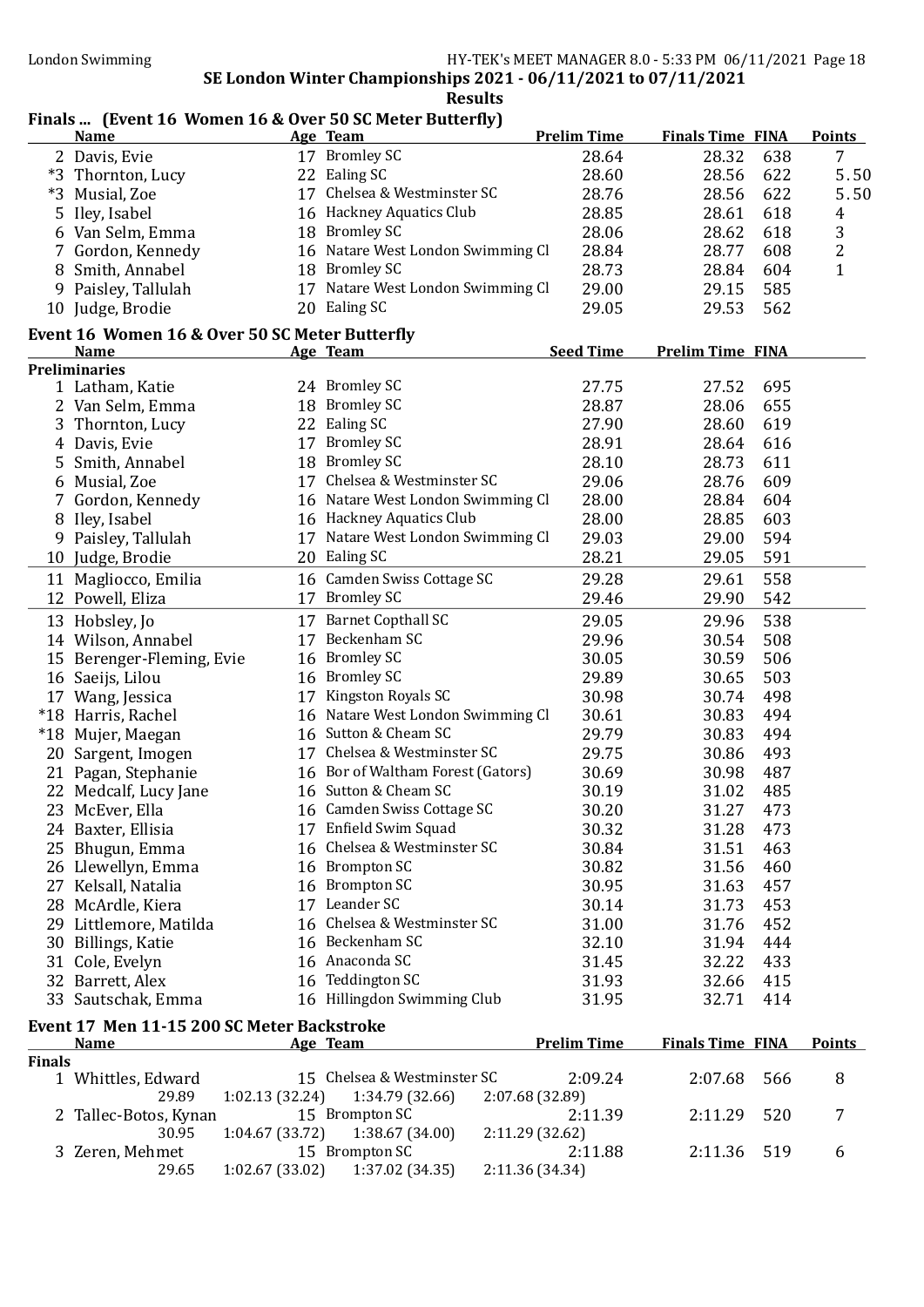| <b>Name</b>                                | <b>Example 2016</b> Age Team | Finals  (Event 17 Men 11-15 200 SC Meter Backstroke) | <b>Example 2018 Prelim Time</b>             | <b>Finals Time FINA</b> |     | <b>Points</b>  |
|--------------------------------------------|------------------------------|------------------------------------------------------|---------------------------------------------|-------------------------|-----|----------------|
|                                            |                              |                                                      |                                             |                         |     |                |
| 4 Mahmood, Raheel                          |                              | 14 Romford Town SC                                   | 2:16.57                                     | 2:14.19                 | 487 | 5              |
| 31.43                                      |                              | $1:05.75(34.32)$ $1:40.66(34.91)$                    | 2:14.19(33.53)                              |                         |     |                |
| 5 Oladele-ajose, Noah 15 Bromley SC        |                              |                                                      | 2:13.35                                     | 2:15.78                 | 470 | $\overline{4}$ |
| 31.76                                      |                              | 1:05.73 (33.97) 1:40.70 (34.97)                      | 2:15.78 (35.08)                             |                         |     |                |
| 6 Opimo-Fisher, David                      |                              | 14 Hillingdon Swimming Club                          | 2:16.57                                     | 2:16.88                 | 459 | 3              |
| 32.40                                      |                              | $1:07.17(34.77)$ $1:42.35(35.18)$                    | 2:16.88 (34.53)                             |                         |     |                |
| 7 Hawkins, Tom                             |                              | 14 Bexley SC                                         | 2:17.27                                     | 2:19.32                 | 435 | $\overline{2}$ |
| 32.43                                      |                              | $1:07.88(35.45)$ $1:43.64(35.76)$                    | 2:19.32 (35.68)                             |                         |     |                |
| 8 Norman, Henry                            |                              | 14 Bromley SC                                        | 2:19.75                                     | 2:20.47                 | 425 | 1              |
| 31.88                                      |                              | $1:06.96(35.08)$ $1:43.82(36.86)$                    | 2:20.47(36.65)                              |                         |     |                |
| 9 Rayment, Adam                            |                              | 15 Hillingdon Swimming Club                          | 2:21.23                                     | 2:22.79                 | 404 |                |
| 33.94                                      |                              | $1:09.32$ (35.38) $1:46.41$ (37.09)                  |                                             |                         |     |                |
|                                            |                              |                                                      | 2:22.79 (36.38)                             |                         |     |                |
| 10 Malcev, Lucas                           |                              | 14 Hackney Aquatics Club                             | 2:20.67                                     | 2:26.26                 | 376 |                |
| 33.60                                      |                              | $1:10.33(36.73)$ $1:47.72(37.39)$                    | 2:26.26 (38.54)                             |                         |     |                |
| Event 17 Men 11-15 200 SC Meter Backstroke |                              |                                                      |                                             |                         |     |                |
| <b>Name</b>                                | <b>Example 2</b> Age Team    |                                                      | <b>Example 2 Seed Time Prelim Time FINA</b> |                         |     |                |
| <b>Preliminaries</b>                       |                              |                                                      |                                             |                         |     |                |
| 1 Whittles, Edward                         |                              | 15 Chelsea & Westminster SC                          | 2:06.45                                     | 2:09.24 545             |     |                |
| 30.05                                      |                              | $1:02.98(32.93)$ $1:36.46(33.48)$                    | 2:09.24 (32.78)                             |                         |     |                |
| 2 Tallec-Botos, Kynan                      |                              | 15 Brompton SC                                       | 2:15.84                                     | 2:11.39                 | 519 |                |
| 30.39                                      |                              | $1:03.64(33.25)$ $1:37.93(34.29)$                    | 2:11.39 (33.46)                             |                         |     |                |
| 3 Zeren, Mehmet                            |                              | 15 Brompton SC                                       | 2:11.74                                     | 2:11.88                 | 513 |                |
|                                            |                              |                                                      |                                             |                         |     |                |
| 30.21                                      |                              | $1:03.40(33.19)$ $1:38.08(34.68)$                    | 2:11.88 (33.80)                             |                         |     |                |
| 4 Oladele-ajose, Noah                      |                              | 15 Bromley SC                                        | 2:16.98                                     | 2:13.35                 | 497 |                |
| 31.02                                      |                              | $1:04.71(33.69)$ $1:39.24(34.53)$                    | 2:13.35(34.11)                              |                         |     |                |
| *5 Mahmood, Raheel                         |                              | 14 Romford Town SC                                   | 2:14.30                                     | 2:16.57                 | 462 |                |
| 31.90                                      |                              | $1:06.79(34.89)$ $1:42.58(35.79)$                    | 2:16.57 (33.99)                             |                         |     |                |
| *5 Opimo-Fisher, David                     |                              | 14 Hillingdon Swimming Club                          | 2:19.97                                     | 2:16.57                 | 462 |                |
| 32.30                                      |                              | $1:07.19(34.89)$ $1:42.18(34.99)$                    | 2:16.57 (34.39)                             |                         |     |                |
| 7 Hawkins, Tom                             |                              | 14 Bexley SC                                         | 2:23.81                                     | 2:17.27                 | 455 |                |
| 32.18                                      |                              | $1:07.39(35.21)$ $1:43.05(35.66)$                    | 2:17.27 (34.22)                             |                         |     |                |
| 8 Ryan, Sam                                |                              | 15 Orpington Ojays                                   | 2:14.85                                     | 2:17.94                 | 449 |                |
| 31.50                                      |                              | $1:06.03(34.53)$ $1:41.70(35.67)$                    | 2:17.94 (36.24)                             |                         |     |                |
| 9 Norman, Henry                            |                              | 14 Bromley SC                                        | 2:18.55                                     | 2:19.75                 | 431 |                |
| 32.13                                      |                              | $1:07.83(35.70)$ $1:43.67(35.84)$                    | 2:19.75 (36.08)                             |                         |     |                |
| 10 Malcev, Lucas                           |                              | 14 Hackney Aquatics Club 2:23.90                     |                                             | 2:20.67 423             |     |                |
| 32.83                                      |                              | $1:08.80(35.97)$ $1:44.78(35.98)$                    | 2:20.67 (35.89)                             |                         |     |                |
|                                            |                              |                                                      |                                             |                         |     |                |
| 11 Rayment, Adam                           |                              | 15 Hillingdon Swimming Club                          | 2:25.01                                     | 2:21.23                 | 418 |                |
| 33.18                                      | 1:09.19(36.01)               | 1:46.33 (37.14)                                      | 2:21.23 (34.90)                             |                         |     |                |
| 12 Chaudhury, Harry                        |                              | 13 Croydon Amphibians SC                             | 2:24.59                                     | 2:21.55                 | 415 |                |
| 32.40                                      | 1:07.97(35.57)               | 1:45.32 (37.35)                                      | 2:21.55 (36.23)                             |                         |     |                |
| 13 Cinpoes, Pip                            |                              | 14 Kingston Royals SC                                | 2:24.09                                     | 2:21.84                 | 413 |                |
| 33.63                                      | 1:09.68(36.05)               | 1:47.30 (37.62)                                      | 2:21.84 (34.54)                             |                         |     |                |
| 14 Jarrett, Lewis                          |                              | 15 Romford Town SC                                   | 2:24.83                                     | 2:22.41                 | 408 |                |
| 33.37                                      |                              | $1:09.65(36.28)$ $1:46.52(36.87)$                    | 2:22.41 (35.89)                             |                         |     |                |
| 15 Jemmott, Kadeen                         |                              | 15 Bexley SC                                         | 2:27.37                                     | 2:22.69                 | 405 |                |
| 31.67                                      |                              | $1:06.78(35.11)$ $1:44.70(37.92)$                    | 2:22.69 (37.99)                             |                         |     |                |
|                                            |                              |                                                      |                                             |                         |     |                |
| 16 Farquhar-Smith, Ben                     |                              | 15 Teddington SC                                     | 2:30.09                                     | 2:22.98                 | 403 |                |
| 33.82                                      |                              | $1:09.59(35.77)$ $1:46.30(36.71)$                    | 2:22.98 (36.68)                             |                         |     |                |
| 17 Pratt, Lanre                            |                              | 15 Chelsea & Westminster SC                          | 2:21.89                                     | 2:23.86                 | 395 |                |
| 33.27                                      |                              | $1:09.35(36.08)$ $1:46.68(37.33)$                    | 2:23.86 (37.18)                             |                         |     |                |
| 18 Blanks, Baylan                          |                              | 14 Sutton & Cheam SC                                 | 2:23.37                                     | 2:24.63                 | 389 |                |
| 32.19                                      |                              | $1:09.55(37.36)$ $1:47.06(37.51)$                    | 2:24.63 (37.57)                             |                         |     |                |
| 19 Drelev, Denis                           |                              | 15 Romford Town SC                                   | 2:30.00                                     | 2:24.67                 | 389 |                |
| 32.98                                      | 1:09.79(36.81)               | 1:48.02 (38.23)                                      | 2:24.67(36.65)                              |                         |     |                |
|                                            |                              |                                                      |                                             |                         |     |                |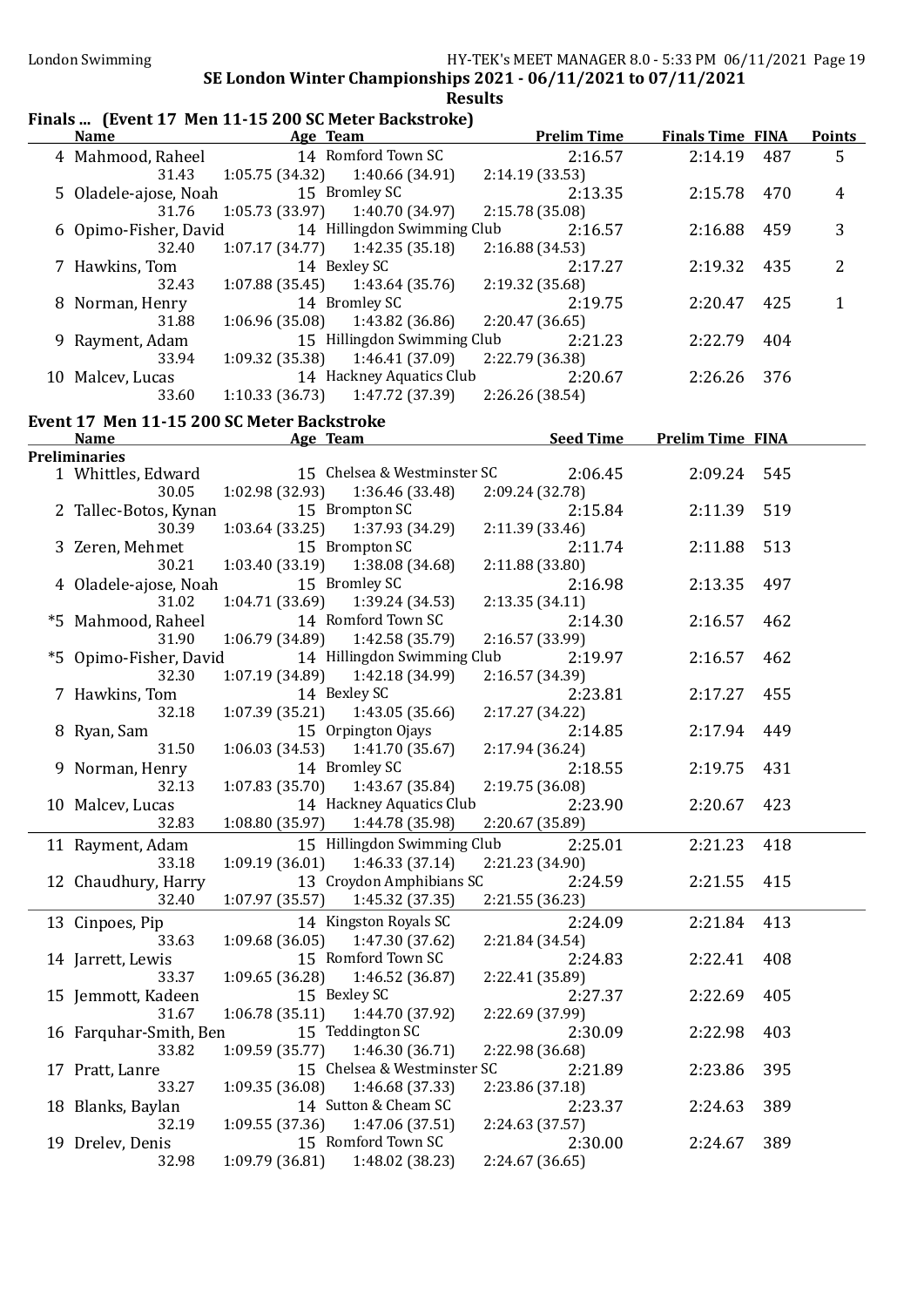#### Preliminaries ... (Event 17 Men 11-15 200 SC Meter Backstroke)

| <b>Name</b>                     | Age Team                                                         | <b>Seed Time</b>           | <b>Prelim Time FINA</b> |     |
|---------------------------------|------------------------------------------------------------------|----------------------------|-------------------------|-----|
| 20 Ellender, Max                | 14 Dulwich Dolphins                                              | 2:26.21                    | 2:24.99                 | 386 |
| 33.50                           | $1:09.67(36.17)$ $1:47.23(37.56)$                                | 2:24.99 (37.76)            |                         |     |
| 21 Benidir, Sami                | 14 Newham & University of East Lo                                | 2:24.99                    | 2:25.43                 | 383 |
| 34.13                           | 1:11.94(37.81)<br>1:49.69(37.75)                                 | 2:25.43 (35.74)            |                         |     |
| 22 Thomas, Taran                | 15 Anaconda SC                                                   | 2:30.95                    | 2:26.09                 | 378 |
| 35.22                           | 1:11.49(36.27)<br>1:49.25 (37.76)                                | 2:26.09 (36.84)            |                         |     |
| 23 Adams, Sam                   | 14 Hackney Aquatics Club                                         | 2:33.21                    | 2:26.12                 | 377 |
| 32.82                           | $1:10.02$ (37.20) $1:48.64$ (38.62)                              | 2:26.12 (37.48)            |                         |     |
| 24 Hassaballa, Omar             | 15 Hackney Aquatics Club                                         | 2:28.72                    | 2:26.65                 | 373 |
| 34.51                           | $1:12.16(37.65)$ $2:26.65(1:14.49)$                              |                            |                         |     |
| 25 Al-Khudairy, Yahya           | 15 Teddington SC                                                 | 2:30.18                    | 2:26.71                 | 373 |
| 32.85                           | $1:09.64(36.79)$ $1:47.84(38.20)$                                | 2:26.71 (38.87)            |                         |     |
| 26 Tedesco, Daniele             | 14 Ealing SC                                                     | 2:28.87                    | 2:27.18                 | 369 |
| 34.56                           | $1:11.19(36.63)$ $1:49.52(38.33)$                                | 2:27.18(37.66)             |                         |     |
| 27 Findell, Noah                | 15 Croydon Amphibians SC                                         | 2:26.84                    | 2:28.31                 | 361 |
| 34.05                           | $1:12.55(38.50)$ $1:51.79(39.24)$                                | 2:28.31 (36.52)            |                         |     |
| 28 Turner, Patrick              | 14 Croydon Amphibians SC                                         | 2:34.17                    | 2:29.16                 | 355 |
| 34.54                           | $1:12.82$ (38.28) $1:51.44$ (38.62)                              | 2:29.16 (37.72)            |                         |     |
| 29 Barrot, Gabriel              | 14 Camden Swiss Cottage SC                                       | 2:33.29                    | 2:29.77                 | 350 |
| 34.51                           | 1:50.96(39.00)<br>1:11.96 (37.45)                                | 2:29.77 (38.81)            |                         |     |
| 30 Holder, Jakob                | 14 Teddington SC                                                 | 2:30.52                    | 2:29.98                 | 349 |
| 35.60                           | 1:14.23 (38.63)<br>1:52.52 (38.29)                               | 2:29.98 (37.46)            |                         |     |
| 31 Hossain, Aman                | 13 Barking & Dagenham Aquatics Cl 2:33.88                        |                            | 2:31.28                 | 340 |
| 34.11                           | 1:12.82(38.71)<br>1:52.72 (39.90)                                | 2:31.28 (38.56)            |                         |     |
| 32 Chirita, Josh                | 12 Hillingdon Swimming Club                                      | 2:29.50                    | 2:31.54                 | 338 |
| 34.76                           | 1:52.55(39.65)<br>1:12.90(38.14)                                 | 2:31.54 (38.99)            |                         |     |
| 33 McLaren, Findlay             | 13 Romford Town SC                                               | 2:35.01                    | 2:32.27                 | 333 |
| 35.27                           | 1:13.55(38.28)<br>1:53.78 (40.23)                                | 2:32.27 (38.49)            |                         |     |
| 34 Pasheli, Sapir               | 13 Camden Swiss Cottage SC                                       | 2:32.40                    | 2:32.86                 | 329 |
| 34.45                           | 1:53.14(40.24)<br>1:12.90(38.45)                                 | 2:32.86 (39.72)            |                         |     |
| 35 Biss, Leon                   | 12 Camden Swiss Cottage SC                                       | 2:36.41                    | 2:32.93                 | 329 |
| 35.49                           | 1:14.27(38.78)<br>1:53.75 (39.48)                                | 2:32.93 (39.18)            |                         |     |
| 36 Dooley, Ryan                 | 14 Romford Town SC                                               | 2:36.55                    | 2:33.59                 | 325 |
| 35.78                           | 1:14.62 (38.84)<br>1:55.44 (40.82)                               | 2:33.59 (38.15)            |                         |     |
| 37 Buchbinder, Jonas            | 14 Kingston Royals SC                                            | 2:30.35                    | 2:34.04                 | 322 |
| 35.14                           | $1:13.60(38.46)$ $1:53.40(39.80)$                                | 2:34.04 (40.64)            |                         |     |
| 38 Alexandre, Virgile           | 15 Wandsworth SC                                                 | 2:34.20                    | 2:34.59                 | 319 |
| 36.29                           | 1:15.18 (38.89)<br>1:54.97 (39.79)                               | 2:34.59 (39.62)            |                         |     |
| 39 Caravati-Pringle, Elia       | 15 Haringey Aquatics                                             | 2:36.83                    | 2:35.53                 | 313 |
| 35.25                           | 1:55.28 (40.68)<br>1:14.60 (39.35)<br>13 Camden Swiss Cottage SC | 2:35.53(40.25)             |                         |     |
| 40 Hitchcock, Malachy           |                                                                  | 2:42.62                    | 2:35.86                 | 311 |
| 36.37                           | 1:55.78(40.45)<br>1:15.33 (38.96)                                | 2:35.86 (40.08)            |                         |     |
| 41 Bramham, Cillian<br>37.01    | 13 Camden Swiss Cottage SC                                       | 2:52.14                    | 2:37.09                 | 304 |
|                                 | 1:17.13(40.12)<br>1:57.68(40.55)<br>15 Barnes SC                 | 2:37.09 (39.41)            | 2:37.35                 |     |
| 42 Evans, Ben                   | 1:16.16(39.70)                                                   | 2:33.80                    |                         | 302 |
| 36.46                           | 1:57.65(41.49)<br>13 Sutton & Cheam SC                           | 2:37.35 (39.70)            |                         |     |
| 43 Blackman, Harry              | 1:58.10(41.09)                                                   | 2:36.16                    | 2:37.46                 | 301 |
| 36.85                           | 1:17.01(40.16)<br>12 Brompton SC                                 | 2:37.46 (39.36)<br>2:33.97 |                         | 294 |
| 44 Knight, Luke<br>38.02        | 2:00.34(41.47)<br>1:18.87(40.85)                                 | 2:38.72 (38.38)            | 2:38.72                 |     |
|                                 | 13 Hackney Aquatics Club                                         |                            |                         |     |
| 45 Heggenhougen, Storm<br>34.10 | 1:56.89 (43.74)<br>1:13.15(39.05)                                | 2:48.08<br>2:39.75 (42.86) | 2:39.75                 | 289 |
| 46 Gohar, Fabio                 | 14 Teddington SC                                                 | 2:37.37                    | 2:42.07                 | 276 |
| 37.75                           | 2:01.33(42.24)<br>1:19.09(41.34)                                 | 2:42.07 (40.74)            |                         |     |
| 47 Roberts, Thomas              | 13 Hackney Aquatics Club                                         | 2:53.17                    | 2:42.81                 | 273 |
| 36.81                           | 2:01.35 (42.49)<br>1:18.86(42.05)                                | 2:42.81 (41.46)            |                         |     |
| 48 Blackburn, Xavier            | 13 Dulwich Dolphins                                              | 2:51.95                    | 2:46.14                 | 257 |
| 37.98                           | 2:04.57()                                                        | 2:46.14(41.57)             |                         |     |
|                                 |                                                                  |                            |                         |     |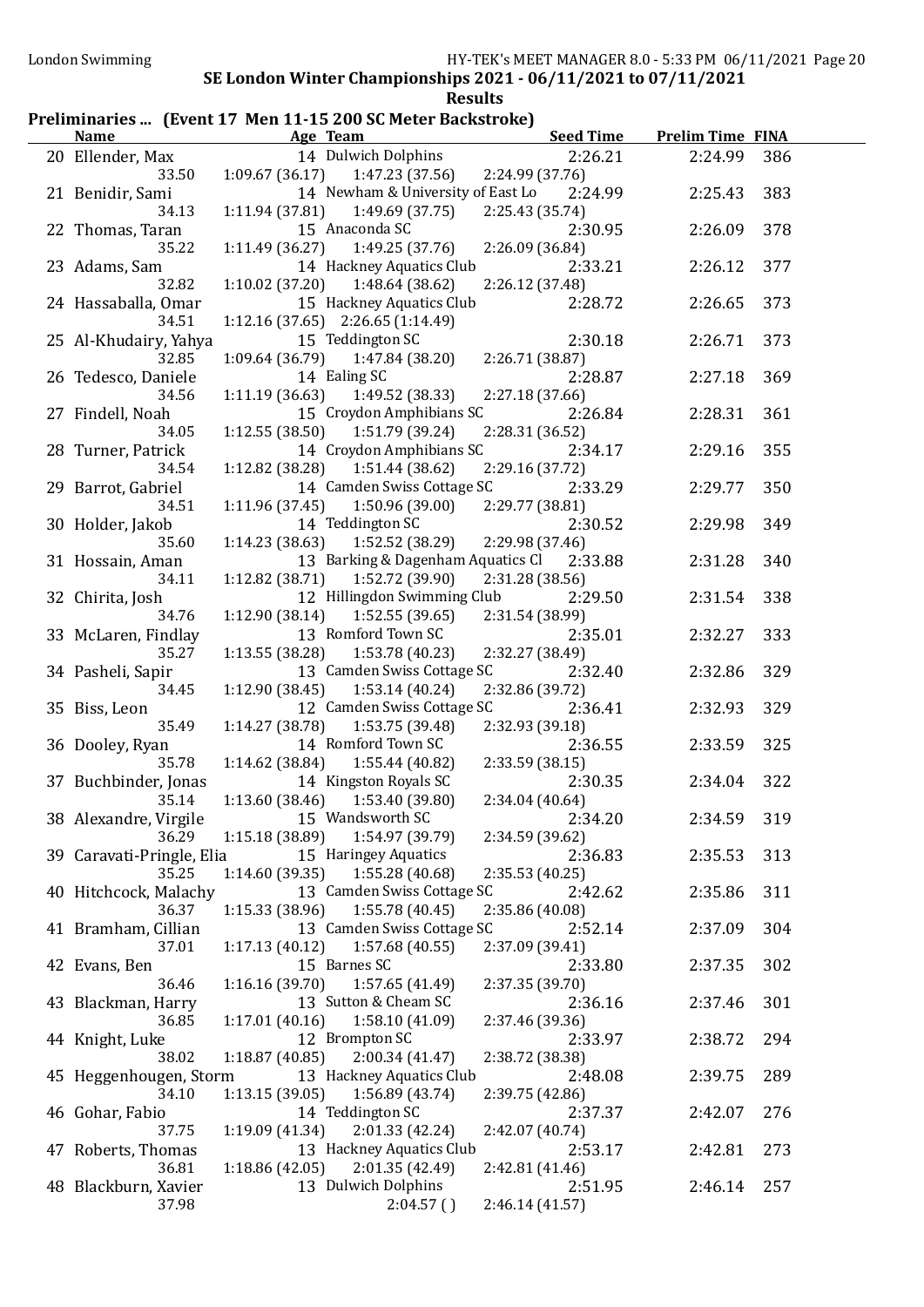## Preliminaries ... (Event 17 Men 11-15 200 SC Meter Backstroke)

|                                                | <b>Name</b>         | 1 Tenninghes  [Brent 17 Then 11 15 200 56 Meter Backstroke]<br><u>Age Team and the Second Age of the Second Second Second Second Second Second Second Second Second Second Second Second Second Second Second Second Second Second Second Second Second Second Second Second Second Second Seco</u> | <b>Seed Time</b>                          | <b>Prelim Time FINA</b> |     |                |  |  |  |
|------------------------------------------------|---------------------|-----------------------------------------------------------------------------------------------------------------------------------------------------------------------------------------------------------------------------------------------------------------------------------------------------|-------------------------------------------|-------------------------|-----|----------------|--|--|--|
|                                                |                     | 49 Mohamed Saleem, Shabir 12 Barking & Dagenham Aquatics Cl 2:57.45                                                                                                                                                                                                                                 |                                           | 2:56.44 214             |     |                |  |  |  |
|                                                |                     | 42.52 1:27.16 (44.64) 2:12.42 (45.26) 2:56.44 (44.02)                                                                                                                                                                                                                                               |                                           |                         |     |                |  |  |  |
| Event 17 Men 16 & Over 200 SC Meter Backstroke |                     |                                                                                                                                                                                                                                                                                                     |                                           |                         |     |                |  |  |  |
|                                                | <b>Name</b>         | Age Team                                                                                                                                                                                                                                                                                            | <b>Prelim Time</b>                        | <b>Finals Time FINA</b> |     | <b>Points</b>  |  |  |  |
| <b>Finals</b>                                  |                     |                                                                                                                                                                                                                                                                                                     |                                           |                         |     |                |  |  |  |
|                                                | 1 Ubertalli, Pietro |                                                                                                                                                                                                                                                                                                     | 17 Natare West London Swimming Cl 2:06.52 | 1:59.70                 | 687 | 8              |  |  |  |
|                                                | 28.01               | 57.96 (29.95) 1:28.30 (30.34) 1:59.70 (31.40)                                                                                                                                                                                                                                                       |                                           |                         |     |                |  |  |  |
|                                                | 2 McPhail, Jordon   |                                                                                                                                                                                                                                                                                                     | 18 Natare West London Swimming Cl 2:05.83 | 2:04.35 612             |     | 7              |  |  |  |
|                                                | 28.52               | 59.73 (31.21) 1:31.60 (31.87) 2:04.35 (32.75)                                                                                                                                                                                                                                                       |                                           |                         |     |                |  |  |  |
|                                                | 3 Bennett, Adam     | 17 Hillingdon Swimming Club                                                                                                                                                                                                                                                                         | 2:06.96                                   | 2:05.96                 | 589 | 6              |  |  |  |
|                                                | 29.64               | $1:01.67(32.03)$ $1:33.99(32.32)$                                                                                                                                                                                                                                                                   | 2:05.96 (31.97)                           |                         |     |                |  |  |  |
|                                                | 4 Bartley, Joseph   | 17 Sutton & Cheam SC                                                                                                                                                                                                                                                                                | 2:07.62                                   | 2:06.89                 | 576 | 5              |  |  |  |
|                                                | 29.68               | $1:02.35(32.67)$ $1:35.02(32.67)$ $2:06.89(31.87)$                                                                                                                                                                                                                                                  |                                           |                         |     |                |  |  |  |
|                                                | 5 Britton, John     | 26 Ealing SC                                                                                                                                                                                                                                                                                        | 2:08.43                                   | 2:08.41                 | 556 | 4              |  |  |  |
|                                                | 30.03               | $1:02.29(32.26)$ $1:35.43(33.14)$                                                                                                                                                                                                                                                                   | 2:08.41 (32.98)                           |                         |     |                |  |  |  |
|                                                | 6 Biss, Brandon     | 16 Camden Swiss Cottage SC                                                                                                                                                                                                                                                                          | 2:11.28                                   | 2:09.59                 | 541 | 3              |  |  |  |
|                                                | 30.22               | $1:02.77(32.55)$ $1:36.60(33.83)$                                                                                                                                                                                                                                                                   | 2:09.59 (32.99)                           |                         |     |                |  |  |  |
|                                                | 7 Ridgley, Samuel   | 17 Dulwich Dolphins                                                                                                                                                                                                                                                                                 | 2:10.75                                   | 2:11.06                 | 523 | $\overline{2}$ |  |  |  |
|                                                | 30.08               | $1:03.48(33.40)$ $1:37.43(33.95)$                                                                                                                                                                                                                                                                   | 2:11.06(33.63)                            |                         |     |                |  |  |  |
|                                                | 8 Mccarthy, Connor  | 16 Romford Town SC                                                                                                                                                                                                                                                                                  | 2:17.15                                   | 2:16.27                 | 465 | $\mathbf{1}$   |  |  |  |
|                                                | 30.80               | $1:04.88(34.08)$ $1:40.85(35.97)$ $2:16.27(35.42)$                                                                                                                                                                                                                                                  |                                           |                         |     |                |  |  |  |
|                                                |                     | Event 17 Men 16 & Over 200 SC Meter Backstroke                                                                                                                                                                                                                                                      |                                           |                         |     |                |  |  |  |
|                                                | <b>Name</b>         | <u> 1989 - Johann Barbara, martxa a</u><br>Age Team                                                                                                                                                                                                                                                 | <b>Seed Time</b>                          | <b>Prelim Time FINA</b> |     |                |  |  |  |

| <b>Preliminaries</b>  |                 |                                           |                 |         |             |     |
|-----------------------|-----------------|-------------------------------------------|-----------------|---------|-------------|-----|
| 1 McPhail, Jordon     |                 | 18 Natare West London Swimming Cl 2:02.99 |                 |         | 2:05.83     | 591 |
| 28.66                 |                 | $1:00.33(31.67)$ $1:32.86(32.53)$         | 2:05.83 (32.97) |         |             |     |
| 2 Ubertalli, Pietro   |                 | 17 Natare West London Swimming Cl 2:04.88 |                 |         | 2:06.52     | 581 |
| 29.49                 |                 | $1:01.55(32.06)$ $1:34.15(32.60)$         | 2:06.52 (32.37) |         |             |     |
| 3 Bennett, Adam       |                 | 17 Hillingdon Swimming Club               |                 | 2:13.14 | 2:06.96     | 575 |
| 30.37                 | 1:03.13(32.76)  | 1:35.87 (32.74)                           | 2:06.96(31.09)  |         |             |     |
| 4 Bartley, Joseph     |                 | 17 Sutton & Cheam SC                      |                 | 2:08.90 | 2:07.62     | 567 |
| 29.21                 |                 | $1:01.73(32.52)$ $1:34.73(33.00)$         | 2:07.62 (32.89) |         |             |     |
| 5 Britton, John       |                 | 26 Ealing SC                              |                 | 2:02.94 | 2:08.43     | 556 |
| 30.69                 |                 | $1:03.53(32.84)$ $1:36.48(32.95)$         | 2:08.43 (31.95) |         |             |     |
| 6 Ridgley, Samuel     |                 | 17 Dulwich Dolphins                       |                 | 2:09.58 | 2:10.75     | 527 |
| 30.32                 |                 | $1:03.93(33.61)$ $1:37.67(33.74)$         | 2:10.75(33.08)  |         |             |     |
| 7 Biss, Brandon       |                 | 16 Camden Swiss Cottage SC                |                 | 2:14.47 | 2:11.28     | 520 |
| 30.02                 | 1:02.99 (32.97) | 1:37.29 (34.30)                           | 2:11.28 (33.99) |         |             |     |
| 8 Carlos, Cameron     |                 | 16 Barnet Copthall SC                     |                 | 2:13.53 | 2:12.68     | 504 |
| 31.28                 | 1:04.85(33.57)  | 1:38.74 (33.89)                           | 2:12.68 (33.94) |         |             |     |
| 9 Williams, Alexander |                 | 16 Hillingdon Swimming Club               |                 | 2:15.10 | 2:13.97     | 490 |
| 31.52                 |                 | $1:05.40(33.88)$ $1:39.80(34.40)$         | 2:13.97 (34.17) |         |             |     |
| 10 Kaye, James        |                 | 16 Barnet Copthall SC                     |                 | 2:13.08 | 2:14.91 479 |     |
| 31.68                 | 1:05.95(34.27)  | 1:40.57 (34.62)                           | 2:14.91 (34.34) |         |             |     |
| 11 Mccarthy, Connor   |                 | 16 Romford Town SC                        |                 | 2:14.02 | 2:17.15     | 456 |
| 31.47                 |                 | $1:05.53(34.06)$ $1:41.34(35.81)$         | 2:17.15 (35.81) |         |             |     |
| 12 Sproston, James    |                 | 16 Erith & District SC                    |                 | 2:20.09 | 2:17.47     | 453 |
| 29.27                 |                 | $1:03.36(34.09)$ $1:40.32(36.96)$         | 2:17.47 (37.15) |         |             |     |
| 13 Hazelwood, Turner  |                 | 17 Dulwich Dolphins                       |                 | 2:15.41 | 2:17.77     | 450 |
| 31.86                 |                 | 1:05.75 (33.89) 2:17.77 (1:12.02)         |                 |         |             |     |
| 14 Rudd, Jonathan     |                 | 16 Chelsea & Westminster SC               |                 | 2:19.26 | 2:18.39     | 444 |
| 31.70                 |                 | $1:05.91(34.21)$ $1:42.11(36.20)$         | 2:18.39 (36.28) |         |             |     |
| 15 Davies, Louis      |                 | 17 Kingston Royals SC                     |                 | 2:16.93 | 2:20.45     | 425 |
| 31.93                 | 1:07.63(35.70)  | 1:44.10(36.47)                            | 2:20.45(36.35)  |         |             |     |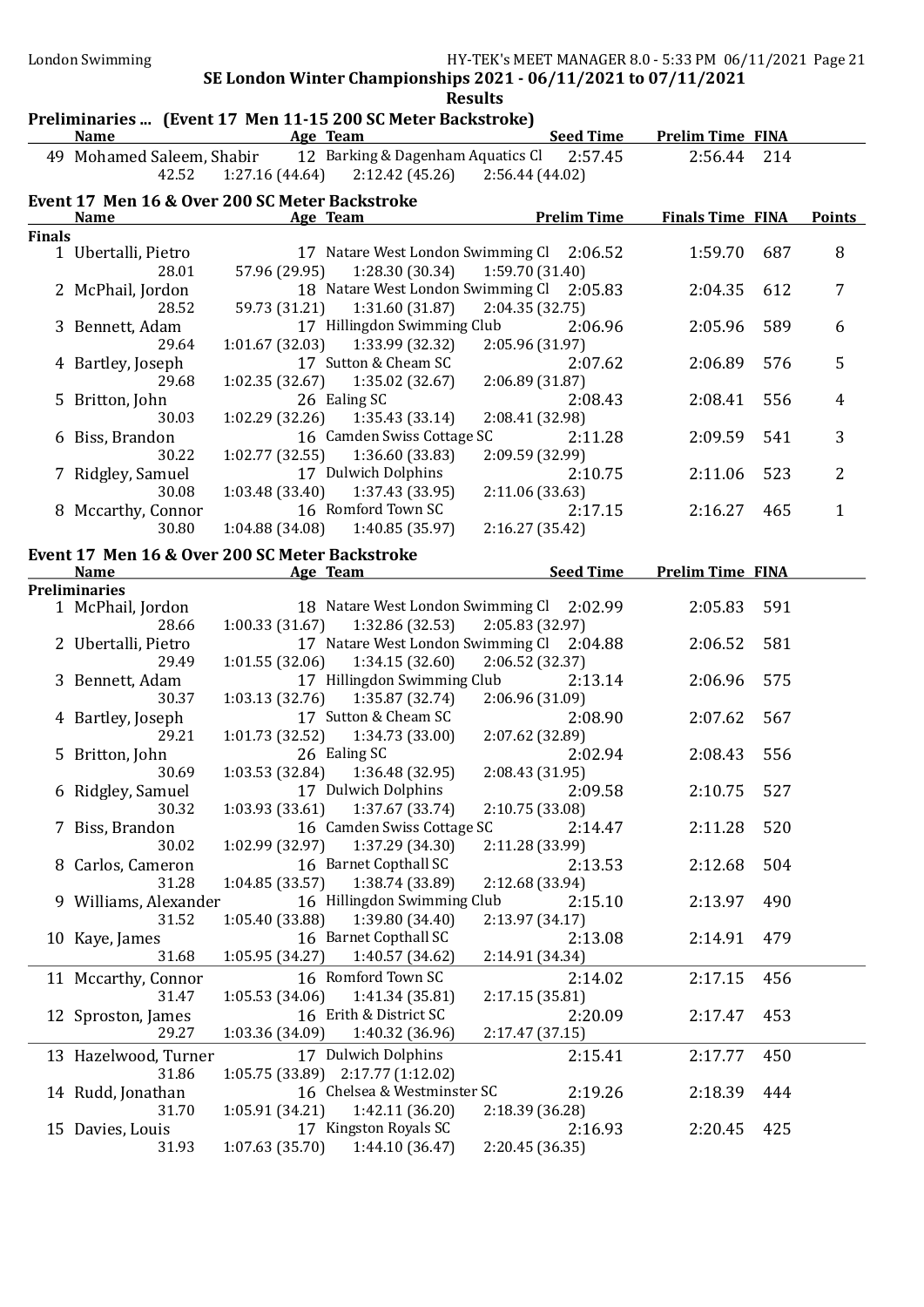## Preliminaries ... (Event 17 Men 16 & Over 200 SC Meter Backstroke)

|                                                   |                                    | Preliminaries  [Event 17] Men 10 & Over 200 SC Meter Backstroke] | <b>Seed Time</b>                  | <b>Prelim Time FINA</b> |     |                |
|---------------------------------------------------|------------------------------------|------------------------------------------------------------------|-----------------------------------|-------------------------|-----|----------------|
| <b>Name</b>                                       | Age Team                           |                                                                  |                                   |                         |     |                |
| 16 Austin, Alex                                   |                                    | 17 Hillingdon Swimming Club                                      | 2:17.96                           | 2:20.59                 | 424 |                |
| 32.92                                             | 1:08.26(35.34)                     | 1:44.85 (36.59)                                                  | 2:20.59 (35.74)                   |                         |     |                |
| 17 Irvine, William                                |                                    | 16 Sutton & Cheam SC                                             | 2:17.50                           | 2:20.96                 | 420 |                |
| 31.90                                             | 1:07.26 (35.36)                    | 1:44.62(37.36)                                                   | 2:20.96 (36.34)                   |                         |     |                |
| 18 Brenner Tran, Thomas                           |                                    | 16 Teddington SC                                                 | 2:22.56                           | 2:21.01                 | 420 |                |
| 31.50                                             | 1:06.42 (34.92)                    | 1:43.29 (36.87)                                                  | 2:21.01 (37.72)                   |                         |     |                |
| 19 Vencatachellum, Brandon-N: 18 South Croydon SC |                                    |                                                                  | 2:20.10                           | 2:21.52                 | 415 |                |
| 31.91                                             |                                    | $1:08.02$ (36.11) $1:44.86$ (36.84)                              | 2:21.52 (36.66)                   |                         |     |                |
| 20 Tunsley, Jamie                                 |                                    | 17 Bexley SC                                                     | 2:17.96                           | 2:23.33                 | 400 |                |
| 32.56                                             |                                    | $1:07.43(34.87)$ $1:44.62(37.19)$                                | 2:23.33 (38.71)                   |                         |     |                |
| 21 Morse, Oliver                                  |                                    | 17 Bexley SC                                                     | 2:22.47                           | 2:23.95                 | 395 |                |
| 32.42                                             | 1:08.96(36.54)                     | 1:46.65 (37.69)                                                  | 2:23.95 (37.30)                   |                         |     |                |
| 22 Hayhow, Eliot                                  |                                    | 17 Bor of Waltham Forest (Gators)                                | 2:28.01                           | 2:25.82                 | 380 |                |
| 33.99                                             | 1:10.45(36.46)                     | 1:47.93 (37.48)                                                  | 2:25.82 (37.89)                   |                         |     |                |
| 23 Richardson, Christopher                        |                                    | 16 Bor of Waltham Forest (Gators)                                | 2:30.64                           | 2:27.70                 | 365 |                |
| 34.95                                             | 1:12.33(37.38)                     | 1:50.17 (37.84)                                                  | 2:27.70 (37.53)                   |                         |     |                |
| 24 Lane, Nico                                     |                                    | 16 Croydon Amphibians SC                                         | 2:27.72                           | 2:29.64                 | 351 |                |
| 34.32                                             | 1:12.56 (38.24)                    | 1:51.79 (39.23)                                                  | 2:29.64 (37.85)                   |                         |     |                |
| 25 Harden-Wilson, Stephen                         |                                    | 16 Haringey Aquatics                                             | 2:30.29                           | 2:29.70                 | 351 |                |
| 35.15                                             | 1:13.88 (38.73)                    | 1:52.85(38.97)                                                   | 2:29.70 (36.85)                   |                         |     |                |
| 26 Farquhar-Smith, Tom                            |                                    | 17 Teddington SC                                                 | 2:28.29                           | 2:30.25                 | 347 |                |
| 35.60                                             | 1:14.07(38.47)                     | 1:53.86 (39.79)                                                  | 2:30.25 (36.39)                   |                         |     |                |
| 27 Ayad, Ismail                                   |                                    | 17 Newham & University of East Lo                                | 2:29.36                           | 2:32.34                 | 333 |                |
| 34.83                                             | 1:13.67 (38.84)                    | 1:53.24(39.57)                                                   | 2:32.34 (39.10)                   |                         |     |                |
| 28 Robinson, Harry                                |                                    | 17 Barking & Dagenham Aquatics Cl                                | 2:23.78                           | 2:32.69                 | 331 |                |
| 34.61                                             | 1:13.31 (38.70)                    | 1:53.66(40.35)                                                   | 2:32.69 (39.03)                   |                         |     |                |
| Event 18 Women 11-15 800 SC Meter Freestyle       |                                    |                                                                  |                                   |                         |     |                |
|                                                   |                                    |                                                                  |                                   |                         |     |                |
|                                                   |                                    |                                                                  |                                   |                         |     |                |
| <b>Name</b>                                       | Age Team                           |                                                                  | <b>Seed Time</b>                  | <b>Finals Time FINA</b> |     | <b>Points</b>  |
| 1 Bernholt, Tsala                                 |                                    | 15 Barnet Copthall SC                                            | 9:11.76                           | 9:00.60                 | 697 | 8              |
| 30.56                                             | 1:03.48 (32.92)                    | 1:36.75 (33.27)                                                  | 2:10.45(33.70)                    |                         |     |                |
| 2:44.26 (33.81)                                   | 3:18.18(33.92)                     | 3:52.41 (34.23)                                                  | 4:26.67 (34.26)                   |                         |     |                |
| 5:00.95 (34.28)                                   | 5:35.27 (34.32)                    | 6:09.58 (34.31)                                                  | 6:43.79 (34.21)                   |                         |     |                |
| 7:18.48 (34.69)                                   | 7:52.87 (34.39)                    | 8:27.35 (34.48)                                                  | 9:00.60(33.25)                    |                         |     |                |
| 2 Mew, Lauren                                     |                                    | 15 Barnet Copthall SC                                            | 9:13.51                           | 9:11.51                 | 656 | 7              |
| 31.73                                             | 1:05.35(33.62)                     | 1:39.26 (33.91)                                                  | 2:13.56 (34.30)                   |                         |     |                |
| 2:47.63 (34.07)                                   | 3:22.13 (34.50)                    | 3:56.76 (34.63)                                                  | 4:31.70 (34.94)                   |                         |     |                |
| 5:06.28 (34.58)                                   | 5:41.19 (34.91)                    | 6:16.35(35.16)                                                   | 6:51.66 (35.31)                   |                         |     |                |
| 7:26.92 (35.26)                                   | 8:02.19 (35.27)                    | 8:37.43 (35.24)                                                  | 9:11.51 (34.08)                   |                         |     |                |
| 3 Burns, Lola                                     |                                    | 15 Beckenham SC                                                  | 9:27.15                           | 9:23.43                 | 615 | 6              |
| 32.09                                             | 1:06.89 (34.80)                    | 1:41.95 (35.06)                                                  | 2:17.66 (35.71)                   |                         |     |                |
| 2:53.29 (35.63)                                   | 3:28.95 (35.66)                    | 4:04.42 (35.47)                                                  | 4:40.19 (35.77)                   |                         |     |                |
| 5:15.87 (35.68)                                   | 5:51.51 (35.64)                    | 6:27.13(35.62)                                                   | 7:02.92 (35.79)                   |                         |     |                |
| 7:38.62 (35.70)                                   | 8:14.25 (35.63)                    | 8:49.79 (35.54)                                                  | 9:23.43 (33.64)                   |                         |     |                |
| 4 Pasakinskaite, Erika                            |                                    | 15 Barking & Dagenham Aquatics Cl                                | 9:34.73                           | 9:24.62                 | 611 | 5              |
| 31.41                                             | 1:06.20 (34.79)                    | 1:41.53 (35.33)                                                  | 2:17.36 (35.83)                   |                         |     |                |
| 2:52.99 (35.63)                                   | 3:29.17 (36.18)                    | 4:04.80 (35.63)                                                  | 4:40.72 (35.92)                   |                         |     |                |
| 5:16.56 (35.84)                                   | 5:52.20 (35.64)                    | 6:28.11(35.91)                                                   | 7:04.32 (36.21)                   |                         |     |                |
| 7:39.52 (35.20)                                   | 8:15.08 (35.56)                    | 8:50.29 (35.21)                                                  | 9:24.62 (34.33)                   |                         |     |                |
| 5 Guimond-Beetham, Ines                           |                                    | 13 Camden Swiss Cottage SC                                       | 9:59.28                           | 9:31.16                 | 591 | $\overline{4}$ |
| 31.45<br>2:56.87 (36.57)                          | 1:07.25 (35.80)<br>3:33.68 (36.81) | 1:43.63 (36.38)<br>4:09.88 (36.20)                               | 2:20.30(36.67)<br>4:46.13 (36.25) |                         |     |                |

6 Titterton, Kasia 15 Bromley SC 9:43.54 9:31.79 589 3<br>31.29 1:05.45 (34.16) 1:39.72 (34.27) 2:14.73 (35.01)

5:21.51 (35.38) 5:57.61 (36.10) 6:34.11 (36.50) 7:09.68 (35.57)

2:49.87 (35.14) 3:25.54 (35.67) 4:01.43 (35.89) 4:37.35 (35.92) 5:14.23 (36.88) 5:50.60 (36.37) 6:27.54 (36.94) 7:04.38 (36.84) 7:41.42 (37.04) 8:18.85 (37.43) 8:56.16 (37.31) 9:31.79 (35.63)

8:21.55 (35.66)

 $31.29 \qquad 1:05.45 \,(34.16)$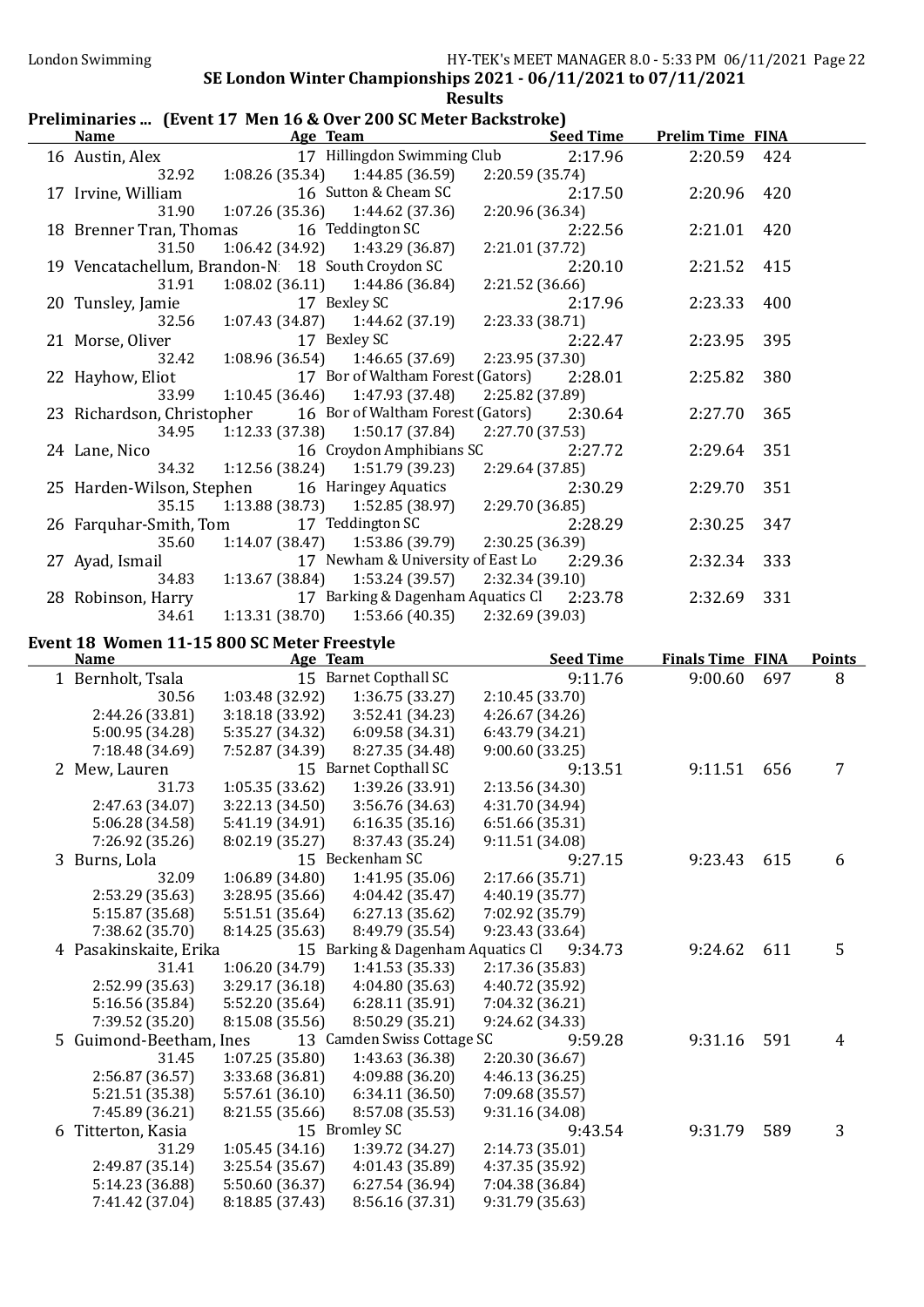## (Event 18 Women 11-15 800 SC Meter Freestyle)

| <b>Name</b>                                     | Age Team        |                             |                  | <b>Seed Time</b> | <b>Finals Time FINA</b> |     | <b>Points</b> |
|-------------------------------------------------|-----------------|-----------------------------|------------------|------------------|-------------------------|-----|---------------|
| 7 Karabacz, Martyna                             |                 | 13 Greenwich Royals SC      |                  | 9:52.81          | 9:37.34                 | 572 | 2             |
| 32.22                                           | 1:07.89(35.67)  | 1:44.63 (36.74)             | 2:21.63 (37.00)  |                  |                         |     |               |
| 2:58.71 (37.08)                                 | 3:35.56 (36.85) | 4:12.54 (36.98)             | 4:48.83 (36.29)  |                  |                         |     |               |
| 5:25.20 (36.37)                                 | 6:02.08(36.88)  | 6:38.33(36.25)              | 7:14.68 (36.35)  |                  |                         |     |               |
| 7:50.96 (36.28)                                 | 8:27.41 (36.45) | 9:03.62(36.21)              | 9:37.34 (33.72)  |                  |                         |     |               |
| 8 Chadwick, Phoebe                              |                 | 13 Teddington SC            |                  | 9:58.84          | 9:51.44                 | 532 | $\mathbf{1}$  |
| 33.55                                           | 1:09.75(36.20)  | 1:46.13 (36.38)             | 2:22.63 (36.50)  |                  |                         |     |               |
| 2:59.46 (36.83)                                 | 3:36.54(37.08)  | 4:13.56 (37.02)             | 4:50.44 (36.88)  |                  |                         |     |               |
| 5:27.27 (36.83)                                 | 6:05.61(38.34)  | 6:44.47 (38.86)             | 7:23.44 (38.97)  |                  |                         |     |               |
| 8:01.51 (38.07)                                 | 8:38.65 (37.14) | 9:16.21(37.56)              | 9:51.44(35.23)   |                  |                         |     |               |
| 9 De Jager, Tara                                |                 | 15 Hillingdon Swimming Club |                  | 9:53.85          | 9:55.84                 | 520 |               |
| 33.79                                           | 1:10.85 (37.06) | 1:48.48 (37.63)             | 2:26.02 (37.54)  |                  |                         |     |               |
| 3:03.14 (37.12)                                 | 3:39.97 (36.83) | 4:17.14(37.17)              | 4:54.68 (37.54)  |                  |                         |     |               |
| 5:31.49 (36.81)                                 | 6:09.23 (37.74) | 6:47.24(38.01)              | 7:25.58 (38.34)  |                  |                         |     |               |
| 8:03.73 (38.15)                                 | 8:42.49 (38.76) | 9:19.32 (36.83)             | 9:55.84 (36.52)  |                  |                         |     |               |
| 10 Weaver, Poppy                                |                 | 14 Teddington SC            |                  | 10:14.38         | 10:09.62                | 486 |               |
| 34.21                                           | 1:11.01(36.80)  | 1:48.97 (37.96)             | 2:27.70 (38.73)  |                  |                         |     |               |
| 3:06.43 (38.73)                                 | 3:44.94(38.51)  | 4:23.86 (38.92)             | 5:02.94 (39.08)  |                  |                         |     |               |
| 5:41.55 (38.61)                                 | 6:20.66(39.11)  | 6:59.78(39.12)              | 7:37.99 (38.21)  |                  |                         |     |               |
| 8:17.01 (39.02)                                 | 8:55.26 (38.25) | 9:33.31 (38.05)             | 10:09.62 (36.31) |                  |                         |     |               |
| 11 Carlos, Isabelle                             |                 | 13 Barnet Copthall SC       |                  | 10:21.64         | 10:23.78                | 453 |               |
| 33.98                                           | 1:12.08(38.10)  | 1:50.84 (38.76)             | 2:30.65 (39.81)  |                  |                         |     |               |
| 3:09.71 (39.06)                                 | 3:49.54 (39.83) | 4:29.24 (39.70)             | 5:08.91 (39.67)  |                  |                         |     |               |
| 5:48.90 (39.99)                                 | 6:29.01(40.11)  | 7:08.55 (39.54)             | 7:47.98 (39.43)  |                  |                         |     |               |
| 8:27.47 (39.49)                                 | 9:06.88(39.41)  | 9:45.96 (39.08)             | 10:23.78 (37.82) |                  |                         |     |               |
| 12 Rogers, Anabel                               |                 | 14 Teddington SC            |                  | 10:49.27         | 10:48.92                | 403 |               |
| 35.15                                           | 1:13.66 (38.51) | 1:53.42 (39.76)             | 2:31.94 (38.52)  |                  |                         |     |               |
| 3:12.78 (40.84)                                 | 3:53.82 (41.04) | 4:34.14 (40.32)             | 5:15.09 (40.95)  |                  |                         |     |               |
| 5:56.59 (41.50)                                 | 6:39.22 (42.63) | 7:21.91 (42.69)             | 8:04.82 (42.91)  |                  |                         |     |               |
| 8:45.88 (41.06)                                 | 9:26.43(40.55)  | 10:08.40 (41.97)            | 10:48.92 (40.52) |                  |                         |     |               |
| 13 Wiseman Lee, Thea                            |                 | 13 Teddington SC            |                  | 10:52.69         | 11:09.41                | 367 |               |
| 36.29                                           | 1:17.52 (41.23) | 2:00.34 (42.82)             | 2:42.30(41.96)   |                  |                         |     |               |
| 3:24.40(42.10)                                  | 4:07.33 (42.93) | 4:49.62 (42.29)             | 5:32.69 (43.07)  |                  |                         |     |               |
| 6:16.34(43.65)                                  | 7:00.26 (43.92) | 7:42.77 (42.51)             | 8:25.95 (43.18)  |                  |                         |     |               |
| 9:09.17 (43.22)                                 | 9:51.13(41.96)  | 10:32.23 (41.10)            | 11:09.41 (37.18) |                  |                         |     |               |
| Event 18 Women 16 & Over 800 SC Meter Freestyle |                 |                             |                  |                  |                         |     |               |
| <b>Name</b>                                     | Age Team        |                             |                  | <b>Seed Time</b> | <b>Finals Time FINA</b> |     | <b>Points</b> |
| 1 Jopson, Isabelle                              |                 | 18 Romford Town SC          |                  | 9:17.72          | 8:53.92                 | 723 | 8             |

| name |                     | $n_{\rm sc}$ really |                       | occu inne       | 1 111419 111116 - 1 1141 |     | 1 VIIILJ |
|------|---------------------|---------------------|-----------------------|-----------------|--------------------------|-----|----------|
|      | 1 Jopson, Isabelle  |                     | 18 Romford Town SC    | 9:17.72         | 8:53.92                  | 723 | 8        |
|      | 30.46               | 1:04.09(33.63)      | 1:37.93 (33.84)       | 2:11.84(33.91)  |                          |     |          |
|      | 2:45.61 (33.77)     | 3:19.35(33.74)      | 3:52.97 (33.62)       | 4:26.83 (33.86) |                          |     |          |
|      | 5:00.49(33.66)      | 5:33.99(33.50)      | 6:07.61(33.62)        | 6:40.89 (33.28) |                          |     |          |
|      | 7:14.44(33.55)      | 7:48.12 (33.68)     | 8:21.39 (33.27)       | 8:53.92 (32.53) |                          |     |          |
|      | 2 Britton, Phyllida |                     | 24 Ealing SC          | 8:38.23         | 8:55.73                  | 716 |          |
|      | 30.33               | 1:02.47(32.14)      | 1:35.30(32.83)        | 2:08.21(32.91)  |                          |     |          |
|      | 2:41.25 (33.04)     | 3:14.47(33.22)      | 3:47.83(33.36)        | 4:21.72 (33.89) |                          |     |          |
|      | 4:55.66 (33.94)     | 5:29.70 (34.04)     | 6:04.14(34.44)        | 6:38.62(34.48)  |                          |     |          |
|      | 7:13.19(34.57)      | 7:47.76 (34.57)     | 8:22.22(34.46)        | 8:55.73 (33.51) |                          |     |          |
|      | 3 Arundale, Jessica |                     | 16 Barnet Copthall SC | 9:03.95         | 9:16.13                  | 640 | 6        |
|      | 31.21               | 1:04.75(33.54)      | 1:38.95(34.20)        | 2:13.63 (34.68) |                          |     |          |
|      | 2:48.08 (34.45)     | 3:22.72(34.64)      | 3:57.42 (34.70)       | 4:32.29 (34.87) |                          |     |          |
|      | 5:07.26 (34.97)     | 5:42.66(35.40)      | 6:18.10(35.44)        | 6:53.73 (35.63) |                          |     |          |
|      | 7:29.60 (35.87)     | 8:05.43 (35.83)     | 8:41.24 (35.81)       | 9:16.13(34.89)  |                          |     |          |
|      | 4 Chadwick, Isobel  |                     | 17 Barnet Copthall SC | 9:29.58         | 9:26.44                  | 605 | 5        |
|      | 31.96               | 1:06.91(34.95)      | 1:42.35(35.44)        | 2:18.03(35.68)  |                          |     |          |
|      | 2:53.87 (35.84)     | 3:29.80 (35.93)     |                       |                 |                          |     |          |
|      |                     | 5:52.72()           | 6:28.34(35.62)        | 7:04.32 (35.98) |                          |     |          |
|      |                     | 8:15.93()           | 8:51.69 (35.76)       | 9:26.44(34.75)  |                          |     |          |